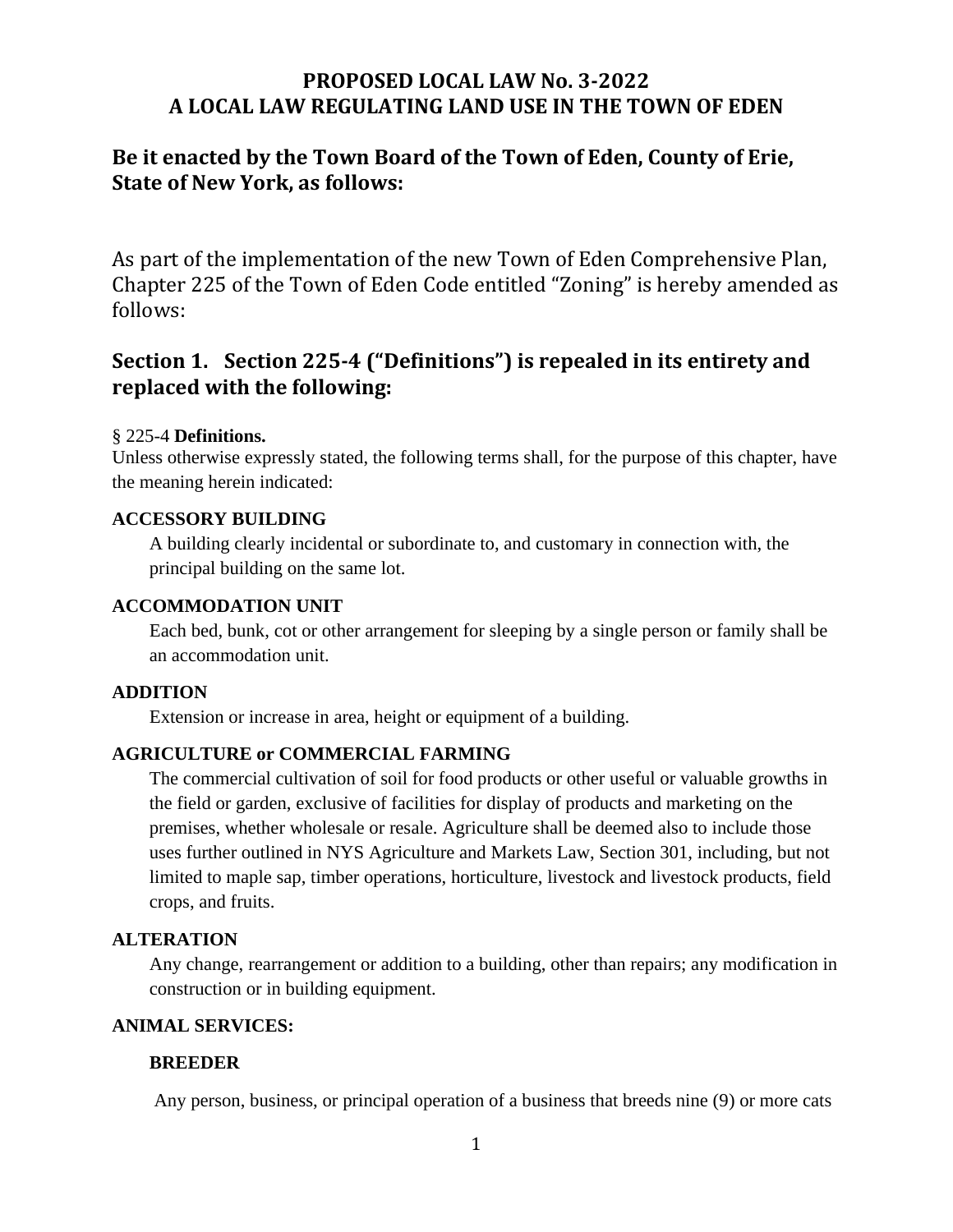or dogs per year.

### **GROOMING**

Any person or business that engages in commercial grooming, cleaning, styling, or other non-medical services to domestic animals at a commercial building, mobile unit, or place of residence and may include temporary boarding facilities for no more than 24 hours.

### **KENNEL/BOARDING**

Any building, structure or premises in which the primary use is where more than five (5) domestic animals are kept, boarded or trained involving compensation of any kind for more than 24 hours.

### **VETERINARY**

A facility or business involved in the medical treatment of animals which may include incidental boarding facilities.

### **BED-AND-BREAKFAST ACCOMMODATIONS**

A dwelling occupied by the owner thereof in which overnight accommodations are provided for transient guests for compensation.

#### **BILLBOARD**

A sign, including the type commonly known as a "billboard," which directs attention to a business, commodity, service, entertainment or attraction sold, offered or existing elsewhere than upon the same lot where such sign is displayed or only incidentally upon such lot.

#### **BUILDING**

Any combination of materials forming any construction, except where entirely underground, so as to permit the use of the ground above the same as if no building was present. The term "building" shall include the term "structure" as well as the following:

- A. Walls other than retaining walls projecting above the ground not more than three feet at the higher ground level and not more than 6 1/2 feet at the lower ground level.
- B. Radio and television receiving and transmitting towers and antennas, except for such antennas installed on the roof of a building and extending not more than 20 feet above the highest level of the roof of such building.
- C. Porches, outdoor bins and other similar structures.

#### **BREWPUB**

An establishment that brews beer on the premises or at a production facility of a related entity for sale and consumption on-site which may also include the preparation, sale, and on-site consumption of food.

#### **CAMP**

One or more temporary or permanent tents, buildings or structures, together with the lot or tract of land appertaining thereto, established or maintained as living quarters for temporary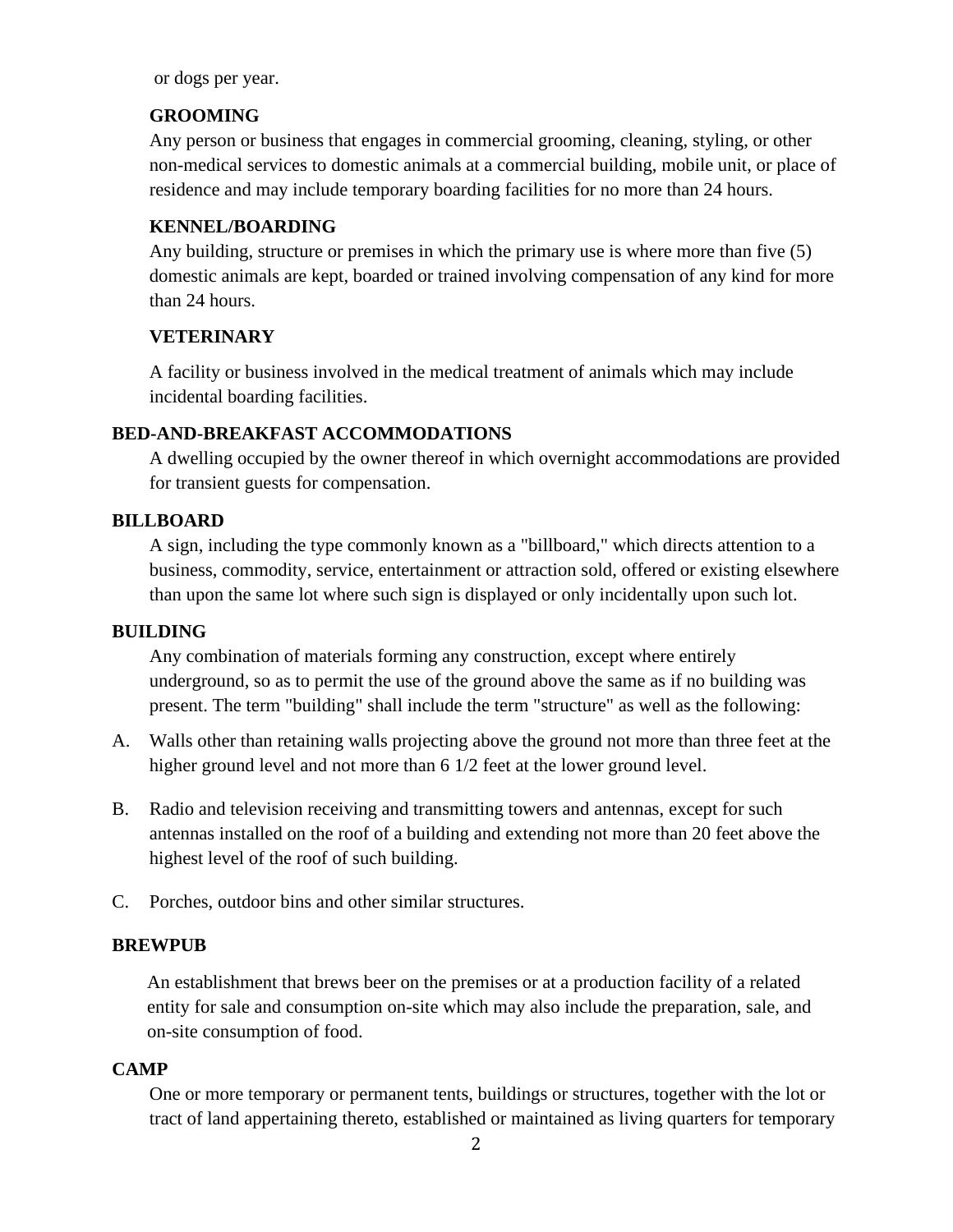occupancy and normally not arranged or intended for such occupancy except during the period or part of the period from April 1 to October 1 in any year.

#### **CELLAR**

Any space in a building the structural ceiling level of which is less than four feet above the average finished grade where such grade abuts that exterior wall of such building which fronts on any street. A cellar shall not be considered in determining the permissible number of stories.

### **CLUBHOUSE or LODGE**

A building, structure, lot or land area used as a private club or social organization with annual membership dues and not conducted for profit or gain.

## **COMMERCIAL RECREATION FACILITY**

Any recreational facility in private ownership requiring compensation or admission fees for the use thereof, other than accessory to single-family residential uses.

## **COMPREHENSIVE PLAN**

As defined in § 272-a of the Town Law.

### **CONVALESCENCE FACILITY**

A building facility utilized for the purpose of aiding or assisting the recovery of health and/or rehabilitation following sickness.

### **COURT, INNER AND OUTER**

Any unobstructed open area bounded on three or more sides by the walls of a building or buildings, not including any such area with no windows opening upon it except windows on a stairway. An inner court does not extend to a street or yard; an outer court extends to a street or yard.

#### **COVERAGE, BUILDING**

The percentage of the area of the lot covered by a building or buildings.

## **COVERAGE, DEVELOPMENT**

The percentage of a lot covered by buildings, parking areas, accessory structures and any impervious materials.

#### **CURB LEVEL**

The established elevation of the street grade at the point that is opposite the center of the wall nearest to and facing the street line.

#### **DISTRICT, OVERLAY**

An area designated on the Zoning Map recognizing unique characteristics of land which require modification of the use and bulk regulations of the primary district.

#### **DISTRICT, PRIMARY**

A zoning district within which a uniform set of bulk and use regulations is applied to protect the public health, welfare and safety and as a means of implementing the Comprehensive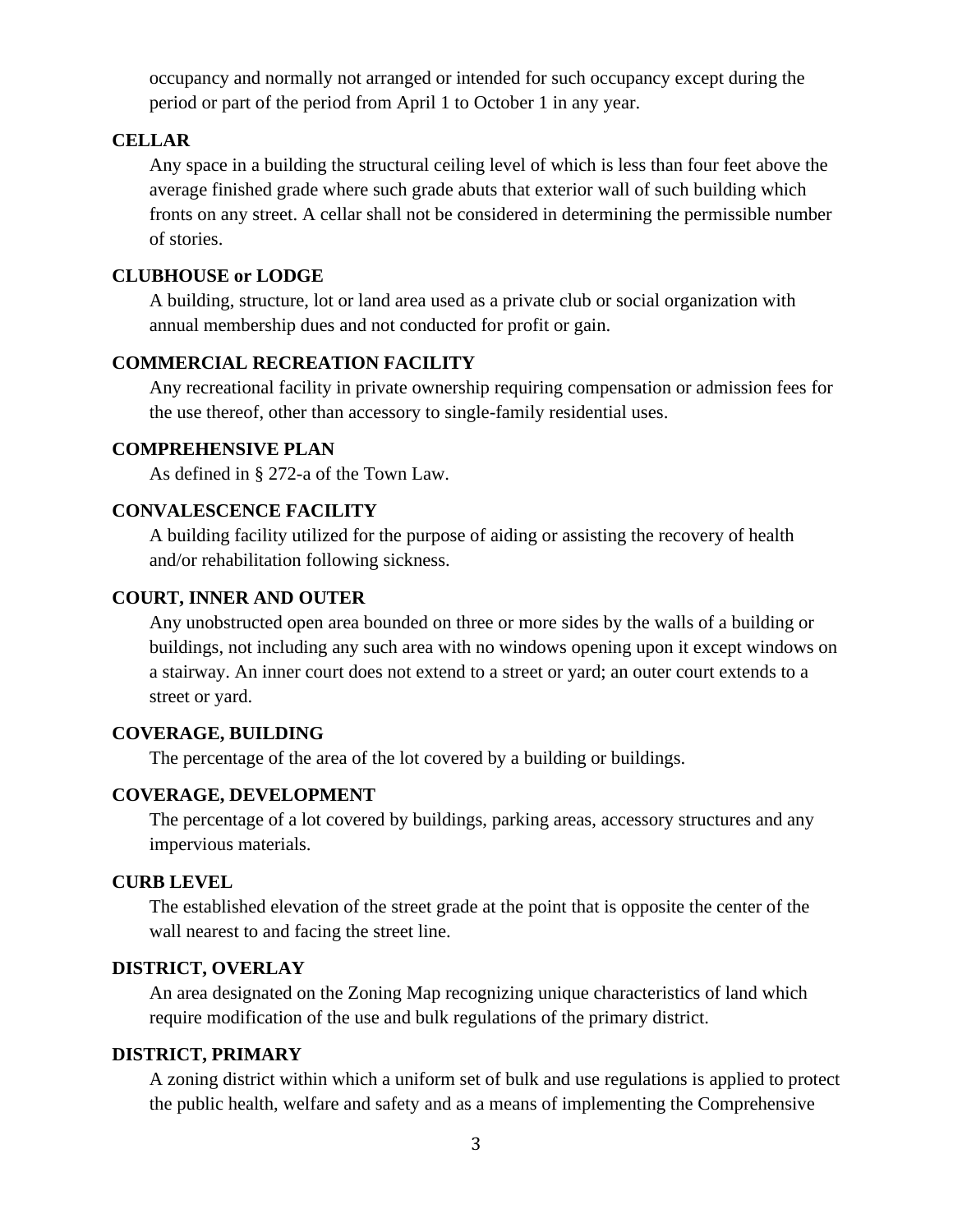Plan for the Town of Eden.

### **DOMESTIC ANIMAL**

Various species of animals, such as cats, dogs, hamsters and the like, which normally and conventionally board in residential dwellings or adjacent thereto.

#### **DUMP**

Any area, lot or parcel for the storage or abandonment of refuse.

#### **DWELLING, CONVENTIONAL MULTIPLE**

A structure containing three or more dwelling units which have a common floor/ceiling separating one dwelling unit from another, in addition to common or party walls between units.

### **DWELLING, MULTIPLE**

A structure containing three or more dwelling units.

### **DWELLING, ONE-FAMILY**

A detached building containing one dwelling unit only.

### **DWELLING, SEMI-ATTACHED**

A one-family dwelling having one party wall separating it from another one-family dwelling, each dwelling being situate on a separate lot.

#### **DWELLING, TOWNHOUSE MULTIPLE**

A one-family dwelling with two common or party walls separating it from adjacent units on both sides.

### **DWELLING, TWO-FAMILY**

A detached building containing two dwelling units only on one lot.

#### **DWELLING UNIT**

A building or entirely self-contained portion thereof containing complete housekeeping facilities for only one family, including any domestic servants employed on the premises, having no enclosed space (other than vestibules, entrance or other hallways or porches) or cooking or sanitary facilities in common with any other dwelling unit. A trailer, boardinghouse or rooming house, convalescent home, fraternity or sorority house, hotel, inn, lodging, nursing or other similar home or other similar structure shall not be deemed to constitute a dwelling unit.

#### **EXTERIOR ARCHITECTURAL FEATURE**

The architectural style and general arrangement of such portion of the exterior of a structure as is designed to be open to view from a public way, including kind, color and texture of building materials and type of all windows, doors, lights, signs and other fixtures appurtenant to such portion.

#### **FAMILY**

One or more persons occupying a dwelling unit as a single nonprofit housekeeping unit.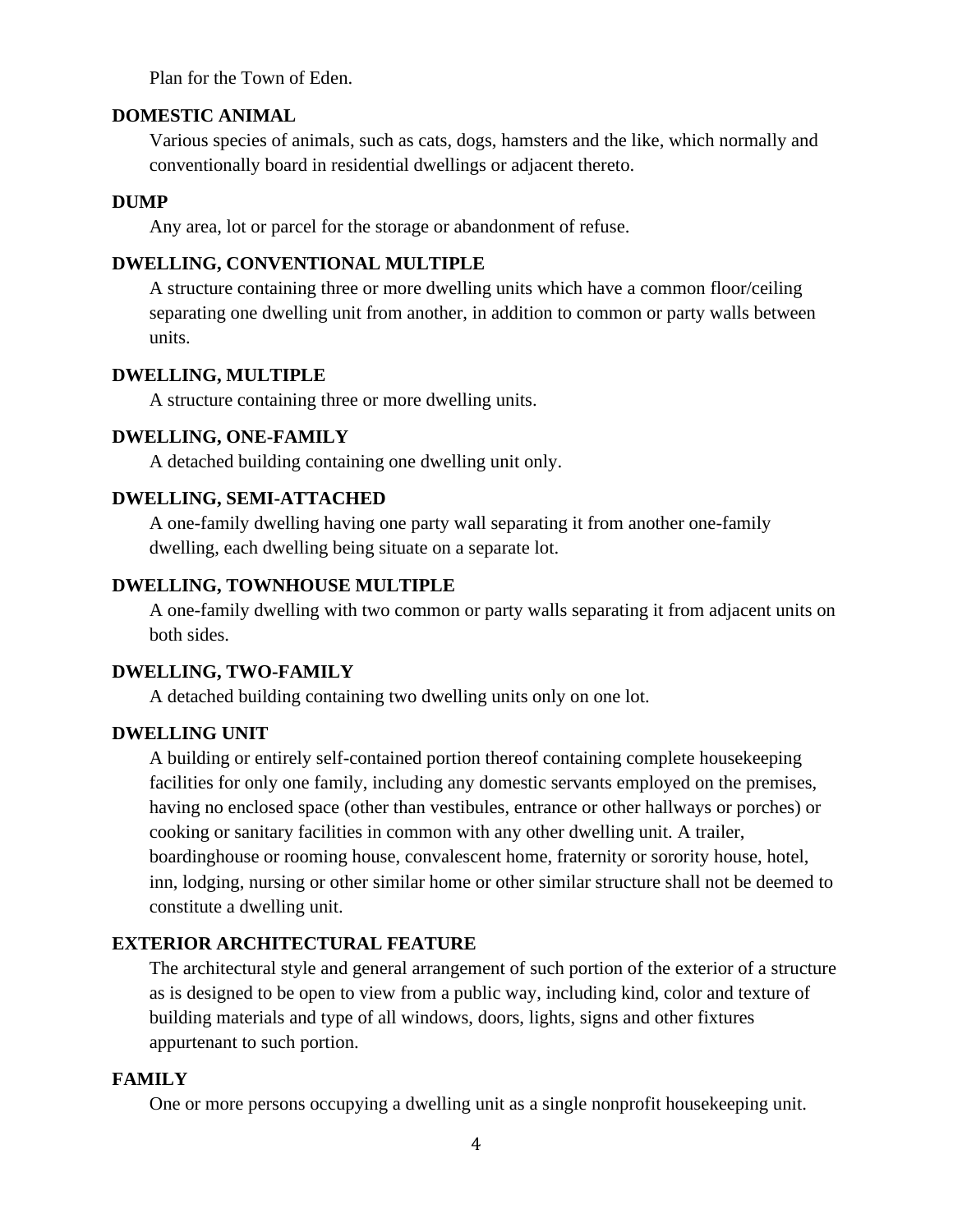#### **FLOOD, ONE-HUNDRED-YEAR**

A flood the magnitude of which is likely to occur once every 100 years (i.e., that has a onepercent probability of occurring each year).

#### **FLOODPLAIN**

The land area adjoining a river, stream, watercourse or lake which is likely to be flooded.

#### **FLOOD PROTECTION ELEVATION**

The elevation of floodwaters in the one-hundred-year flood.

#### **FLOODWAY**

The channel of a river or another watercourse and the adjacent land areas required to carry and discharge a flood.

#### **FLOOR AREA**

The sum of the gross horizontal areas of the several floors of the building or buildings on a lot measured from the exterior faces of exterior walls or from the center line of party walls separating two buildings, excluding cellar and basement areas used only for storage or for the operation and maintenance of the building.

#### **FLOOR AREA, LIVABLE**

All spaces within the exterior walls of a dwelling unit, exclusive of garages, breezeways, unheated porches, cellars, heater rooms and basements having a window area of less than 10% of the square foot area of the room. Usable floor area shall include all spaces not otherwise excluded above, such as principal rooms, utility rooms, bathrooms, all closets and hallways opening directly into any rooms within the dwelling unit and all attic space having a clear height of six feet from finished floor level to pitch of roof rafter or with a clear height of seven feet six inches from finished floor level to ceiling level over 50% of the area of such attic space.

### **FLOOR AREA RATIO**

The floor area in square feet of all buildings on a lot divided by the area of such lot in square feet.

#### **FRONTAGE**

The location of a parcel of land with respect to improved and accepted access.

#### **GARAGE, PRIVATE**

An enclosed space for the storage of one or more motor vehicles, provided that no business, occupation or service is conducted for profit therein and no space therein for more than one car is leased to a nonresident of the premises.

### **GARAGE, REPAIR**

Any garage, other than a private garage, available to the public, operated for gain and which is used for storage, repair, rental, greasing, washing, servicing, adjusting or equipping of automobiles or other motor vehicles.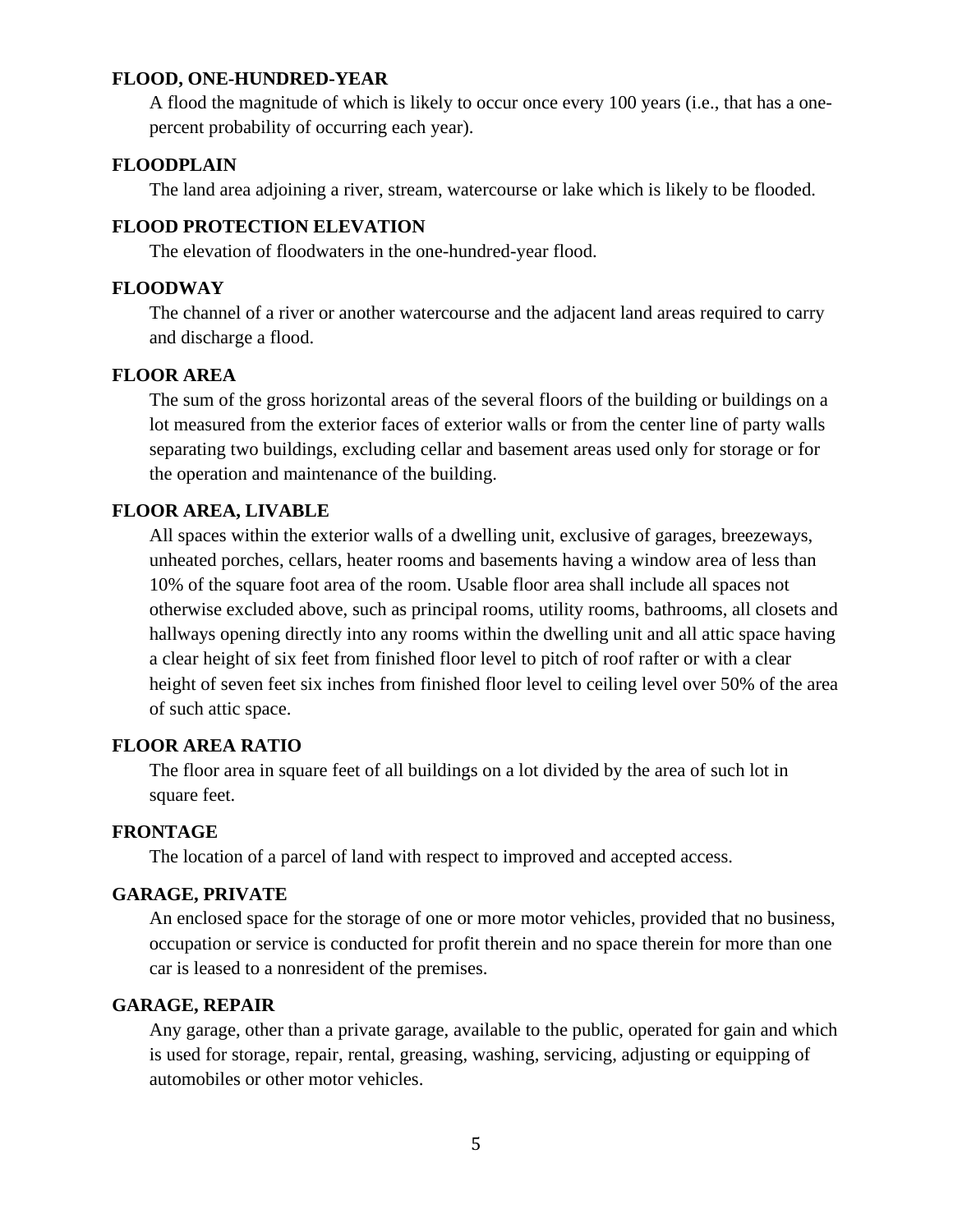### **GASOLINE SERVICE STATION**

A building or other structure or a tract of land used or heretofore used primarily for the servicing of motor vehicles. It shall signify a retail place of business engaged primarily in the sale of motor fuels and also in supplying goods and services generally required in the operation and maintenance of motor vehicles, to include sale of petroleum products, sale and servicing of tires, batteries, automotive accessories and replacement items, washing and lubrication services and the performance of routine automotive maintenance and repairs.

#### **HEIGHT**

The vertical distance measured from the average elevation of the finished grade along the side of the structure fronting on the nearest street to the highest point of such structure, excluding a chimney.

#### **HOBBY FARM**

Any use accessory to the principal use in which property owners are engaged in personal farming activities and are not involved in commercial operations or retail sales as a means of primary income.

### **HOME OCCUPATION**

Any gainful personal service occupation customarily conducted within a dwelling unit or an accessory structure in a residential district which is clearly incidental and subordinate to its use for residential purposes by the occupant thereof. Home occupations shall not be construed to include uses such as the following: a clinic or hospital, restaurant, animal hospital or the selling at retail from the premises of goods not produced by the residents thereof.

#### **HOSPITAL**

A building used for the diagnosis, treatment or other care of human ailments, unless otherwise specified. A hospital shall be deemed to include a sanitarium, clinic, convalescent home, nursing home, rest home or other building with an equivalent appellation.

#### **HOTEL or MOTEL**

A building or buildings containing accommodation units for housing transient guests for compensation.

#### **JUNKYARD**

Any area of land, including buildings thereon, which is used primarily for the collecting, storage and/or sale of wastepaper, rags, scrap metal or discarded material or for the collecting, dismantling, storage or salvaging of machinery or vehicles not in running condition and for the sale of parts thereof. Two or more motor vehicles stored outside without current license plates for a period of 30 days shall constitute a junkyard.

### **LABORATORY**

A building for experimentation in pure or applied research, design, development and production of prototype machines or of new products and uses accessory thereto, wherein products are not manufactured primarily for wholesale or retail sale; wherein commercial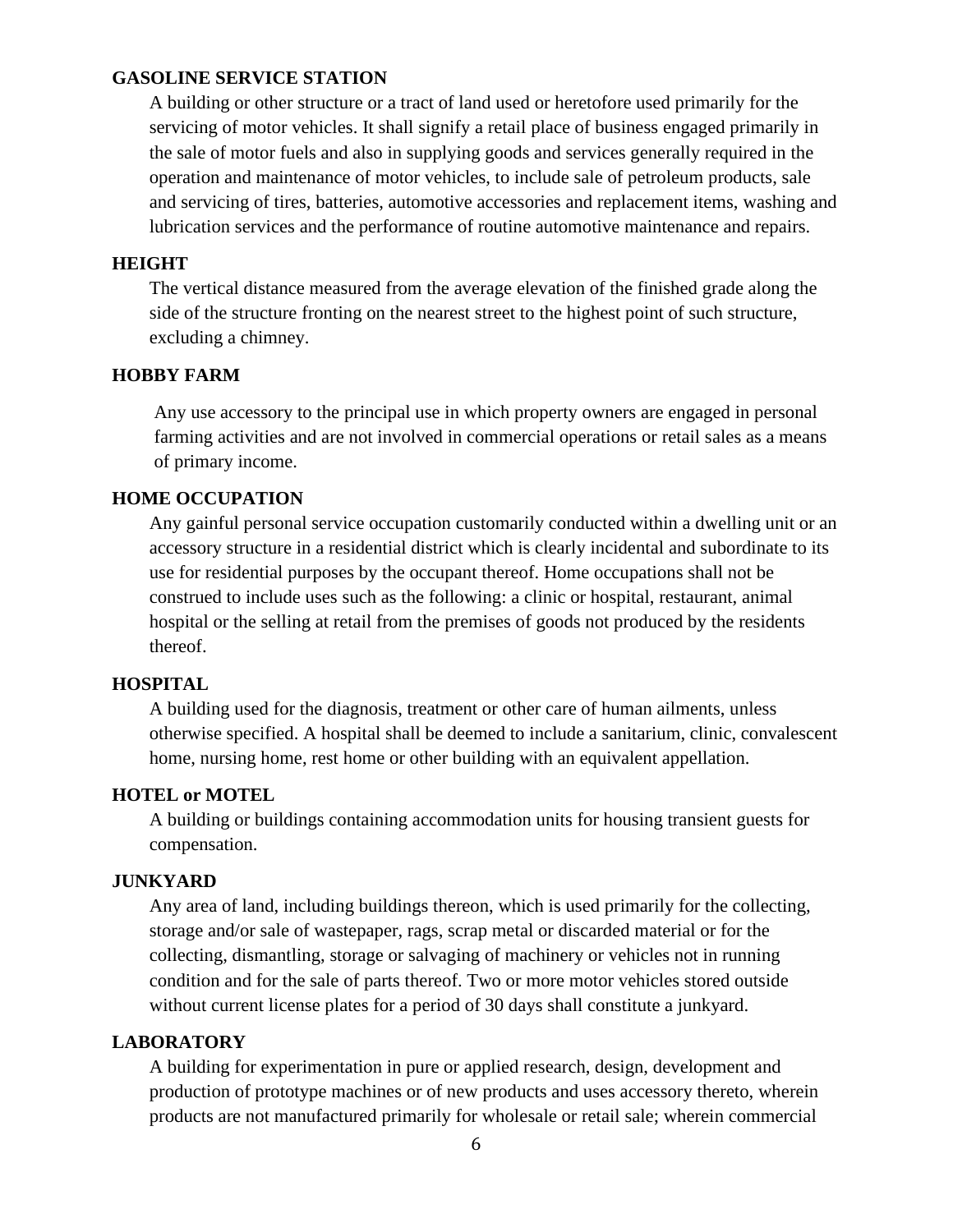servicing or repair of commercial products is not performed; and wherein there is no display of any material or products. A laboratory shall meet the same performance standards as nonnuisance industry.

## **LIVESTOCK**

Animals, including but not limited to domestic animals, such as sheep, horses, cattle and goats.

## **LOT**

Any parcel of land, not necessarily coincident with a lot or lots shown on a map of record, which is occupied or which is to be occupied by a building and its accessory buildings, if any, or by a group of buildings accessory thereto, if any, together with the required open spaces appurtenant to such building or group of buildings.

## **LOT AREA**

The gross horizontal area between the lot lines adjusted as follows:

- A. No more than 10% of the lot area may consist of land with slopes equal to or greater than one foot vertical in three feet horizontal, land underwater more than three months of the year and land in easements precluding construction of buildings.
- B. No more than 10% of the lot area may be comprised by land with a horizontal dimension between boundary lines of 50 feet or less.
- C. Lot area consisting of soils classified by the United States Soil Conservation Service as alluvial, poorly drained, very poorly drained or unstable shall be considered as counting for .75 square feet of lot area for each 1.0 square foot of gross lot area.
- D. In any Conservation or Agricultural District, the minimum size of the lot for a dwelling in existence since May 11, 1977, and conveyed for use as a dwelling need not exceed one acre per dwelling unit except to the extent required for an approved septic system.

## **LOT, CORNER**

A lot at the junction of and abutting on two or more intersecting streets where the interior angle of intersection does not exceed 135º. A lot abutting a curved street shall be deemed a corner lot if the tangents to the curve at the points of intersection of the side lot lines with the street lines intersect at an interior angle of less than 135º.

## **LOT DEPTH**

The minimum distance from the street line of a lot to the rear lot line of such lot.

## **LOT LINE**

Any boundary of a lot other than a street line.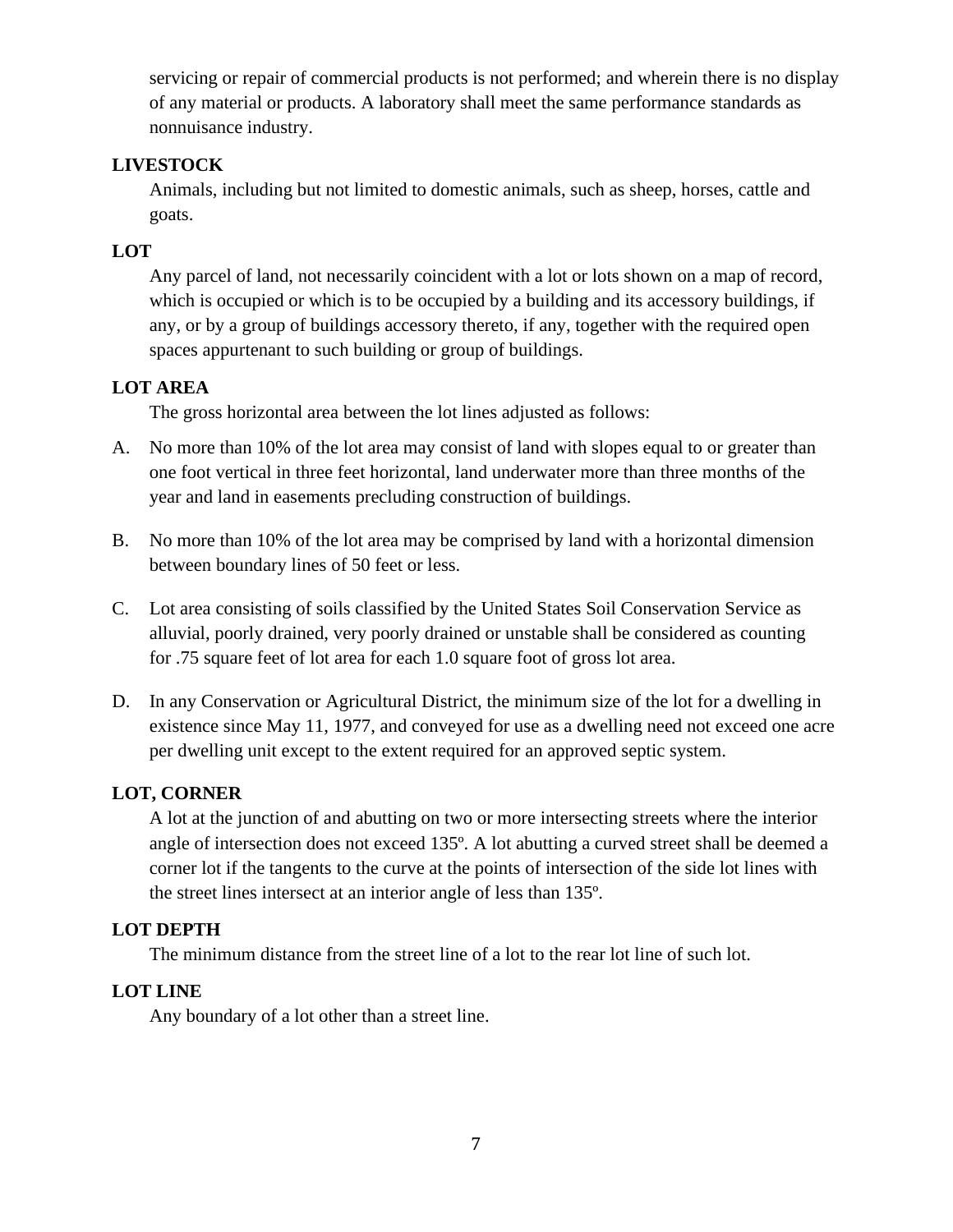#### **LOT LINE, REAR**

The lot line generally opposite to the street line. If the rear lot line is less than 10 feet in length, or if the lot comes to a point in the rear, the rear lot line shall be deemed to be a line parallel to the front lot line not less than 10 feet long lying farthest from the front lot line.

### **LOT WIDTH**

The average distance between side lot lines from the front yard or building line and measured at right angles to the side lot lines or along a line parallel to the street, to the rear lot line or line conforming to the lot depth, whichever results in a lesser average.

#### **MAIN FLOOR**

The largest area found by the projection of a horizontal plane through the livable floor area which is enclosed by the exterior walls of the building.

### **MANUFACTURING**

Any process whereby the nature, size or shape of articles or raw materials is changed or where articles are assembled or packaged in quantity.

#### **MANUFACTURING, LIGHT**

Any process whereby the nature, size or shape of articles or raw materials is changed or where articles are assembled such that no chemical or compressive processes are required and whose finished size does not exceed 40 cubic feet or weigh in excess of 2,000 pounds per unit.

#### **MEDICAL AND DENTAL CLINIC**

Any facility in which two or more physicians and/or dentists practice cooperatively for the diagnosis and treatment of patients.

#### **MOBILE HOME**

A structure, transportable in one or more sections, which, in the traveling mode, is eight body feet or more in width or 40 body feet or more in length or, when erected on site, is 320 or more square feet and which is built on a permanent chassis and designed to be used as a dwelling with or without a permanent foundation when connected to required utilities, and includes the plumbing, heating, air-conditioning and electrical systems contained therein.

#### **MOTOR LODGE**

Any establishment consisting of a building or group of buildings providing living and/or sleeping accommodations with individual bathrooms and designed for use by transient automobile travelers and provided with accessory off-street parking areas. The term "motor lodge" includes buildings designated as tourist courts, overnight cabins and other similar appellations, but shall not be construed to include a trailer or mobile home.

#### **NONCONFORMING BUILDING**

Any building which contains a use permitted in the district in which it is located but does not conform to the district regulations for lot area, width or depth; front, side or rear yards; maximum height; lot coverage; or minimum livable floor area per dwelling unit.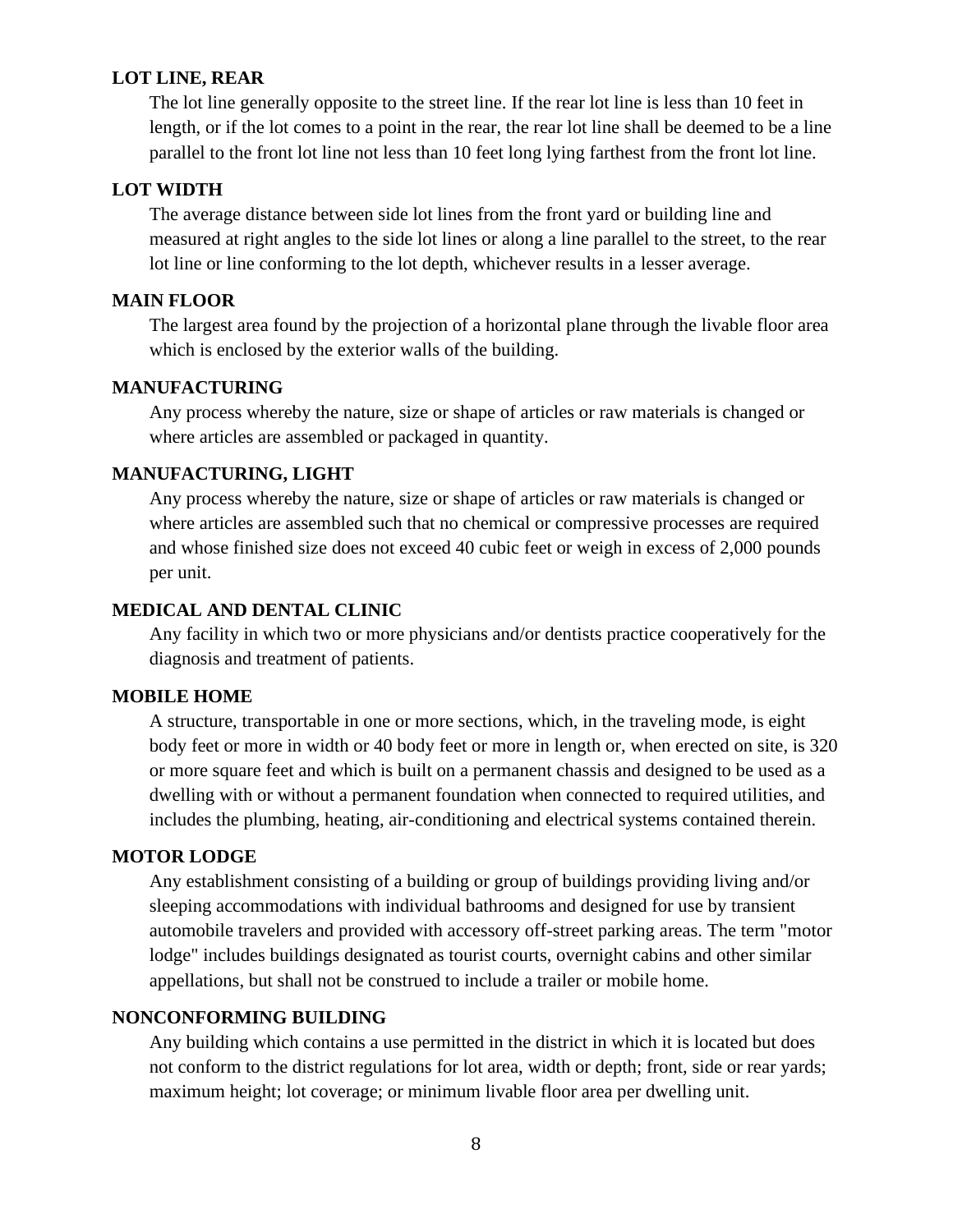#### **NONCONFORMING USE**

Any use of a building or structure, lot or land, or part thereof, lawfully existing at the effective date of this chapter or any amendment thereto affecting such use which does not conform to the use regulations of this chapter for the district in which it is located.

#### **OFFICIAL MAP**

The Official Map adopted and established by the Town Board of that part of the town outside of the limits of any incorporated village, showing the streets, highways, parks and drainage systems laid out on such map, including any references to more detailed maps and studies. The Official Map is final and conclusive with respect to the location and width of streets, highways, drainage systems and parks shown thereon, and the Official Map is hereby declared to be established to conserve and protect the public health, safety and general welfare.

#### **OWNERSHIP, SAME**

Includes all vested or contingent interests of any person or his or her agent, representative, successor or assignee, and irrespective of whether or not such interest is recorded, in the following circumstances:

- A. Direct ownership by such person or his or her child, parent, sibling or spouse of sibling, heir or next of kin or agent, corporation, firm, entity, partnership or unincorporated association.
- B. Property owned by different corporations, firms, partnerships, entities or unincorporated associations in which such a person is a stockholder, a partner or associate or his or her child, parent, sibling or spouse of sibling, heir or next of kin owns a ten-percent or greater interest in each corporation, firm, partnership, entity or unincorporated association.
- C. When such person or his or her estate, successors, or assigns, or any person or entity included in Subsections **A** and **B** herein, may be materially or substantively affected by the relief sought or by any determination made in any proceeding sought before any board, body, commission or agency of the Town of Eden, whether or not such person is a party to such application or proceeding and whether or not such person appears on the record of such proceeding.

#### **PARKING AREA**

A lot or part thereof used for the storage or parking of motor vehicles, with or without the payment of rent or charges in money and/or other consideration.

#### **PARKING SPACE**

A stall or berth which is arranged and intended for parking of one motor vehicle in a garage or parking area.

#### **PERSON**

Any individual, firm, company, association, society, corporation or group.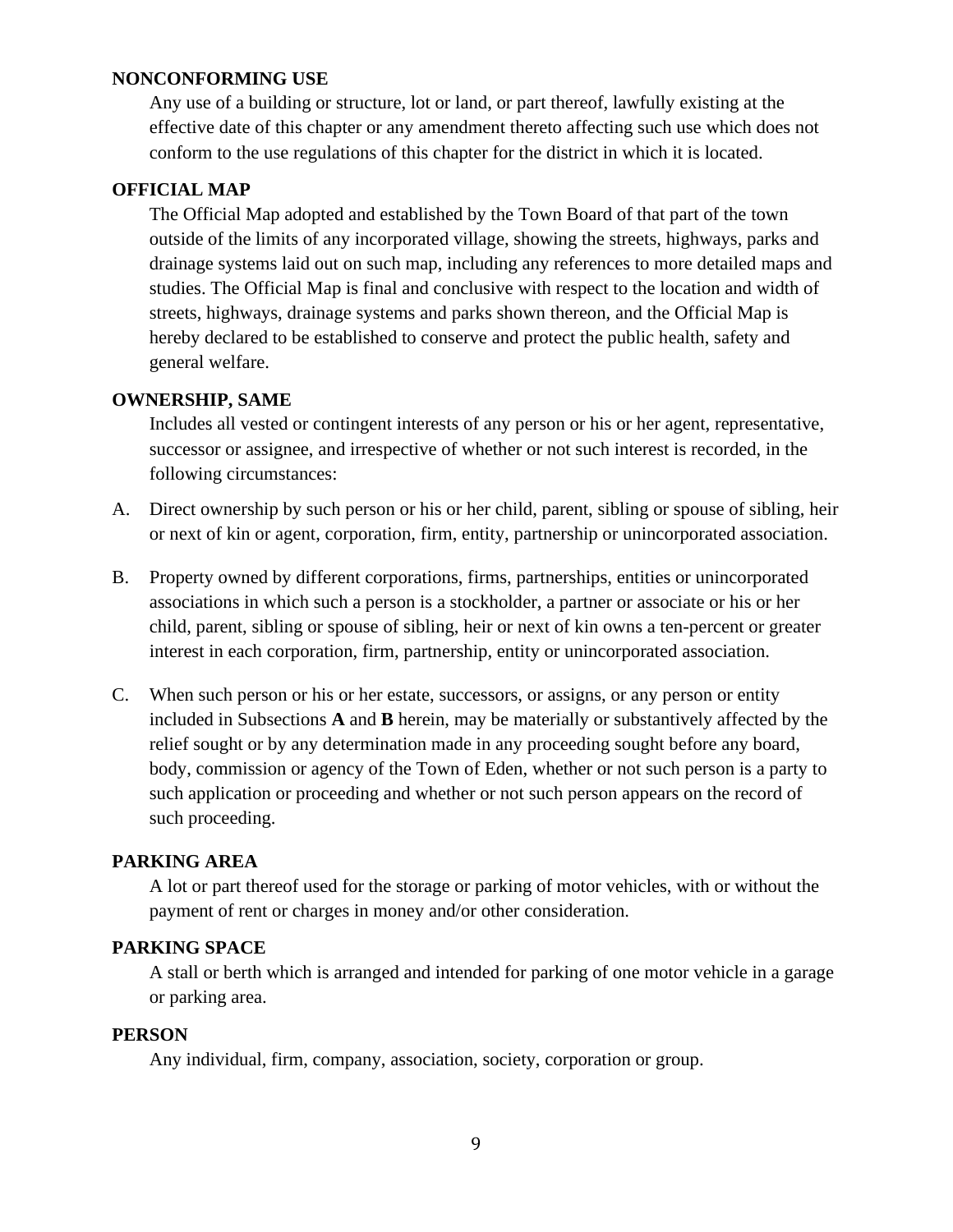#### **PERSONAL SERVICE SHOP**

Any commercial facility in which the product offered is the work or action performed, as in shoe repair shops and typewriter repair facilities.

#### **PLANNED UNIT DEVELOPMENT**

A development in accordance with a single plan for compatible land uses and the placement of buildings which may not correspond to the bulk, yard and height regulations of this Code.

#### **POND**

Any man-made body of water (other than a store-bought, pre-fab type of decorative reservoir or basin), with a surface area greater than 100 square feet and/or a depth of more than 18 inches.

#### **PRINCIPAL BUILDING**

A building in which is conducted the main or principal use of the lot on which said building is located. Where more than one use is on a lot, the lower or more intense use of the lot shall be considered the principal use.

#### **QUARRY AND EXCAVATION OPERATIONS**

Any place where stone, sand, gravel, minerals or other natural material, except topsoil, is removed for the purpose of sale or any other commercial purpose, other than such as may be incidental to excavating or regrading in connection with or in anticipation of building development or landscaping on the site.

#### **REPAIR**

Replacement or renewal, excluding additions, of any part of a building, structure, device, or equipment, with like or similar materials or parts, for the purpose of maintenance, preservation or restoration of such building, structure. device or equipment.

#### **RESIDENT PROFESSIONAL OFFICE**

Any gainful professional occupation conducted within the dwelling in a residential district by the residents thereof, clearly secondary to the use of the dwelling for living purposes, and that does not change the character of the structure as a residence. Not more than one nonresident may be employed as an assistant or associate, and only occupations which are of recognized professions, including medicine, law, dentistry, engineering, architecture, community planning, landscape architecture, land surveying, accounting, insurance, real estate, teachers of music, art or dance (limited to not more than four students at one time) or photography, shall be permitted.

### **RESTAURANT**

Any structure designed, intended as, or used in whole or primarily for the retail sale of food and/or beverages for on-site consumption within a building or elsewhere on the premises.

#### **RETAIL SALES, ARTISAN**

Retail store selling art, glass, ceramics, jewelry, crafts, and other similar handcrafted items,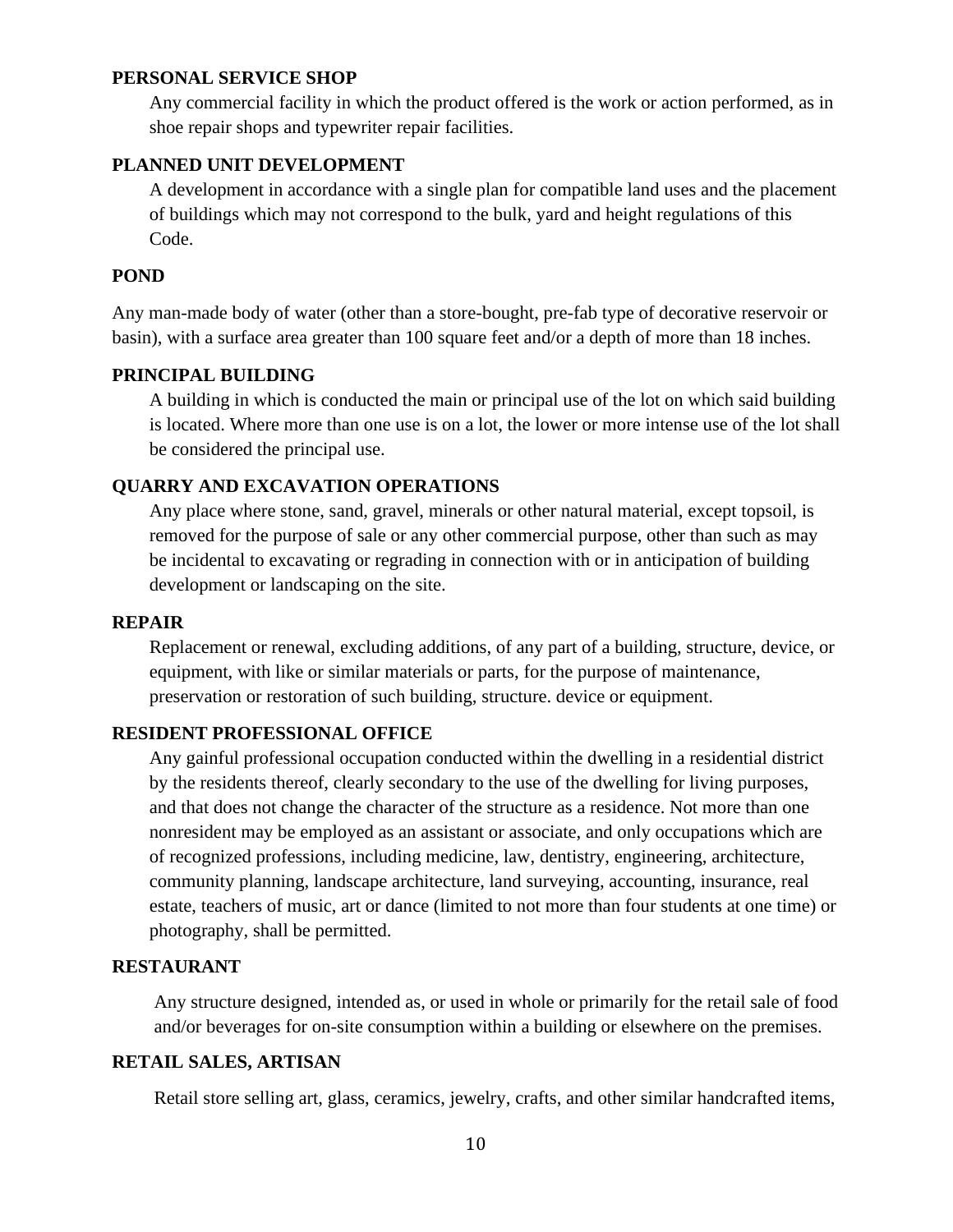where the facility includes an area for the crafting of the items being sold.

### **RETAIL SALES, AGRICULTURAL PRODUCTS**

Facility for seasonal or year-round sales of agricultural products predominantly grown or raised on the site or other properties owned or leased by the farm operator and prepackaged goods processed from onsite agricultural production. Facilities for the on-site preparation/processing of such products may be included.

#### **SCHOOL OF SPECIAL INSTRUCTION**

Any nonpublic school conducting a regularly scheduled comprehensive curriculum of study and operated by nonstock corporations under the Education Law of the State of New York.

#### **SEWER AND WATER**

Sewage disposal and water supply systems designed and constructed to standards required for municipally operated systems and approved by the Town Board.

#### **SHORT-TERM RENTAL**

A dwelling unit, which may or may not be inhabited by the owner of record or their immediate family member, that is rented, in whole or in part, for a temporary period of time set forth in this Chapter to any person or entity, but including a hotel, motel, inn, campground, or bed and breakfast.

#### **SIGN**

Any structure or part thereof, or any device attached to a building or painted or represented thereon, which shall display or include any letter, word, model, banner, pennant, insignia, device, trade flag or representation which is in the nature of or which is used as an announcement, direction or advertisement, for commercial purposes or otherwise. A sign includes a billboard and a neon tube, string of lights or similar device outlining or hung upon any part of a building or lot, but does not include the flag or insignia of any nation or group of nations or of any governmental agency, educational, charitable, philanthropic, civic, professional, religious or like (political) campaign, drive, movement or event. Excluded from this definition are signs which are solely devoted to prohibiting trespassing, hunting or fishing.

#### **SIGN AREA**

Includes all faces of a sign measured as follows:

- A. When such sign is on a plate or framed or outlined, all of the area of such plate or the area enclosed by such frame or outline shall be included.
- B. When such sign consists only of letters, designs or figures engraved, painted, projected or in any manner affixed on a wall, the total area of such sign shall be deemed the area within which all of the matter of which such sign consists may be inscribed.

#### **SIGN WALL AREA**

The area of a building wall fronting on a street, not including doors and windows.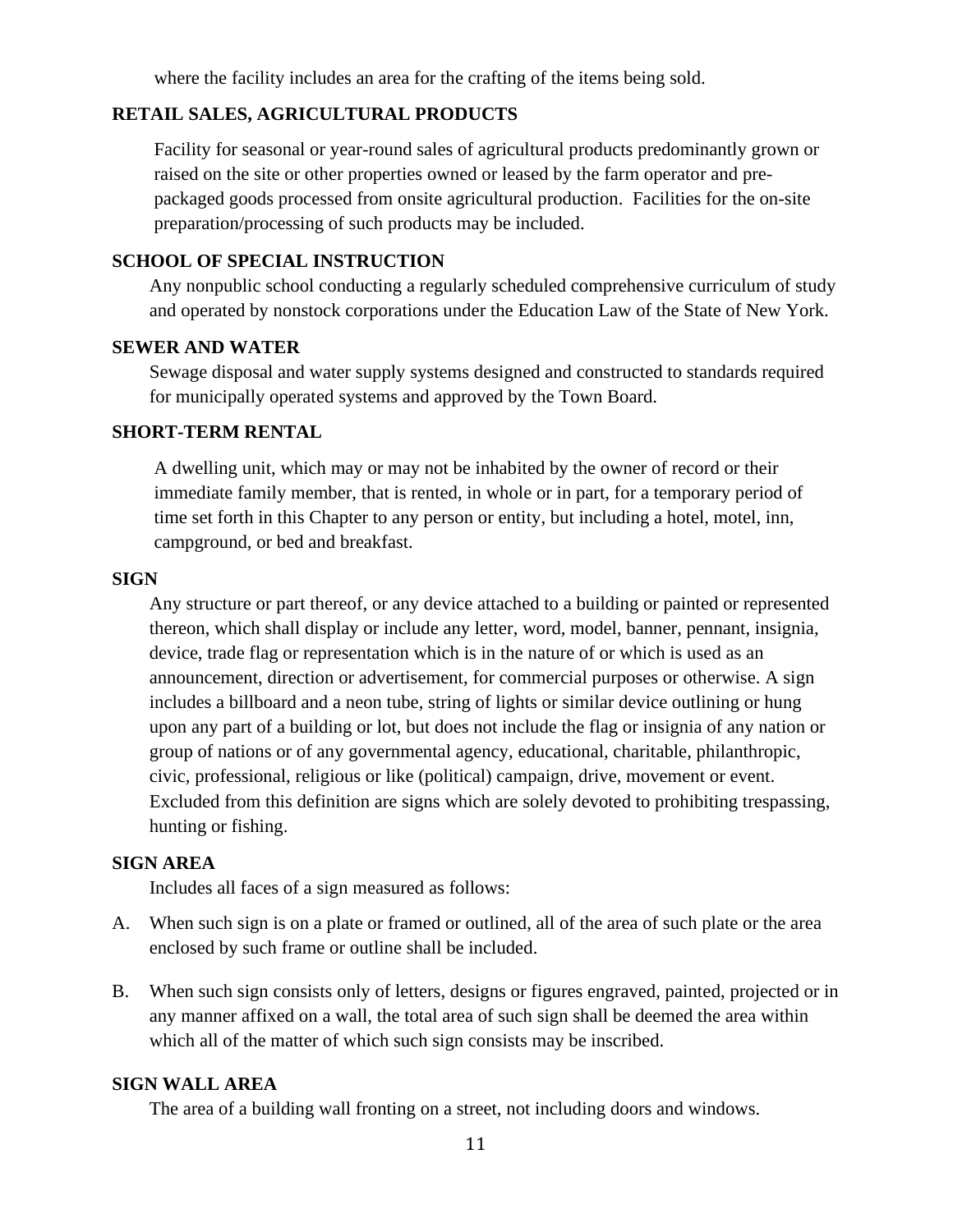#### **SOLID WASTE**

Useless, unwanted or discarded material with insufficient liquid content to be free flowing.

- A. **AGRICULTURAL** Solid waste that results from the raising and slaughtering of animals and the processing of animal products and orchard and field crops.
- B. **COMMERCIAL** Waste generated by stores, offices and other activities that do not actually turn out a product.
- C. **INDUSTRIAL** Wastes that result from industrial processes and manufacturing.
- D. **INSTITUTIONAL** Waste originating from educational, health care and research facilities.
- E. **MUNICIPAL** Residential and commercial solid waste generated within a community.
- F. **PESTICIDE** The residue from the manufacturing, handling or use of chemicals intended for killing plant and animal pests.
- G. **RESIDENTIAL** Waste that normally originates in a residential environment, sometimes called "domestic solid waste."

#### **STORY**

That part of any building, exclusive of cellars but inclusive of basements, comprised between the level of one finished floor and the level of the next higher finished floor or, if there is no higher finished floor, then that part of the building comprised between the level of the highest finished floor and the top of the roof beams.

#### **STREET**

A street, improved to the satisfaction of the Planning Board, which is one of the following: an existing town, county or state highway or street; a street shown on an approved subdivision final plat; a street shown on a map filed with the County Clerk (in accordance with § 280-a of the Town Law) prior to Planning Board authorization to review subdivisions; or a street shown on the Official Map of the town.

### **STREET LINE**

The line between the street and a lot or a line established by the Official Map as the street right-of-way, whether or not in public ownership.

#### **STRUCTURAL ALTERATION**

Any change in the supporting members of a building, such as beams, columns or girders.

#### **STRUCTURE**

A combination of materials to form a construction that is safe and stable and includes, among other things, stadiums, platforms, radio towers, sheds, storage bins, gates, posts, capitals, pillars, billboards and display signs.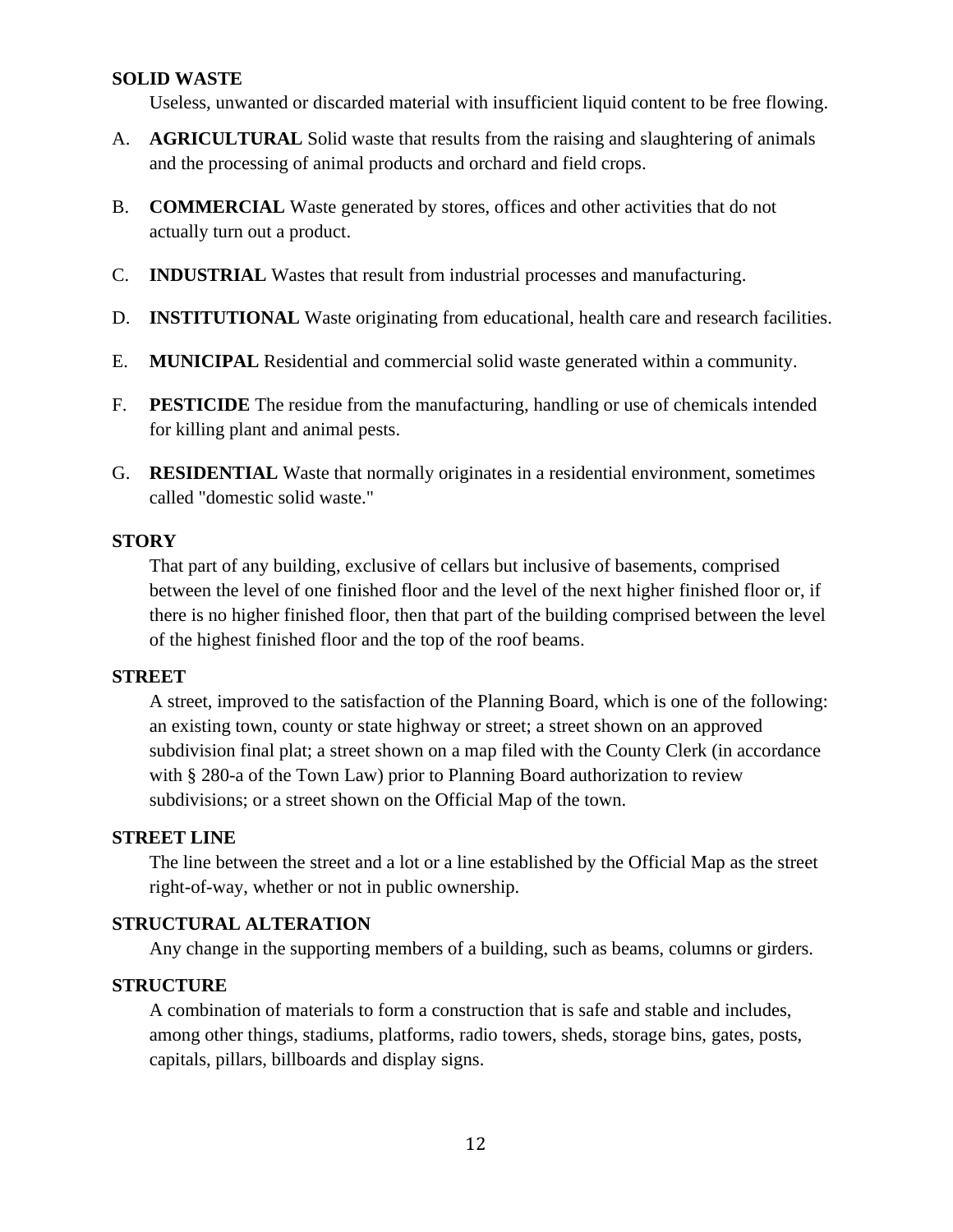### **SUMMER COTTAGE or BUNGALOW**

A single-family detached dwelling which is arranged, designed and intended to be used or occupied only during the period or part of the period from April 1 to December 1 in any year.

### **SWIMMING POOL, PRIVATE**

Any constructed body of water or structure to contain water and any accessory buildings or equipment pertaining thereto used or intended to be used for swimming or bathing by any family or persons residing on the premises and their guests. It shall not be operated for gain and shall be located on a lot only as an accessory use to the dwelling thereon, to a membership club or to a motel or hotel.

### **SWIMMING POOL, PUBLIC**

Any constructed body of water or structure to contain water and any accessory buildings or equipment pertaining thereto which are operated for profit or gain and are used or intended to be used for swimming or bathing by persons who pay admission on a daily, weekly or other basis, including season tickets.

### **TOPOGRAPHICAL ALTERATION**

Any change in the configuration of a surface area, including its relief, relative elevations and position of natural or man-made features, excepting those changes incidental to or normally part of agricultural operations or home gardening. In all cases, removal of trees over eight inches in diameter measured three feet above the ground shall be considered a topographical alteration.

#### **TOWN ATTORNEY**

The duly designated attorney or legal advisor of the Town of Eden.

#### **TRAILER**

Any vehicle mounted on wheels movable either by its own power or by being drawn by another vehicle and equipped to be used for living or sleeping quarters and designed to be used for travel or camping purposes. This definition is intended to include recreational vehicles.

#### **TURNAROUND, FULL**

A driveway on a single lot by which vehicles can completely turn around so that the vehicles need not back onto the adjoining highway.

#### **USABLE OPEN SPACE**

An unenclosed portion of the ground of a lot which is not devoted to driveways or parking spaces, which is free of structures of any kind, of which not more than 25% is roofed for shelter purposes only, the minimum dimension of which is 40 feet and which is available and accessible to all occupants of the buildings on said lot for purposes of active or passive outdoor recreation.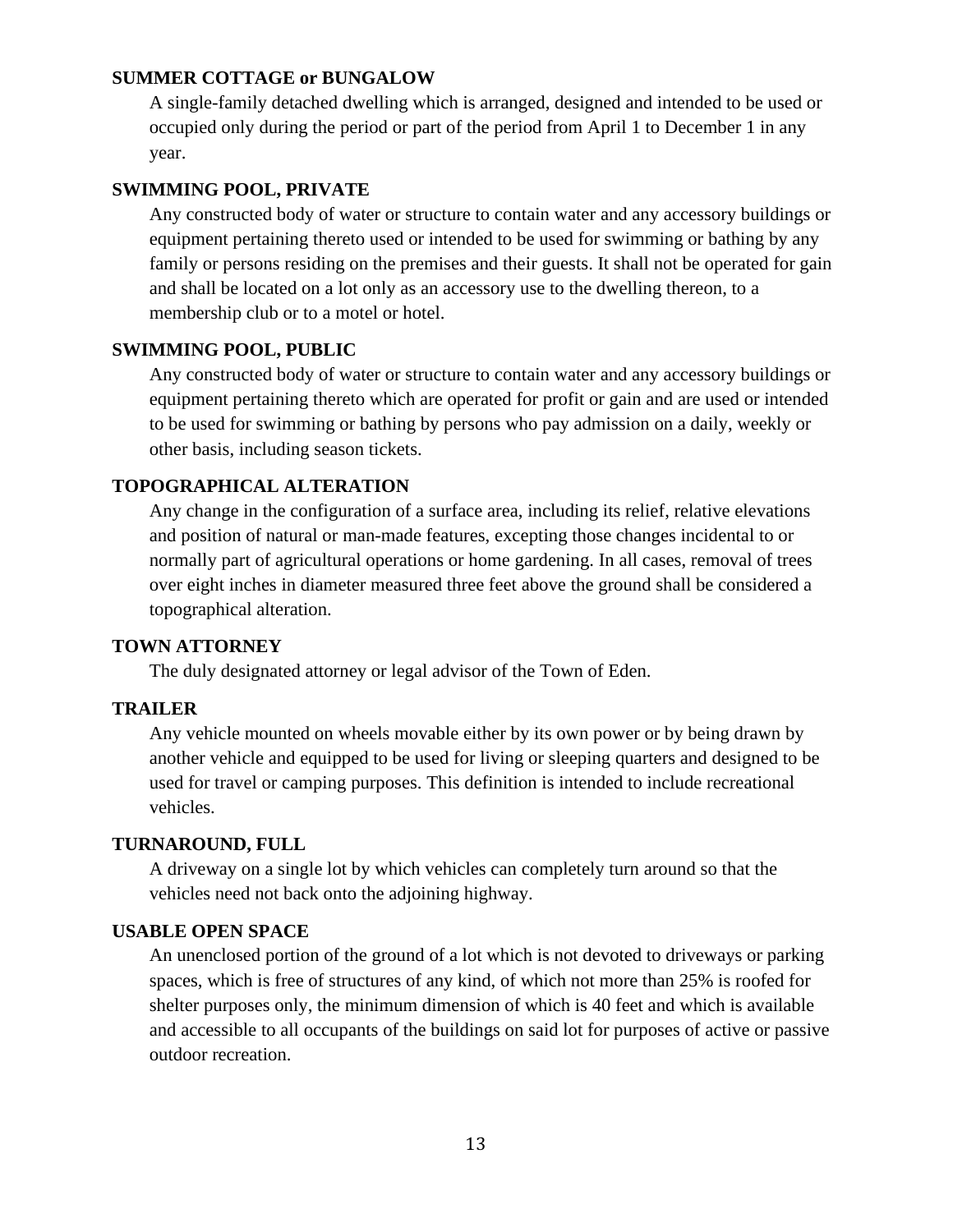### **USE**

The specific purpose for which land or a building is used or a building is used or occupied or maintained.

### **USE, ACCESSORY**

A use customarily incidental and subordinate to the main use on a lot, whether such accessory use is conducted in a principal or accessory building, or open space.

## **YARD, FRONT**

An unoccupied ground area fully open to the sky between the street line, or the street line established by the Official Map of the town or an approved subdivision plat, and a line drawn parallel thereto.

## **YARD LINE**

A line drawn parallel to a street or lot line at a distance therefrom equal to the representative yard dimension required by this chapter.

## **YARD, REAR**

An unoccupied ground area fully open to the sky between the rear lot line and a line drawn parallel thereto.

## **YARD, SIDE**

An unoccupied ground area fully open to the sky between any property line other than a street or rear lot line and a line drawn parallel thereto between the front and rear yards.

# **Section 2: Article III (Zoning Districts and Zoning Map) is repealed in its entirety and replaced with the following:**

## Article III

Zoning Districts and Zoning Map

## § 225-5 **Classes of districts.**

There are hereby established, and the Town of Eden is divided into, classes of districts as listed below:

| <b>Symbol</b> | <b>Title</b>       | <b>Type</b>                                                                                                                                                                                                                                                                                                                                                                               |
|---------------|--------------------|-------------------------------------------------------------------------------------------------------------------------------------------------------------------------------------------------------------------------------------------------------------------------------------------------------------------------------------------------------------------------------------------|
| <b>FPO</b>    | Floodplain Overlay | An overlay district restricting the use of land for the<br>prevention of flood hazards and changes in the<br>landform that would alter characteristics of floodplains<br>and flood-prone areas. The overlay area shall be that<br>area identified in the most current Flood Insurance<br>Rate Map (FIRM) established by the United States<br>Department of Housing and Urban Development. |
| <b>PK</b>     | Parkland           | The intent of this District is to preserve conservation<br>assets that generally consist of areas of<br>ecological/natural value and/or key local and regional                                                                                                                                                                                                                            |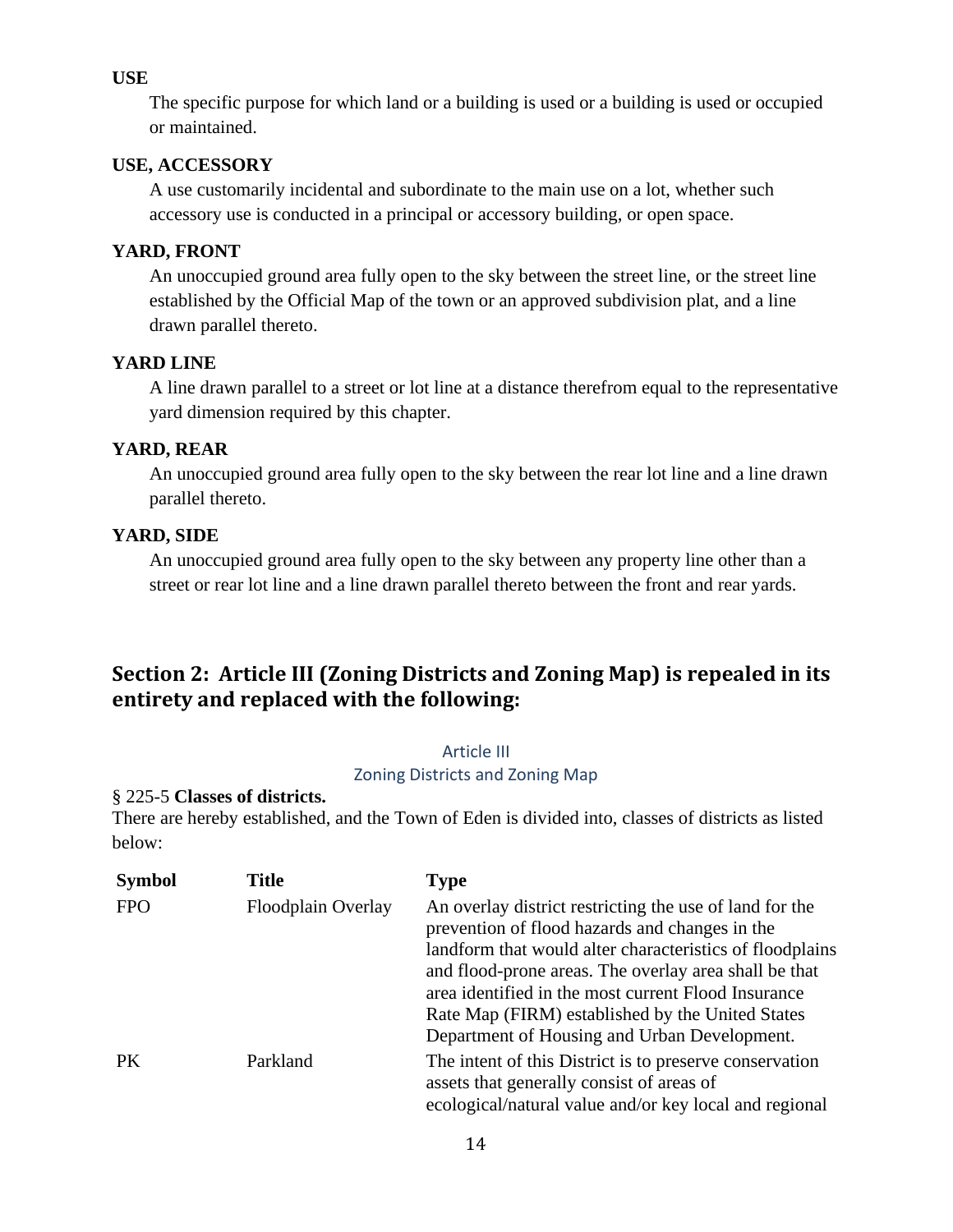| <b>Symbol</b> | <b>Title</b>                 | <b>Type</b>                                                                                                                                                                                                                                                                                                                                                                                                                                                                                                                                                                                                                                                                                                                                                                                                                                                                                                                                                                                                                                                                                                                                                                                                                                                                                                                                                                                                                |
|---------------|------------------------------|----------------------------------------------------------------------------------------------------------------------------------------------------------------------------------------------------------------------------------------------------------------------------------------------------------------------------------------------------------------------------------------------------------------------------------------------------------------------------------------------------------------------------------------------------------------------------------------------------------------------------------------------------------------------------------------------------------------------------------------------------------------------------------------------------------------------------------------------------------------------------------------------------------------------------------------------------------------------------------------------------------------------------------------------------------------------------------------------------------------------------------------------------------------------------------------------------------------------------------------------------------------------------------------------------------------------------------------------------------------------------------------------------------------------------|
|               |                              | recreational assets that are identified in local, County,<br>and State open space and/or recreational plans.<br>Among the ecological/natural values of these areas are<br>the extensive woodlots, plant and wildlife habitat,<br>numerous streams, and natural character that<br>contribute to the rural character of Eden. For<br>dedicated conservation areas, development is limited<br>to passive recreational and supportive pursuits such as<br>trails, parking areas, overlooks, pavilions, picnicking<br>facilities, etc. Accessibility and proper<br>identification/wayfinding of these resources can be<br>utilized for marketing, tourism, and economic<br>development pursuits. Outside of dedicated areas,<br>development adjacent to conservation assets should<br>consist of low-impact, low-density development that<br>includes adequate buffers to protect sensitive natural<br>features.                                                                                                                                                                                                                                                                                                                                                                                                                                                                                                                |
| AG            | <b>Agricultural Priority</b> | The primary intent of this District is to preserve,<br>enhance, and stabilize those portions of the Town that<br>have a higher concentration of active farmlands, high<br>value agricultural soils, or are within County<br>Agricultural Districts. Agricultural-supportive<br>businesses and industries are encouraged as well as<br>other agribusiness ventures that promote or provide<br>secondary income to active, local farms (e.g., tourism,<br>recreation, value-added products, retail, lodging,<br>events, etc.). This District also provides a means for<br>open space preservation and maintaining the rural<br>character of the Town of Eden in conjunction with the<br>vision and goals of the Comprehensive Plan. Non-<br>agricultural development is encouraged provided that<br>best practices are followed, including the avoidance of<br>active farmlands, high value agricultural soils, and<br>underground farm infrastructure; development on less<br>desirable agricultural lands; discourage frontage homes<br>with long, narrow lots; provide lots that are appropriate<br>for private utility systems; encourage clustered<br>subdivisions and avoid large-lot subdivisions; and<br>provide buffers between non-agricultural and<br>agricultural uses. This District is considered a<br>"sending area" for Transfer of Development Rights as<br>a means to conserve/protect valuable farmlands. |
| <b>RR</b>     | <b>Rural Residential</b>     | The Rural Residential District provides for areas where<br>the rural atmosphere and character can be maintained<br>and where limited farming operations such as general<br>crop farming, suburban horse ranchettes, growing of<br>orchards, etc. can be conducted. This zone is not                                                                                                                                                                                                                                                                                                                                                                                                                                                                                                                                                                                                                                                                                                                                                                                                                                                                                                                                                                                                                                                                                                                                        |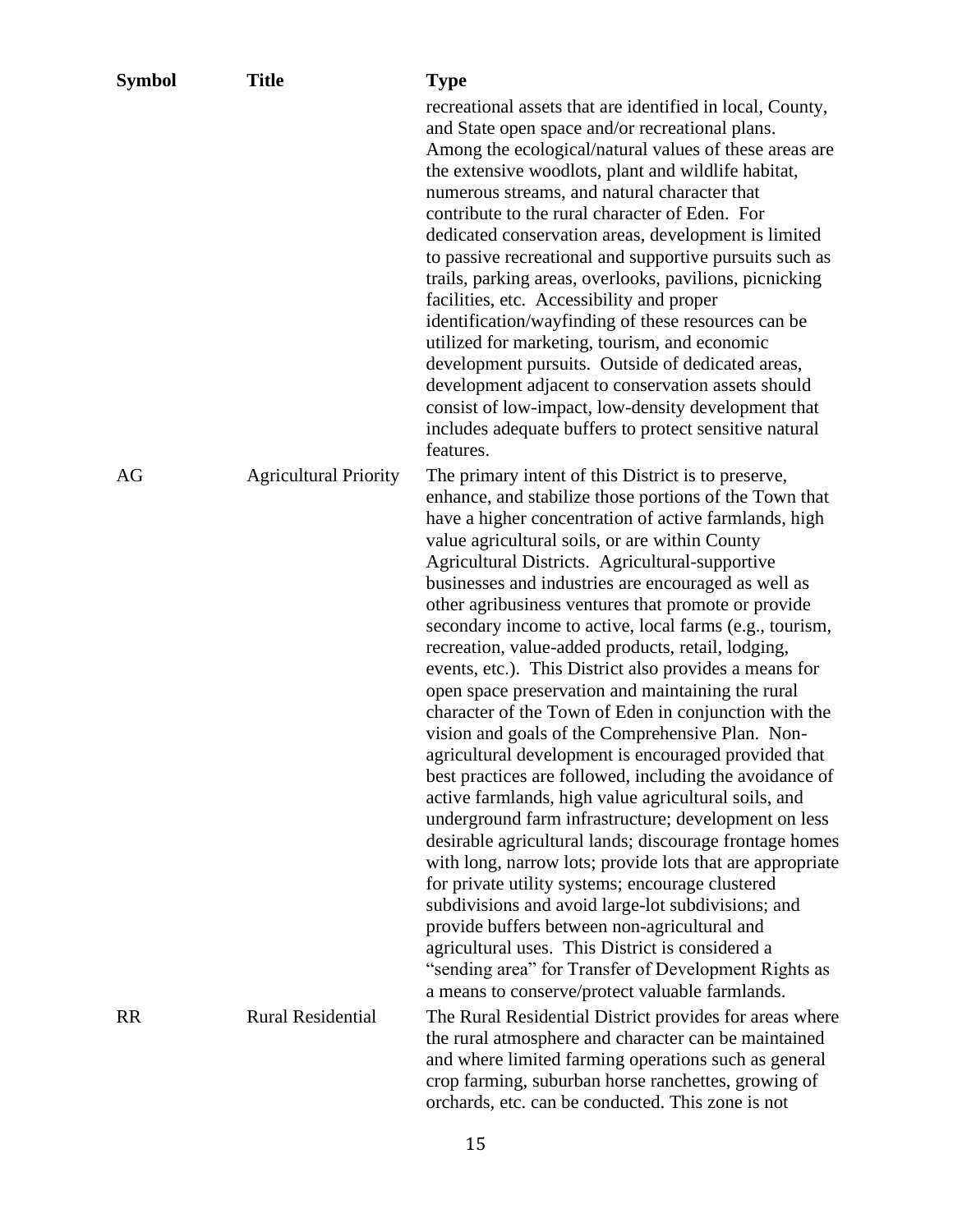| <b>Symbol</b>  | <b>Title</b>                | <b>Type</b>                                                                                                                                                                                                                                                                                                                                                                                                                                                                                                                                                                                                                                                                                                                                                                                                                                                                                                                                                                                                                                                                                                                                                                                                                                                                                                                                                  |
|----------------|-----------------------------|--------------------------------------------------------------------------------------------------------------------------------------------------------------------------------------------------------------------------------------------------------------------------------------------------------------------------------------------------------------------------------------------------------------------------------------------------------------------------------------------------------------------------------------------------------------------------------------------------------------------------------------------------------------------------------------------------------------------------------------------------------------------------------------------------------------------------------------------------------------------------------------------------------------------------------------------------------------------------------------------------------------------------------------------------------------------------------------------------------------------------------------------------------------------------------------------------------------------------------------------------------------------------------------------------------------------------------------------------------------|
|                |                             | intended to allow intense farming operations (e.g., feed<br>lots) yet also not intended for dense residential<br>development as public water and sewer is likely not<br>available. Due to this, larger parcels $(2 \arcsin 4/-)$ are<br>still needed to provide adequate space for private<br>septic systems and wells with lots more than 10 acres<br>in size being more appropriate for agricultural uses and<br>the keeping of larger animals. Low-impact and<br>environmentally sensitive development is preferred to<br>protect natural features and the environmental quality<br>of the Town.                                                                                                                                                                                                                                                                                                                                                                                                                                                                                                                                                                                                                                                                                                                                                          |
| R <sub>2</sub> | Neighborhood<br>Residential | These areas are serviced by public water and sewer or<br>are near potential expansion areas and therefore can<br>support a higher density of development (less than one<br>acre). This District is intended to provide the Town<br>with residential development capacity to support<br>commercial activity within Eden Center. Residential<br>uses would range from single-family residential to<br>townhouses and developments catered to specific<br>lifestyles (seniors, empty-nesters, first-time<br>homeowners, etc.) and income levels. For single-<br>family uses, rather than the typical "bowling alley"<br>type of lots developed along major thoroughfares,<br>subdivisions are encouraged to have dedicated<br>roadways or clustering to better utilize lands and<br>maintain the semi-rural character. Recreational,<br>community service, institutional, conservation, and<br>limited residential-commercial mixed uses are also<br>encouraged in the Neighborhood Residential District to<br>provide neighborhood vibrancy without detracting<br>from the main commercial centers of Eden Center and<br>East Eden. This District is considered a "receiving<br>area" for Transfer of Development Rights as a means<br>to conserve/protect land in other areas of the Town and<br>provide opportunities for greater density where<br>feasible. |
| <b>MFR</b>     | Multi-Family<br>Residential | This floating district is intended to provide the<br>broadest range of residential living opportunities<br>within the Town and to support the goals and<br>objectives contained in the Comprehensive Plan. This<br>District may contain a mix of single- or two-family<br>homes as well as higher-density developments, such as<br>apartments or townhouses, on lots that may be as small<br>as 7,000 square feet in size. Developments in this<br>district shall employ techniques to minimize negative<br>impacts (including circulation, parking, glare, noise,<br>etc.) on existing residential areas.                                                                                                                                                                                                                                                                                                                                                                                                                                                                                                                                                                                                                                                                                                                                                   |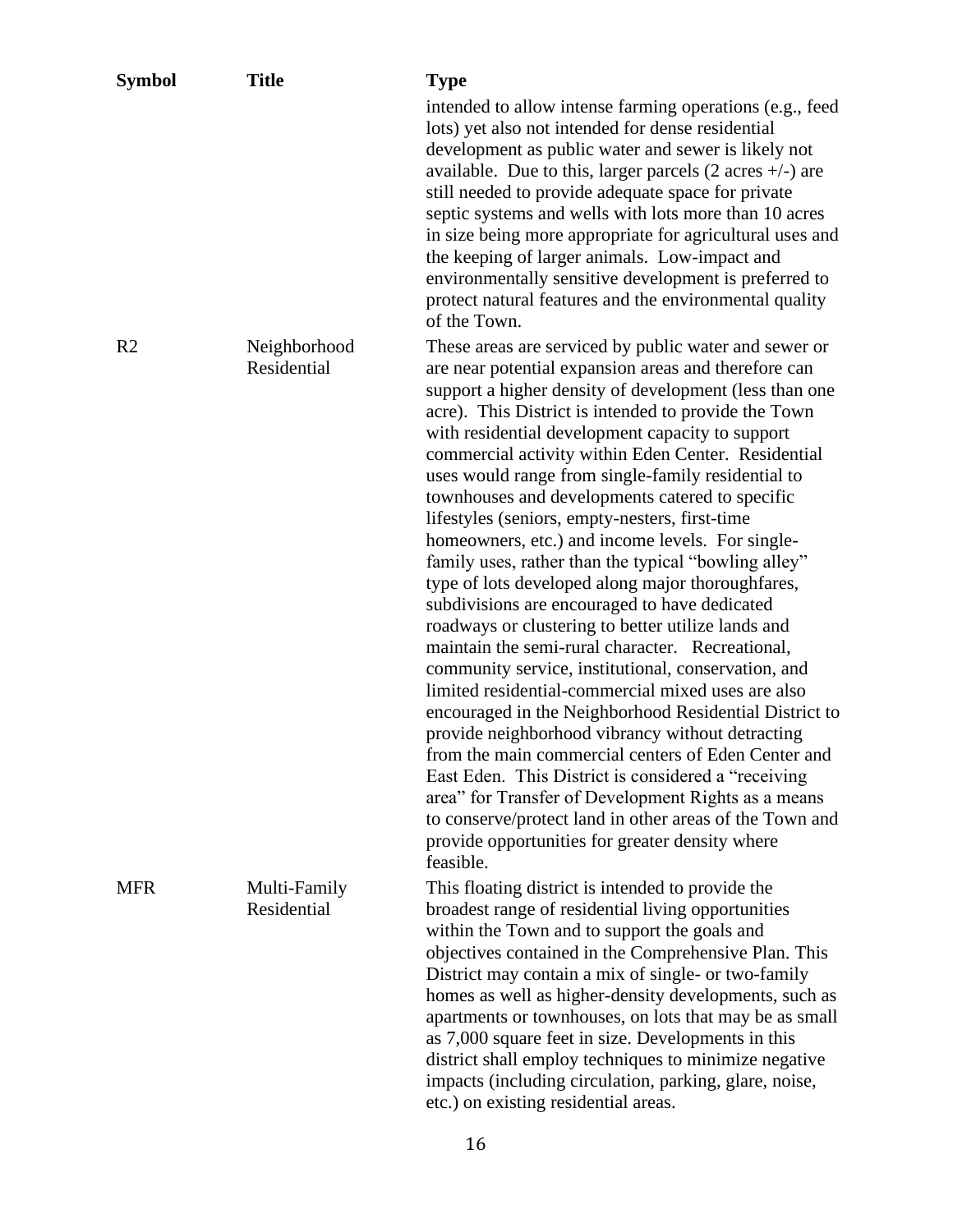| <b>Symbol</b> | <b>Title</b>                   | <b>Type</b>                                                                                                                                                                                                                                                                                                                                                                                                                                                                                                                                                                                                                                                                                                                                                                                                                                                                                                                                                                                                                                                                                                                                                        |
|---------------|--------------------------------|--------------------------------------------------------------------------------------------------------------------------------------------------------------------------------------------------------------------------------------------------------------------------------------------------------------------------------------------------------------------------------------------------------------------------------------------------------------------------------------------------------------------------------------------------------------------------------------------------------------------------------------------------------------------------------------------------------------------------------------------------------------------------------------------------------------------------------------------------------------------------------------------------------------------------------------------------------------------------------------------------------------------------------------------------------------------------------------------------------------------------------------------------------------------|
| $MU-1/MU-2$   | Mixed-Use $1 &$<br>Mixed-Use 2 | The Town of Eden's 2010 Comprehensive Plan<br>recognizes the community's desire to maintain its<br>historic rural farm-village character, provide for<br>enhanced walkability, and support a vibrant economic<br>and neighborhood environment. The traditional<br>community character presented within the Town is of<br>paramount importance to the provision of these<br>elements. A key component of this land use<br>classification conveys the important role that well<br>designed, publicly accessible open spaces play in<br>creating and organizing high quality higher density<br>residential neighborhoods, even in a rural setting.<br>Such spaces, be they a park or simply a well-designed<br>Town street that invites the public to stroll its length,<br>can ensure that higher density housing is sensitively<br>knitted to the larger fabric of the Town.                                                                                                                                                                                                                                                                                        |
|               |                                | As such, two distinct Mixed-Use Districts have been<br>established to provide specific site and building design<br>guidelines to promote desired key characteristics in the<br>hamlet including multi-story buildings, a consistent<br>building edge, inviting ground floor facades, and a mix<br>of uses and architectural styles handed down to the<br>Town through history. The MU areas of the Town<br>contain a mix of spaces and uses, meant to evolve over<br>time, at their own pace building-by-building, in<br>response to changing lifestyles and needs. While<br>similar in many aspects, the Mixed Use 2 (MU-2)<br>District reflects the higher density and more "Village-<br>like" qualities currently found in the hamlet; the Mixed<br>Use 1 (MU-1) District encompasses a larger area and<br>slightly less dense by comparison. Another key<br>characteristic is the area's proximity to established,<br>residential neighborhoods. Areas of the Town<br>classified as a MU zone consist of both existing higher<br>density residential areas and areas that have been<br>identified as appropriate for residential development in<br>the future. |
| LI            | Light Industrial               | The intent of the Light Industrial District is to take<br>advantage of the proximity of lands to transportation<br>corridors, including the NYS Thruway, railroad, and<br>State Route 62, as well as the availability of public<br>utilities for low-intensity, light manufacturing and<br>related production/distribution activities. Uses and<br>activities should be designed to fit inconspicuously                                                                                                                                                                                                                                                                                                                                                                                                                                                                                                                                                                                                                                                                                                                                                            |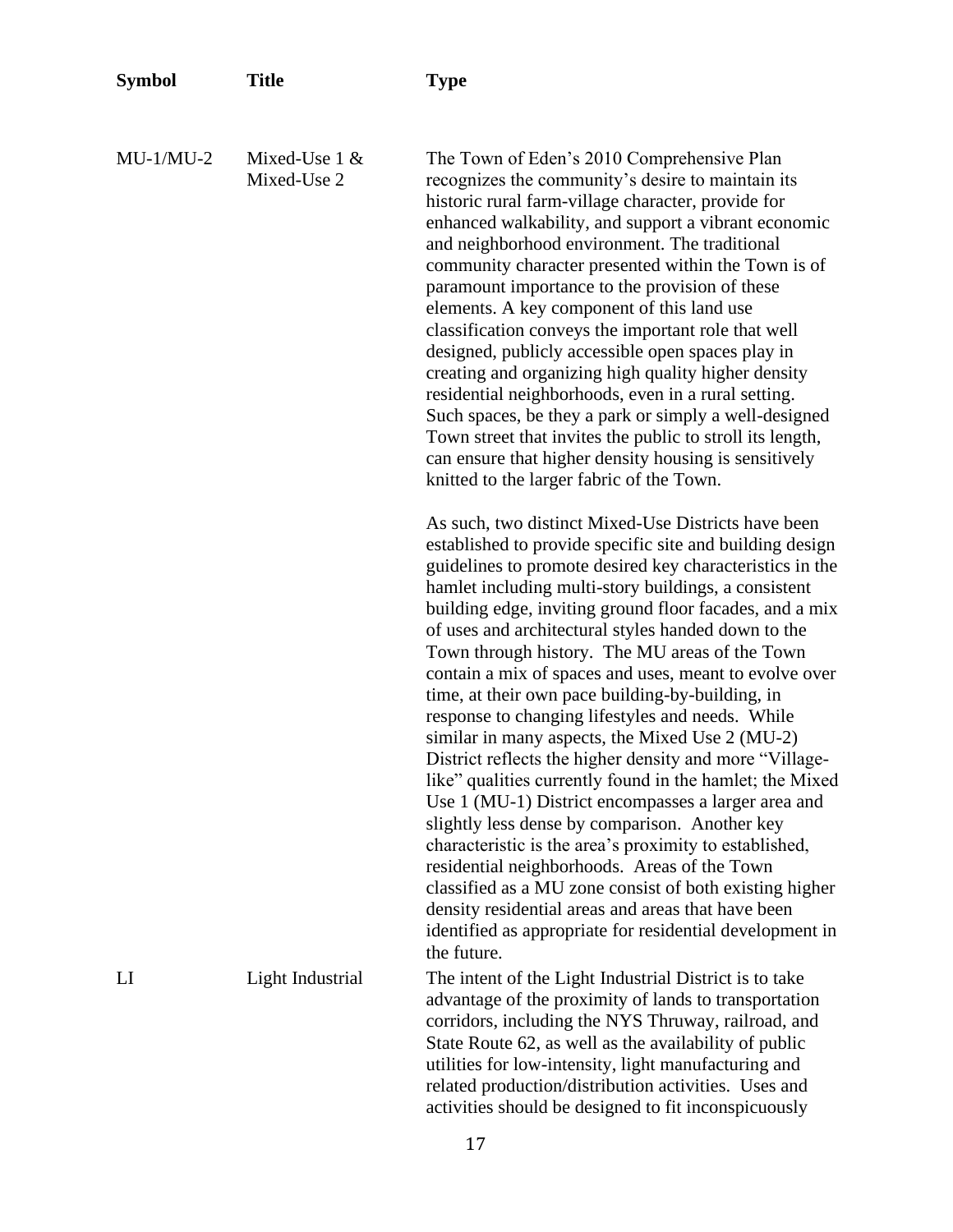| <b>Symbol</b>     | <b>Title</b>             | <b>Type</b><br>with the surrounding land and incorporate design<br>standards such as landscaping, buffering, and building<br>design to protect nearby areas from undesirable aspects<br>typical of light industrial uses including, but not<br>limited to light, noise, odors, operating hours, and<br>traffic. |
|-------------------|--------------------------|-----------------------------------------------------------------------------------------------------------------------------------------------------------------------------------------------------------------------------------------------------------------------------------------------------------------|
| RMS <sub>40</sub> | Regulated MS4<br>Overlay | A district intended to identify the area within the Town<br>of Eden which has been determined by federal and<br>state agencies to be a regulated municipal separate<br>storm sewer system (RMS4) under the Phase II<br>Stormwater Permit Program.                                                               |

### § 225-6 **Zoning Map.**

The boundaries of said districts are hereby established as shown on the Zoning Map, Town of Eden, which map, with all explanatory matter thereon, is hereby adopted and made a part of this chapter. A copy of said map, indicating the latest amendments, shall be kept up-to-date in the office of the Town Clerk for the use and benefit of the public. Note: Zoning Map is attached as Exhibit A to this local law.

### § 225-7 **District boundaries.**

In determining the boundaries of districts shown on the map, the following rules shall apply:

- A. Where district boundaries are indicated as approximately following the center lines of streets, highways, waterways or railroad rights-of-way or such lines extended, such center lines shall be construed to be such boundaries.
- B. Where such boundaries are indicated as approximately following the property lines of parks or other publicly owned lands, such lands shall be construed to be such boundaries.
- C. Unless otherwise shown, all district boundaries running parallel to streets shall be construed to be 200 feet back from the rights-of-way of said streets.
- D. In all cases where a district boundary divides a lot in one ownership and more than 50% of the area of such lot lies in the less restricted district, the regulations prescribed by this chapter for the less restricted district shall apply to such portion of the more restricted portion of said lot which lies within 30 feet of such district boundary. For purposes of this section, the more restricted district shall be deemed that district subject to regulations which prohibit the use intended to be made of said lot or require higher standards with respect to coverage, yards, screening, landscaping and similar requirements.
- E. In all cases where a district boundary line is located not farther than 15 feet away from a lot line of record, such boundary line shall be construed to coincide with such lot line.
- F. In all other cases where dimensions are not shown on the map, the location of boundaries shown on the map shall be determined by the use of the scale appearing thereon.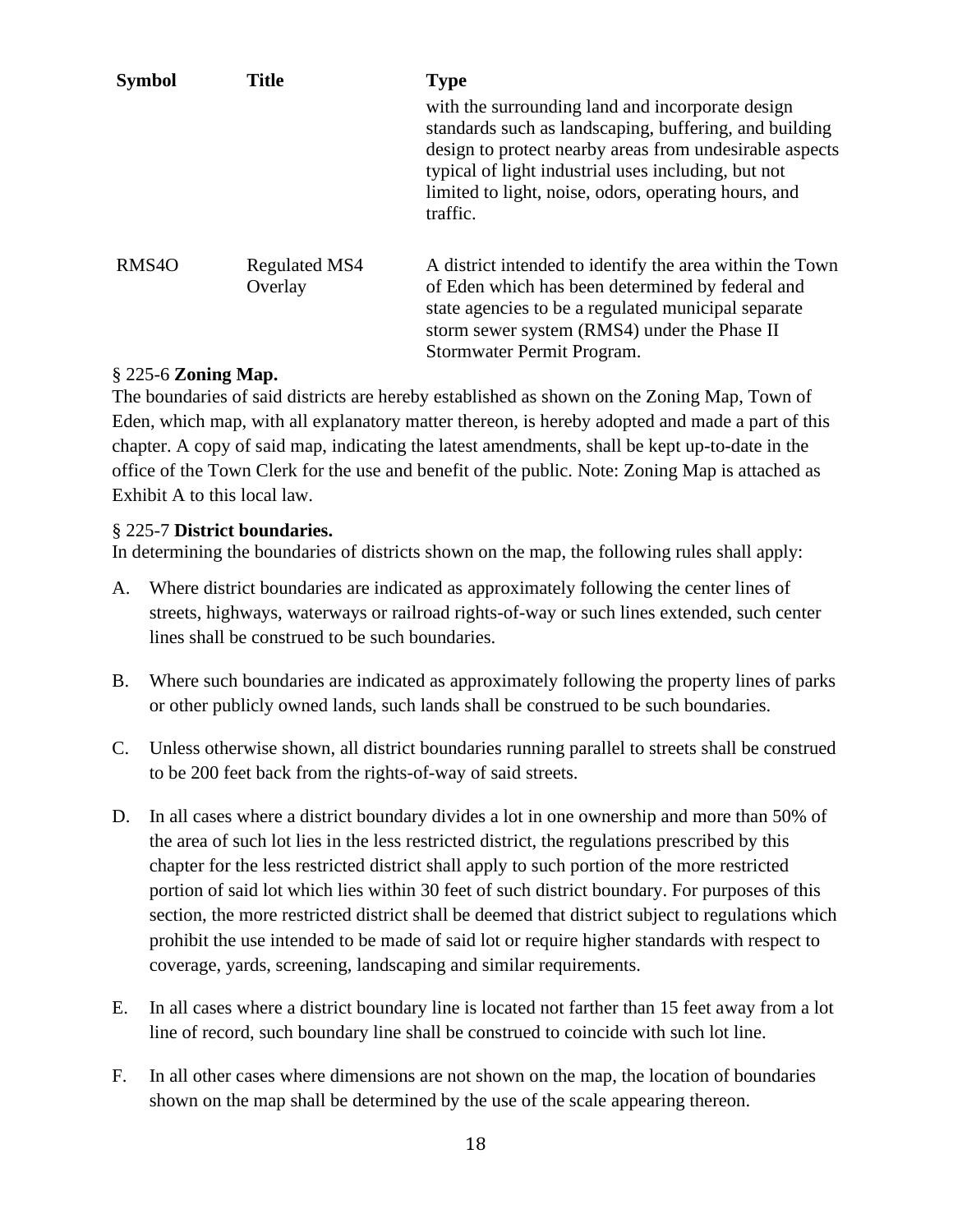#### § 225-8 **Effect of establishment of districts.**

- A. Following the effective date of this chapter:
- (1) No building shall be erected, moved, altered, rebuilt or enlarged, nor shall any land or building be used, designed or arranged to be used, for any purpose or in any manner except in conformity with all regulations, requirements and restrictions specified in this chapter for the district in which such building or land is located.
- (2) No yard or open space required in connection with any building or use shall be considered as providing a required open space for any other building on the same or any other lot.
- (3) No lot shall be formed from part of a lot already occupied by a building unless such building, all yards and open spaces connected therewith and the remaining lot comply with all requirements prescribed by this chapter for the district in which said lot is located. No permit shall be issued for the erection of a building on any new lot thus created unless such building and lot comply with all provisions of this chapter.
- (4) No yard or lot existing at the time of passage of this chapter or amendment thereto shall be reduced in dimension or area below the minimum requirements set forth herein. Yards or lots created after the effective date of this chapter or any amendment thereto shall meet at least the minimum requirements established by this chapter or amendment for each prospective use.
- B. Nothing contained in this chapter shall require any change in the construction or designated use of a building complying with regulations in force prior to this chapter.
- C. Determination of similar uses.
- (1) The Building Inspector may determine that a use not specifically listed in any districts established by this chapter is a similar use to those uses enumerated in a specific district. In making a determination that a use is similar, the Building Inspector may consult with the Town Engineer and/or the Town Attorney and shall first determine that:
- (a) The proposed use is not listed as a permitted use in any other district; and
- (b) The proposed use conforms to the basic characteristics of the district in which it is proposed to be placed.

# **Section 3: Article IV (Use Regulations) is amended as follows:**

#### Article IV

Use Regulations

#### § 225-9 **General provisions.**

A. The general regulations affecting the use of buildings, structures and land for each of the districts established by Article **III** are hereby established and set forth in this article. Single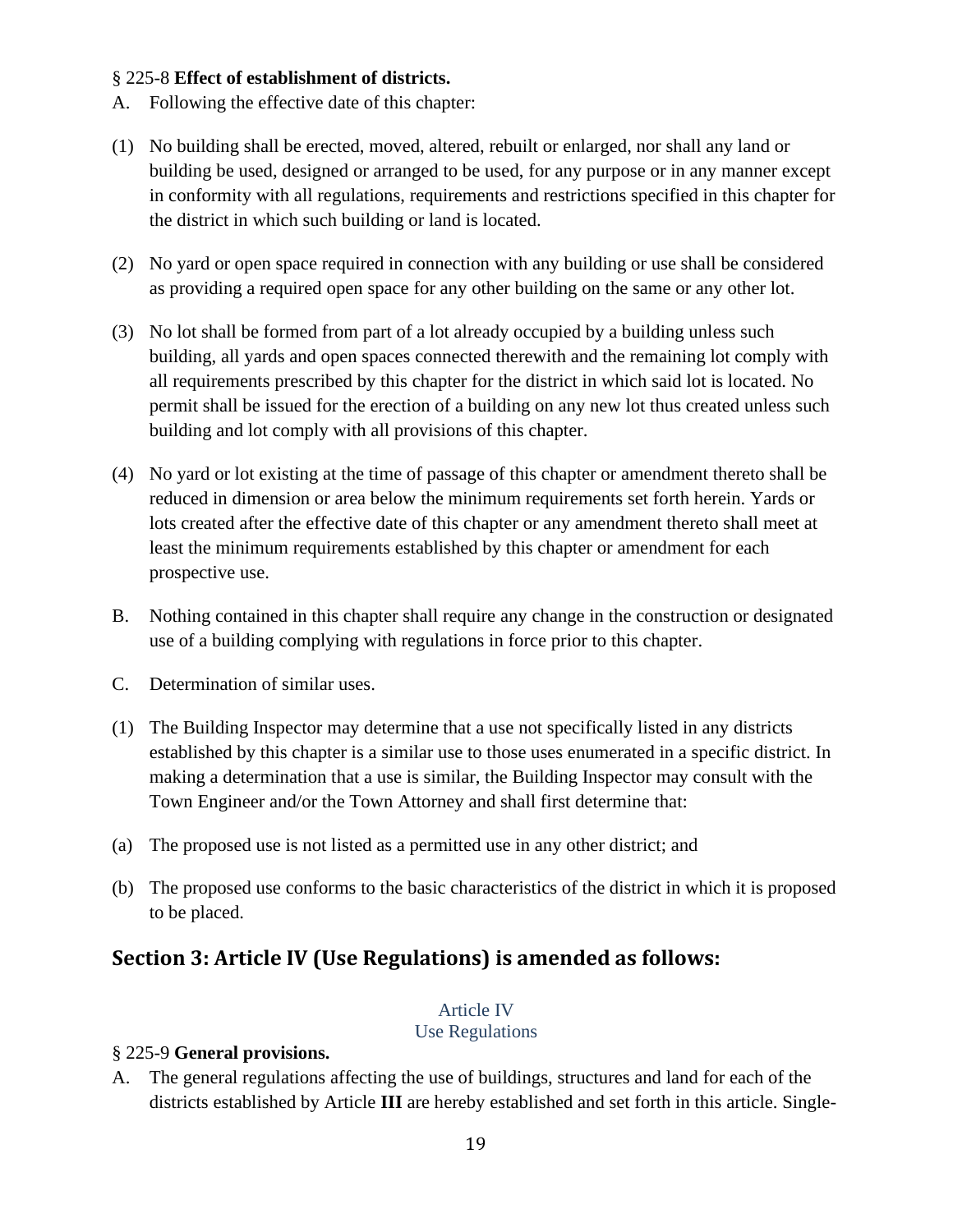family uses are keyed in this article by the parentheses around respective use groups or references.

B. Any dwelling which existed as a residence in any district except the  $SR^*$  District on May 11, 1977, may be changed from a one-family dwelling to a two-family dwelling, provided that the outside dimensions of the structure are not enlarged and further provided that each dwelling unit contains the required minimum livable floor area for a single-family dwelling in such district.

## § 225-10 **District Uses.**

- A. The Zoning Ordinance outlines permitted and specially permitted uses within each District into five categories as outlined below as well as accessory uses.
	- a. Agricultural
	- b. Residential
	- c. Institutional
	- d. Commercial
	- e. Industrial
- B. Each use category is further divided into more specific "subcategories." Use subcategories classify principal land uses and activities based on typical functions, product, or physical characteristics, such as the type and amount of activity, the type of customers or residents, how goods or services are sold or delivered and site conditions. Some use subcategories are further broken down to identify specific use, business or activity types that are regulated differently than the parent sub-category as a whole.
- C. Specific regulations associated with the use are noted in the table and provided in the applicable section of this Chapter. For the MU-1 and MU-2 Districts, regulations are contained within the Prohibited uses are set forth in § **225-28.**
- D. Site plan approval. All uses listed require site plan approval by the Planning Board in accordance with § **225-30** with the following exceptions: agriculture, forestry, cemeteries, reservoirs, one-family dwellings, two-family dwellings, semi-attached dwellings and permitted accessory uses thereto.
- E. All uses are subject to performance standards set forth in § **225-28.**
- F. Transfer of development rights shall apply to those Districts noted and in accordance with § **225-34**
- G. Use Table:

| <b>Table IV-1: Table of Permitted Uses</b>                                  | <b>PK</b>        | <b>AP</b> | <b>RR</b> | <b>MFR</b> | R <sub>2</sub> | LI        | <b>Regulatory</b> |  |
|-----------------------------------------------------------------------------|------------------|-----------|-----------|------------|----------------|-----------|-------------------|--|
| <b>P</b> Permitted Use $ $ <b>SP</b> Special Use Permit $ $ – Not Permitted | <b>Reference</b> |           |           |            |                |           |                   |  |
| <b>AGRICULTURAL USES</b>                                                    |                  |           |           |            |                |           |                   |  |
| <b>Commercial Farming</b>                                                   | P                | P         |           | -          | SP             | <b>SP</b> | 225-13            |  |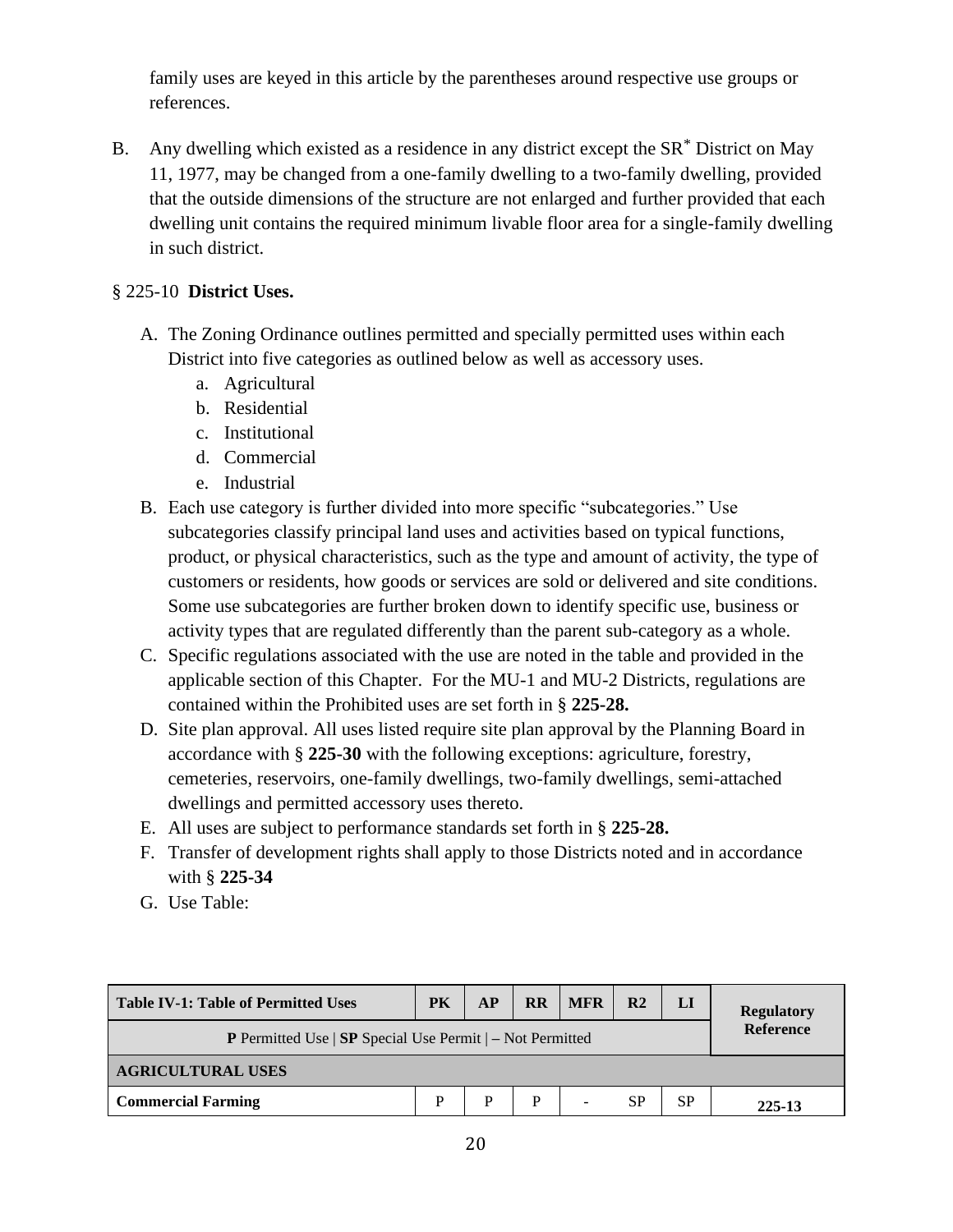| <b>Table IV-1: Table of Permitted Uses</b>                                 | <b>PK</b>                | <b>AP</b>                | <b>RR</b>      | <b>MFR</b>     | R2                       | LI                           | <b>Regulatory</b> |
|----------------------------------------------------------------------------|--------------------------|--------------------------|----------------|----------------|--------------------------|------------------------------|-------------------|
| <b>P</b> Permitted Use $ $ <b>SP</b> Special Use Permit $ -$ Not Permitted |                          |                          |                |                |                          |                              | <b>Reference</b>  |
| <b>Retail Agricultural Sales</b>                                           | $\overline{a}$           | $\mathbf{P}$             | ${\bf P}$      | $\overline{a}$ | <b>SP</b>                | <b>SP</b>                    |                   |
| <b>Livestock &amp; Animal Husbandry</b>                                    | $\overline{\phantom{m}}$ | $\mathbf P$              | $\mathbf P$    | $\blacksquare$ | <b>SP</b>                | <b>SP</b>                    | 225-13            |
| <b>RESIDENTIAL USES</b>                                                    |                          |                          |                |                |                          |                              |                   |
| <b>Residential Living</b>                                                  |                          |                          |                |                |                          |                              |                   |
| Single-Family Detached                                                     | $\mathbf{P}$             | $\overline{P}$           | $\overline{P}$ | $\overline{a}$ | $\mathbf P$              | $\frac{1}{2}$                |                   |
| Temporary Housing (single-family)                                          | L,                       | <b>SP</b>                | <b>SP</b>      | <b>SP</b>      | <b>SP</b>                | $\overline{\phantom{a}}$     | 225-14B           |
| Single-Family Attached                                                     |                          |                          | P              | <b>SP</b>      | $\mathbf{P}$             | $\overline{a}$               |                   |
| Multi-Unit Building                                                        | Ē,                       | $\overline{\phantom{a}}$ | SP             | $\, {\bf P}$   | <b>SP</b>                | $\overline{\phantom{a}}$     | 225-14B           |
| <b>Group Living</b>                                                        |                          |                          |                |                |                          |                              |                   |
| <b>Assisted Living Facility</b>                                            | $\overline{a}$           | ÷,                       | ${\bf P}$      | $\, {\bf P}$   | $\overline{a}$           | $\overline{a}$               | 225-14B           |
| Nursing Home                                                               |                          | $\overline{\phantom{a}}$ | SP             | $\mathbf{P}$   | L,                       | $\overline{\phantom{m}}$     | 225-14B           |
| Personal Care Home (under 7 residents)                                     | L,                       | $\overline{\phantom{a}}$ | <b>SP</b>      | $\mathbf{P}$   | L,                       | $\overline{\phantom{m}}$     | 225-14B           |
| Personal Care Home (7+ residents)                                          | L.                       | $\overline{a}$           | <b>SP</b>      | <b>SP</b>      | $\overline{\phantom{a}}$ | $\overline{\phantom{m}}$     | 225-14B           |
| <b>Temporary Group Housing</b>                                             | Ē,                       | $\overline{\phantom{a}}$ | <b>SP</b>      | $\overline{a}$ | $\overline{\phantom{a}}$ | $\overline{\phantom{a}}$     | 225-14B           |
| Transitional/Rehabilitation Housing                                        | $\overline{\phantom{a}}$ | $\overline{\phantom{a}}$ | <b>SP</b>      | <b>SP</b>      | $\overline{\phantom{a}}$ | $\overline{\phantom{a}}$     | 225-14B           |
| <b>INSTITUTIONAL USES</b>                                                  |                          |                          |                |                |                          |                              |                   |
| <b>Cemetery</b>                                                            |                          | $\overline{a}$           | <b>SP</b>      | $\overline{a}$ |                          | $\qquad \qquad \blacksquare$ |                   |
| <b>Club or Lodge</b>                                                       | <b>SP</b>                | $\sim$                   | <b>SP</b>      | ÷,             | <b>SP</b>                | $\overline{a}$               |                   |
| <b>Educational Services</b>                                                |                          |                          |                |                |                          |                              |                   |
| School                                                                     | $\overline{a}$           | $\overline{a}$           | ${\bf P}$      | $\mathbf P$    | SP                       | $\blacksquare$               |                   |
| <b>Business or Trade School</b>                                            |                          |                          | ${\bf P}$      | ${\bf P}$      | SP                       | $\blacksquare$               |                   |
| <b>Municipal Services</b>                                                  | P                        | P                        | P              | $\mathbf{P}$   | $\mathbf{P}$             | $\mathbf P$                  |                   |
| <b>Place of Worship</b>                                                    | P                        | $\mathbf P$              | $\mathbf{P}$   | $\mathbf P$    | P                        | $\blacksquare$               |                   |
| <b>Medical Services (small scale)</b>                                      |                          | $\blacksquare$           | SP             | $\frac{1}{2}$  | SP                       | $\blacksquare$               | 225-15B           |
| <b>Sports and Recreation</b>                                               |                          |                          |                |                |                          |                              |                   |
| Small Indoor (less than 100 occupants)                                     | SP                       | $\Box$                   | SP             | SP             | SP                       | $\blacksquare$               | 225-15B           |
| Large Indoor (more than 100 occupants)                                     | SP                       | $\overline{\phantom{a}}$ | SP             | ${\rm SP}$     | SP                       | $\overline{\phantom{a}}$     | 225-15B           |
| Outdoor                                                                    | ${\rm SP}$               |                          | $\overline{a}$ | SP             | SP                       |                              | 225-15B           |
| <b>Public Utility</b>                                                      | SP                       | <b>SP</b>                | <b>SP</b>      | SP             | SP                       | <b>SP</b>                    |                   |
| <b>Telecommunication Facilities</b>                                        | <b>SP</b>                | <b>SP</b>                | <b>SP</b>      | SP             | <b>SP</b>                | <b>SP</b>                    |                   |
| <b>5G Facilities</b>                                                       | $\, {\bf P}$             | $\, {\bf P}$             | ${\bf P}$      | ${\bf P}$      | $\, {\bf P}$             | $\, {\bf P}$                 |                   |
| <b>Hotels and Motor Lodges</b>                                             | $\overline{\phantom{m}}$ | $\overline{\phantom{a}}$ | SP             | $\blacksquare$ | $\overline{\phantom{a}}$ | $\overline{\phantom{a}}$     |                   |
| <b>COMMERCIAL USES</b>                                                     |                          |                          |                |                |                          |                              |                   |
| Day Care                                                                   |                          |                          | ${\rm SP}$     | $\, {\bf P}$   | ${\rm SP}$               |                              |                   |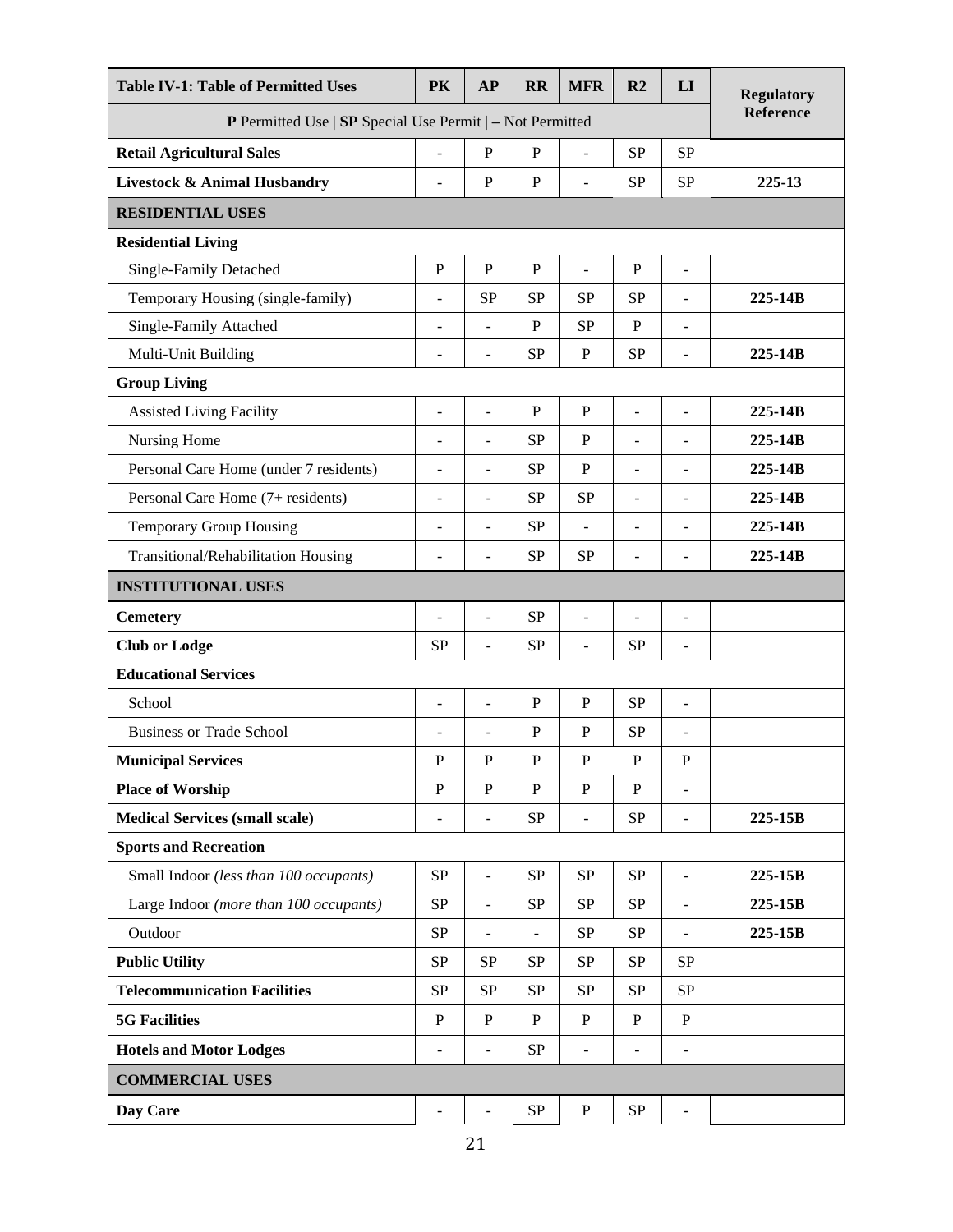| <b>Table IV-1: Table of Permitted Uses</b>                           | PK                       | AP                       | <b>RR</b>                | <b>MFR</b>               | R <sub>2</sub>           | LI                       | <b>Regulatory</b> |
|----------------------------------------------------------------------|--------------------------|--------------------------|--------------------------|--------------------------|--------------------------|--------------------------|-------------------|
| <b>P</b> Permitted Use $ $ SP Special Use Permit $ $ – Not Permitted |                          |                          |                          |                          |                          |                          | Reference         |
| <b>Library/Cultural Exhibits</b>                                     | $\mathbf{P}$             | $\mathbf P$              | $\mathbf P$              | $\mathbf P$              | $\mathbf P$              | $\overline{a}$           |                   |
| <b>Drive-Thru Facility</b>                                           |                          |                          |                          |                          |                          |                          |                   |
| Primary Use                                                          | ÷,                       | $\sim$                   | $\overline{a}$           | L,                       | $\overline{a}$           | $\blacksquare$           |                   |
| Accessory to any use                                                 | $\overline{\phantom{a}}$ | $\overline{\phantom{a}}$ | $\overline{\phantom{m}}$ | ÷                        | $\overline{\phantom{a}}$ | $\overline{\phantom{a}}$ |                   |
| <b>Eating and Drinking Establishments</b>                            |                          |                          |                          |                          |                          |                          |                   |
| Restaurant                                                           | $\mathbf P$              | <b>SP</b>                | SP                       | $\overline{a}$           | $\overline{\phantom{a}}$ | ${\bf P}$                |                   |
| Brewpub                                                              | ${\bf P}$                | <b>SP</b>                | <b>SP</b>                | ÷,                       | $\overline{a}$           | $\mathbf{P}$             |                   |
| Craft Brewery/Distillery/Winery                                      | ${\bf P}$                | <b>SP</b>                | <b>SP</b>                | ÷                        | -                        | $\, {\bf P}$             |                   |
| <b>Entertainment/Spectator Sports</b>                                |                          |                          |                          |                          |                          |                          |                   |
| Indoor                                                               | ${\bf P}$                | <b>SP</b>                | <b>SP</b>                | $\overline{a}$           | $\bar{\phantom{a}}$      | $\sim$                   |                   |
| Outdoor                                                              | ${\bf P}$                | <b>SP</b>                | SP                       | ÷                        | $\overline{\phantom{0}}$ | $\overline{a}$           |                   |
| <b>Financial Services</b>                                            |                          |                          |                          |                          |                          |                          |                   |
| Bank, Credit union, Brokerage, Investment                            | $\overline{\phantom{a}}$ | $\sim$                   | L,                       | L,                       | <b>SP</b>                | <b>SP</b>                |                   |
| All Other Financial Services                                         | $\overline{a}$           | $\overline{\phantom{a}}$ | ä,                       | L,                       | <b>SP</b>                | <b>SP</b>                |                   |
| <b>Funeral and Mortuary Services</b>                                 | $\overline{\phantom{0}}$ | $\overline{\phantom{0}}$ | $\overline{a}$           | $\overline{a}$           |                          | <b>SP</b>                |                   |
| Lodging                                                              |                          |                          |                          |                          |                          |                          |                   |
| Bed and Breakfast                                                    | $\mathbf P$              | $\mathbf P$              | $\mathbf P$              | $\mathbf{P}$             | <b>SP</b>                | $\blacksquare$           | 225-15B           |
| Short-Term Rental/AirBnB                                             | $\mathbf P$              | $\mathbf{P}$             | $\mathbf P$              | $\overline{\phantom{0}}$ | $\mathbf P$              | $\overline{\phantom{a}}$ | 225-15B           |
| Vacation Camps and Summer Colonies                                   | <b>SP</b>                | <b>SP</b>                | SP                       | $\overline{a}$           | $\overline{\phantom{a}}$ |                          | 225-15B           |
| <b>Commercial Office</b>                                             | <b>SP</b>                | <b>SP</b>                | $\overline{a}$           | L,                       | $\blacksquare$           | <b>SP</b>                |                   |
| Parking                                                              |                          |                          |                          |                          |                          |                          |                   |
| Municipal                                                            | ${\bf P}$                | ${\bf P}$                | ${\bf P}$                | ${\bf P}$                | $\mathbf P$              | $\, {\bf P}$             |                   |
| Private                                                              | $\blacksquare$           | <b>SP</b>                |                          |                          |                          |                          |                   |
| <b>Retail Sales &amp; Services</b>                                   |                          |                          |                          |                          |                          |                          |                   |
| Retail Ag Complimentary Products                                     | $\overline{P}$           | $\mathbf{P}$             | ${\bf P}$                | $\overline{a}$           | SP                       | <b>SP</b>                |                   |
| <b>Artisan Retail Sales</b>                                          | $\mathbf{P}$             | $\, {\bf P}$             | ${\bf P}$                | L,                       | <b>SP</b>                | SP                       |                   |
| <b>General Retail Sales</b>                                          | ${\bf P}$                | $\sim$                   | L,                       | L,                       | <b>SP</b>                | <b>SP</b>                |                   |
| <b>Personal Services</b>                                             | $\blacksquare$           | $\overline{\phantom{a}}$ | <b>SP</b>                | $\overline{a}$           | <b>SP</b>                | SP                       |                   |
| <b>Firework Sales</b>                                                | $\overline{\phantom{a}}$ | $\overline{\phantom{a}}$ | $\blacksquare$           | $\overline{\phantom{0}}$ | $\overline{\phantom{a}}$ | $\overline{\phantom{a}}$ |                   |
| General Liquor Sales                                                 | $\overline{\phantom{a}}$ | $\sim$                   | $\overline{\phantom{a}}$ | ÷                        | $\blacksquare$           | $\overline{\phantom{a}}$ |                   |
| Vape Shop or other Tobacco Sales                                     | $\blacksquare$           | $\blacksquare$           | $\overline{a}$           | $\overline{a}$           | $\blacksquare$           | $\blacksquare$           |                   |
| <b>Sexually Oriented Business</b>                                    | $\overline{\phantom{a}}$ | $\overline{\phantom{a}}$ | ÷,                       | ÷                        | $\overline{\phantom{a}}$ | ${\rm SP}$               | 225-15B           |
| Cannabinoid Hemp Products Sales                                      | $\overline{\phantom{a}}$ | <b>SP</b>                | <b>SP</b>                | $-S$                     | $\blacksquare$           | <b>SP</b>                |                   |
| <b>Vehicle Equipment, Sales, and Services</b>                        |                          |                          |                          |                          |                          |                          |                   |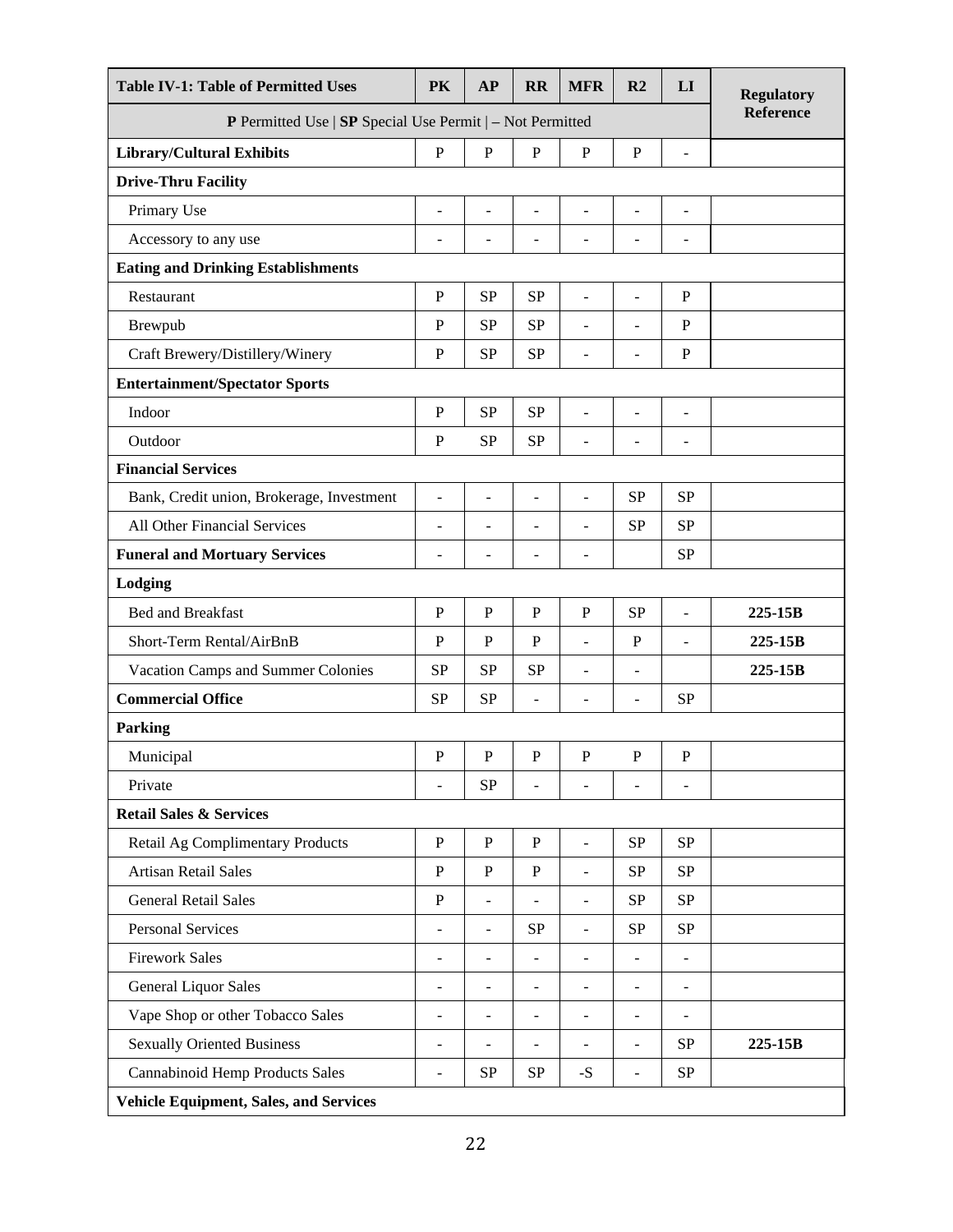| <b>Table IV-1: Table of Permitted Uses</b>                         | <b>PK</b>                | AP                       | <b>RR</b>      | <b>MFR</b>                   | R <sub>2</sub>               | LI                       | <b>Regulatory</b>  |
|--------------------------------------------------------------------|--------------------------|--------------------------|----------------|------------------------------|------------------------------|--------------------------|--------------------|
| P Permitted Use   SP Special Use Permit   - Not Permitted          |                          |                          |                |                              |                              |                          | <b>Reference</b>   |
| Agricultural Sales and Repair                                      | ÷,                       | $\mathbf P$              | <b>SP</b>      | $\overline{a}$               | $\overline{\phantom{a}}$     | <b>SP</b>                | $225 - 15B$        |
| <b>Gasoline Sales</b>                                              | $\overline{\phantom{a}}$ | $\overline{\phantom{a}}$ | $\overline{a}$ | $\overline{\phantom{a}}$     | $\overline{\phantom{a}}$     | <b>SP</b>                | 225-15B            |
| <b>Vehicle Sales</b>                                               | $\overline{\phantom{a}}$ | $\overline{\phantom{a}}$ | ÷,             | $\overline{\phantom{0}}$     | $\overline{\phantom{a}}$     | <b>SP</b>                | 225-15B            |
| Vehicle Rental                                                     | $\sim$                   | $\sim$                   | ÷,             | $\overline{a}$               | $\overline{a}$               | <b>SP</b>                | 225-15B            |
| Vehicle Repair (Retail/Commercial)                                 | $\overline{\phantom{a}}$ | <b>SP</b>                | <b>SP</b>      | ÷,                           | $\overline{a}$               | <b>SP</b>                | 225-15B            |
| Vehicle Cleaning Station                                           | $\overline{\phantom{a}}$ | $\overline{\phantom{m}}$ | $\overline{a}$ | $\overline{\phantom{m}}$     | $\overline{\phantom{a}}$     | <b>SP</b>                | 225-15B            |
| <b>Tattoo Parlors</b>                                              |                          |                          |                |                              | ÷,                           |                          |                    |
| <b>Junk/Salvage Yard</b>                                           | ÷                        | $\sim$                   | ä,             | $\overline{a}$               | $\blacksquare$               | $\overline{\phantom{a}}$ |                    |
| <b>EV Charging Stations (Commercial)</b>                           | $\overline{\phantom{a}}$ | Ē,                       | -              | <b>SP</b>                    | <b>SP</b>                    | <b>SP</b>                |                    |
| <b>Animal Services</b>                                             |                          |                          |                |                              |                              |                          |                    |
| Boarding/Kennels                                                   | $\blacksquare$           | <b>SP</b>                | <b>SP</b>      | $\qquad \qquad \blacksquare$ | $\overline{\phantom{a}}$     | $\overline{a}$           | 225-15B            |
| Grooming                                                           | $\overline{\phantom{a}}$ | <b>SP</b>                | <b>SP</b>      | $\overline{\phantom{m}}$     | ÷,                           | $\overline{\phantom{m}}$ | 225-15B            |
| Veterinary                                                         | $\overline{\phantom{a}}$ | <b>SP</b>                | <b>SP</b>      | $\overline{a}$               | $\overline{a}$               | <b>SP</b>                | 225-15B            |
| <b>Breeders/Dealers</b>                                            | $\overline{\phantom{a}}$ | <b>SP</b>                | <b>SP</b>      | $\overline{\phantom{0}}$     | $\overline{\phantom{a}}$     | $\overline{\phantom{a}}$ | 225-15B            |
| <b>Consumer/Personal Services</b>                                  | $\overline{\phantom{a}}$ | $\overline{\phantom{a}}$ | $\overline{a}$ | $\overline{\phantom{m}}$     | $\overline{\phantom{a}}$     | <b>SP</b>                |                    |
| <b>INDUSTRIAL USES</b>                                             |                          |                          |                |                              |                              |                          |                    |
| <b>General Fabrication &amp; Production</b>                        |                          |                          |                |                              |                              |                          |                    |
| <b>Agricultural Equipment</b>                                      | $\overline{\phantom{a}}$ | <b>SP</b>                | <b>SP</b>      | $\overline{a}$               | $\overline{a}$               | $\mathbf{P}$             |                    |
| Artisan                                                            | $\overline{\phantom{m}}$ | <b>SP</b>                | <b>SP</b>      | <b>SP</b>                    | <b>SP</b>                    | $\mathbf{P}$             |                    |
| General                                                            | $\blacksquare$           | <b>SP</b>                | <b>SP</b>      | $\overline{a}$               | $\overline{\phantom{a}}$     | $\mathbf P$              |                    |
| <b>Agricultural Processing &amp; Production</b>                    |                          |                          |                |                              |                              |                          |                    |
| Food-based                                                         | $\sim$                   | $\mathbf P$              | $\mathbf P$    | $\overline{\phantom{m}}$     | $\overline{a}$               | $\mathbf P$              |                    |
| Liquor-based                                                       | $\overline{\phantom{a}}$ | <b>SP</b>                | <b>SP</b>      | $\overline{a}$               | ÷,                           | $\mathbf P$              |                    |
| <b>Cannabinoid Hemp Products Sales</b>                             | $\overline{\phantom{a}}$ | <b>SP</b>                | SP             | $\frac{1}{2}$                | $\overline{\phantom{a}}$     | ${\bf P}$                |                    |
| <b>Storage, Distribution, and Wholesale</b><br><b>Distribution</b> |                          |                          |                |                              |                              |                          |                    |
| <b>Equipment and Material Storage</b>                              | $\overline{a}$           | <b>SP</b>                | <b>SP</b>      | ÷                            | ÷,                           | $\mathbf P$              |                    |
| Self-Service Storage                                               | $\overline{\phantom{m}}$ | <b>SP</b>                | SP             | $\overline{\phantom{0}}$     | ÷,                           | $\mathbf P$              |                    |
| Trucking and Transportation Terminal                               | $\sim$                   | <b>SP</b>                | <b>SP</b>      | $\overline{a}$               | $\overline{a}$               | $\mathbf P$              |                    |
| Warehouse                                                          | $\overline{\phantom{a}}$ | <b>SP</b>                | SP             | $\overline{\phantom{a}}$     | $\overline{\phantom{a}}$     | $\mathbf{P}$             |                    |
| <b>Outdoor Storage</b>                                             | $\overline{\phantom{a}}$ | <b>SP</b>                | SP             | $\overline{\phantom{a}}$     | $\qquad \qquad \blacksquare$ | $\mathbf{P}$             |                    |
| Wholesale Sales and Distribution                                   | $\blacksquare$           | <b>SP</b>                | SP             | $\overline{\phantom{a}}$     | $\blacksquare$               | $\mathbf{P}$             |                    |
| <b>Utility Scale Solar/Wind Systems/Storage</b>                    | $\blacksquare$           | <b>SP</b>                | SP             | $\overline{a}$               | $\overline{\phantom{a}}$     | ${\rm SP}$               | <b>CHAPTER 172</b> |
| <b>ACCESSORY USES</b>                                              |                          |                          |                |                              |                              |                          |                    |
| <b>Accessory Buildings &amp; Structures</b>                        | $\overline{\phantom{a}}$ | $\mathbf P$              | $\mathbf{P}$   | $\mathbf{P}$                 | $\mathbf P$                  | $\mathbf{P}$             |                    |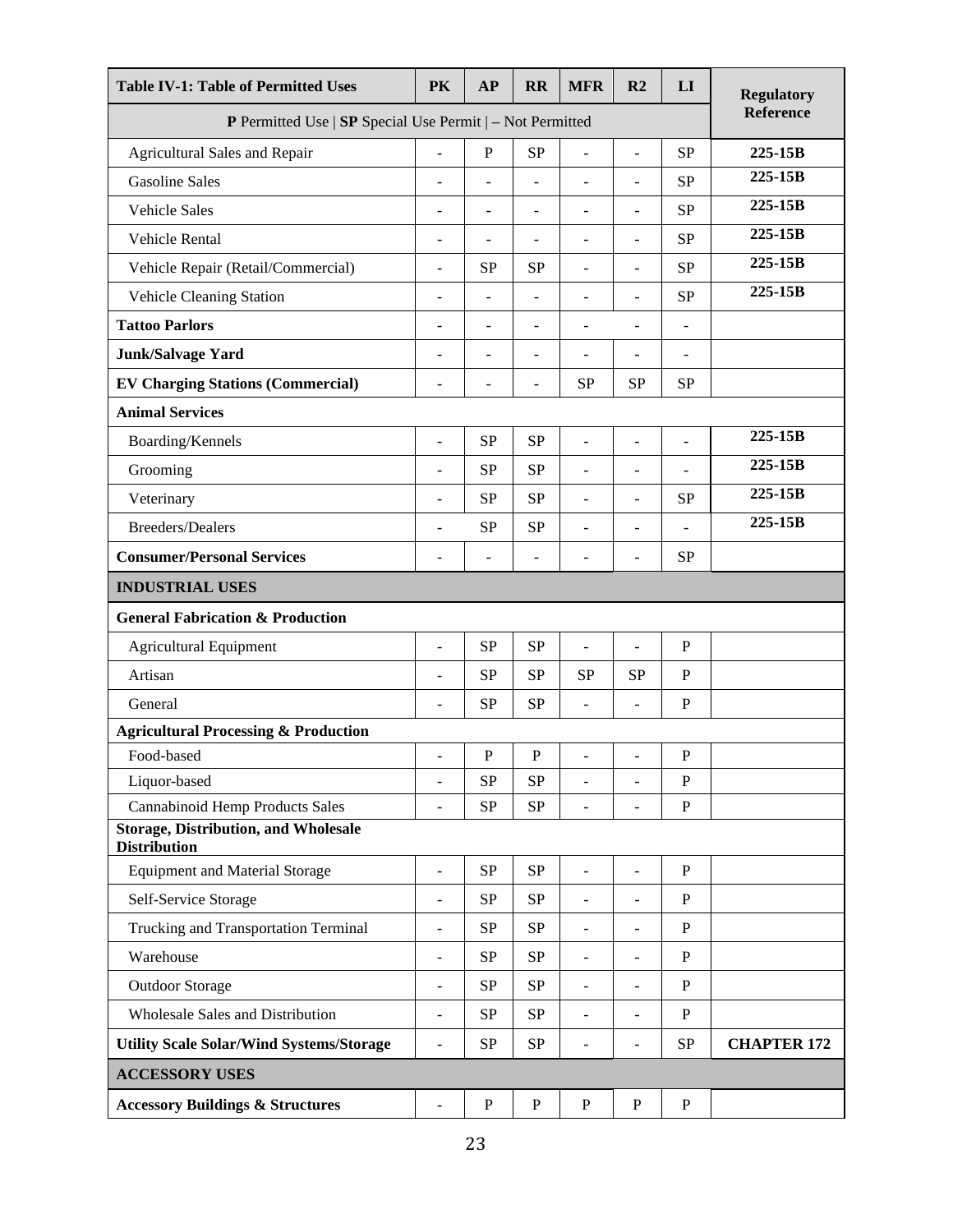| <b>Table IV-1: Table of Permitted Uses</b>                                  | <b>PK</b>        | AP | <b>RR</b> | <b>MFR</b> | R <sub>2</sub> | LI | <b>Regulatory</b>  |  |
|-----------------------------------------------------------------------------|------------------|----|-----------|------------|----------------|----|--------------------|--|
| <b>P</b> Permitted Use $ $ <b>SP</b> Special Use Permit $ $ – Not Permitted | <b>Reference</b> |    |           |            |                |    |                    |  |
| <b>Accessory Dwelling Units (ADU)</b>                                       |                  | P  | P         | P          | P              |    | 225-14             |  |
| <b>Home Occupations</b>                                                     |                  | P  | P         | P          | P              | P  | 225-35             |  |
| <b>Mobile Food Units</b>                                                    | P                | P  | P         | <b>SP</b>  | ÷              | P  |                    |  |
| <b>Residential Scale Solar/Wind</b><br><b>Systems/Storage</b>               | P                | P  | P         | P          | P              | P  | <b>CHAPTER 172</b> |  |
| <b>Hobby Farming</b>                                                        | P                | P  | P         | <b>SP</b>  | P              |    | 225-16             |  |
| <b>Farm Stands</b>                                                          | P                | P  | P         | <b>SP</b>  | P              |    | 225-16             |  |

## **§ 225-11 REPEALED AND SECTION NUMBER RESERVED**

## **§ 225-12 Mixed Use Districts Design Standards (Unchanged: See LL #1 of 2020)**

## **§ 225-13 Agricultural Uses**

A. Lot and Building/Bulk Regulations.

| <b>Regulation</b>                                          | <b>District</b> |           |                                 |                |    |  |  |  |
|------------------------------------------------------------|-----------------|-----------|---------------------------------|----------------|----|--|--|--|
|                                                            | AP              | <b>RR</b> | <b>MFR</b>                      | R <sub>2</sub> | LI |  |  |  |
| <b>Minimum Lot Area</b> (Acres)                            |                 |           |                                 |                |    |  |  |  |
| Public water/sewer                                         | 5               | 5         |                                 | 5              |    |  |  |  |
| No public water/sewer                                      | 5               | 5         |                                 | 5              |    |  |  |  |
| <b>Minimum Lot Frontage (Ft.)</b>                          | 300             | 200       |                                 | 125            |    |  |  |  |
| <b>Minimum Building/Structure Setbacks (Ft.)</b>           |                 |           |                                 |                |    |  |  |  |
| Front                                                      | 50              | 50        |                                 | 50             |    |  |  |  |
| Side (each)                                                | 35              | 35        |                                 | 35             |    |  |  |  |
| Rear                                                       | 35              | 35        |                                 | 35             |    |  |  |  |
| <b>Minimum Accessory Building/Structure Setbacks (Ft.)</b> |                 |           |                                 |                |    |  |  |  |
| Front                                                      | 50              | 50        | Not permitted in front<br>yards |                |    |  |  |  |
| Side (each)                                                | 35              | 50        |                                 | 50             |    |  |  |  |
| Rear                                                       | 35              | 50        |                                 | 50             |    |  |  |  |
| <b>Maximum Lot Coverage (%)</b>                            | 35              | 35        |                                 | 35             |    |  |  |  |
| <b>Maximum Building Height (Ft.)</b>                       |                 |           |                                 |                |    |  |  |  |
| Principal Building                                         | 35              | 35        |                                 | 35             |    |  |  |  |
| <b>Accessory Buildings/Structures</b>                      | 35              | 35        |                                 | 35             |    |  |  |  |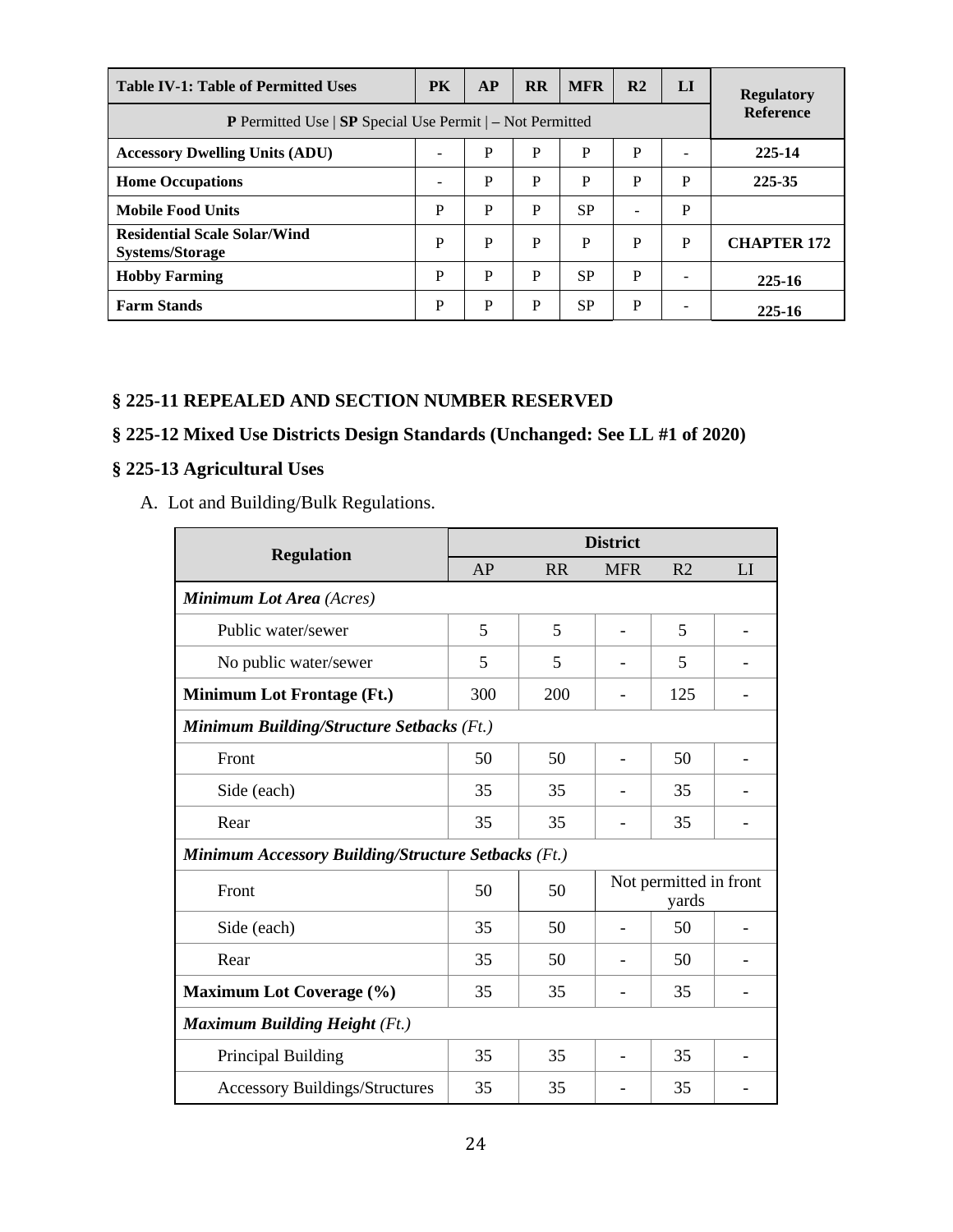- B. District-specific supplemental use regulations. Those supplemental regulations that are applicable to all Districts are found in Article VI.
- (1) Commercial farming. Operations and accessory uses thereto shall have no stable or similar animal housing or the storage of manure or other odor- or dust-producing substance or use, except spraying and dusting to protect vegetation, within 50 feet of any lot line.
- (2) Livestock and Animal Husbandry. The keeping, breeding and raising of cattle (including dairies), sheep, goats, pigs and horses and rental of horses shall be on lots a minimum of 20 acres or more. The keeping, breeding and raising of fowl shall be on lots a minimum of five acres or more.

### **§ 225-14 Residential Uses**

| <b>Regulation</b>                                          | <b>District</b> |                              |                |                            |     |  |  |  |
|------------------------------------------------------------|-----------------|------------------------------|----------------|----------------------------|-----|--|--|--|
|                                                            | AP              | <b>RR</b>                    | <b>MFR</b>     | R <sub>2</sub>             | LI  |  |  |  |
| Minimum Lot Area (Acres)                                   |                 |                              |                |                            |     |  |  |  |
| Public water/sewer                                         | $\overline{4}$  | $\mathbf{1}$                 | $\overline{2}$ | 0.33                       | 200 |  |  |  |
| No public water/sewer                                      | $\overline{4}$  | $\overline{2}$               |                | 0.75                       |     |  |  |  |
| <b>Minimum Lot Frontage (Ft.)</b>                          | 300             | 200                          | 300            | 75 <sup>1</sup><br>$125^2$ |     |  |  |  |
| Minimum Building/Structure Setbacks (Ft.)                  |                 |                              |                |                            |     |  |  |  |
| Front                                                      | 50              | 40                           | 50             | 30                         |     |  |  |  |
| Side (each)                                                | 35              | 25                           | 35             | 10                         |     |  |  |  |
| Rear                                                       | 35              | 35                           | 35             | 20                         |     |  |  |  |
| <b>Minimum Accessory Building/Structure Setbacks (Ft.)</b> |                 |                              |                |                            |     |  |  |  |
| Front                                                      |                 | Not permitted in front yards |                |                            |     |  |  |  |
| Side (each)                                                | 35              | 35                           | 35             | 10                         |     |  |  |  |
| Rear                                                       | 35              | 35                           | 35             | 20                         |     |  |  |  |
| <b>Maximum Lot Coverage (%)</b>                            | 20              | 35                           | 75             | 75                         |     |  |  |  |
| <b>Maximum Building Height (Ft.)</b>                       |                 |                              |                |                            |     |  |  |  |
| Principal Building                                         | 35              | 35                           | 35             | 35                         |     |  |  |  |
| <b>Accessory Buildings/Structures</b>                      | 35              | 35                           | 35             | 35                         |     |  |  |  |
| <b>Minimum Size Primary Residence</b>                      |                 |                              | 900 SF         |                            |     |  |  |  |

A. Lot and Building/Bulk Regulations.

<sup>1</sup> 75' with water and sewer

<sup>2</sup> 125' without water and sewer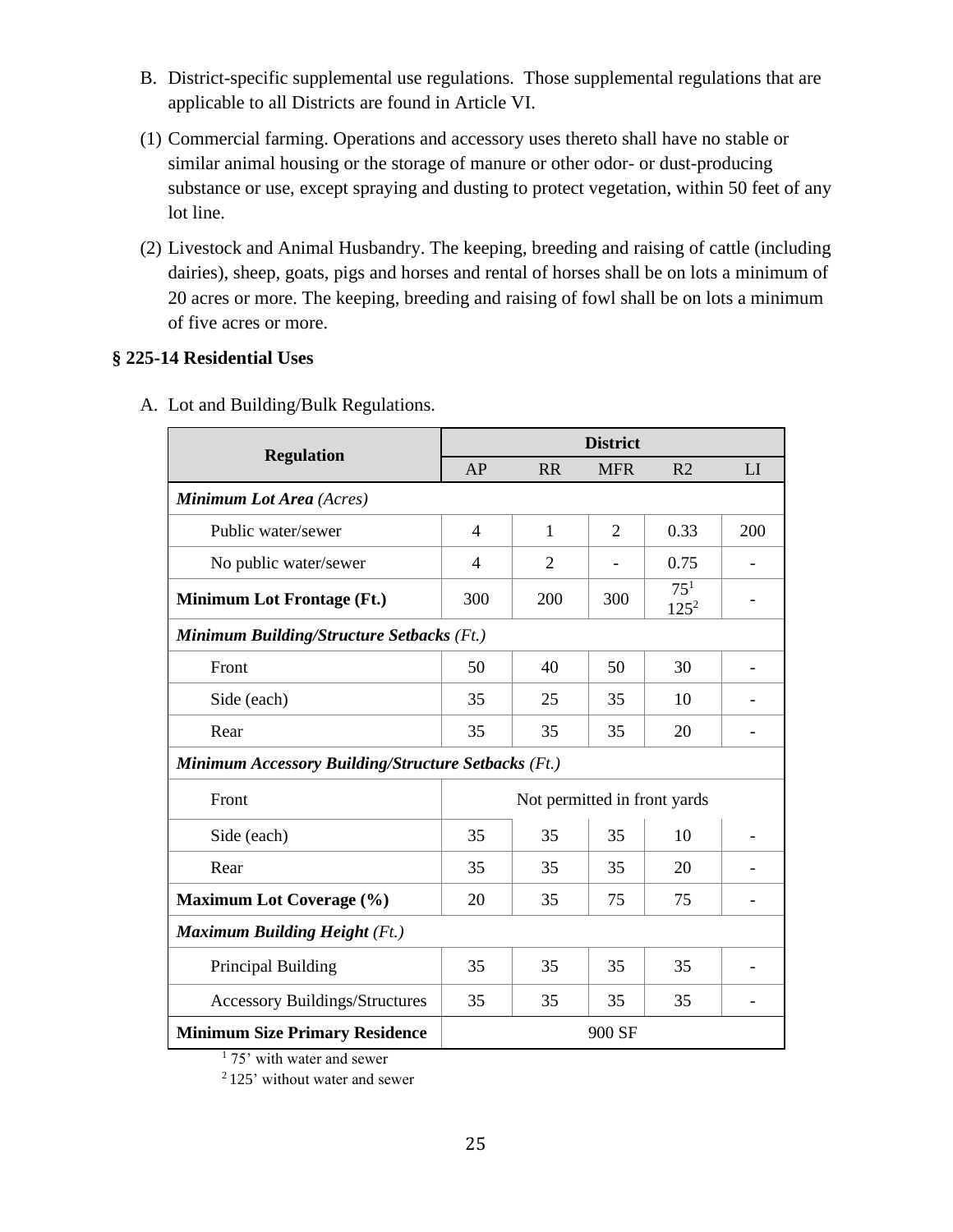- B. District-specific supplemental use regulations. Those supplemental regulations that are applicable to all Districts are found in Article VI.
- (1) Accessory Dwelling Units. The following apply to permitting accessory dwelling units (ADU) on legally filed, compliant lots:
	- a. Maximum permitted per lot. One detached ADU per lot or one attached ADU per lot.
	- b. Bulk regulations. Setbacks, lot coverage, building coverage, and other bulk regulations shall be applicable to the lot, including any/all ADUs.
	- c. Principal dwelling. There shall be a legally permitted, owner-occupied principal dwelling upon each lot an ADU is proposed.
	- d. Design. The design of the ADU shall be complementary to the principal dwelling in size, scale, and design. The Zoning Officer shall refer the building/site plan to the Planning Board for further review and recommendations as needed. ADUs shall be located in rear or side lots if adequate space exists.
	- e. ADU size. Each ADU shall have a minimum livable area of 800 square feet (SF) in size.
	- f. Parking/access. A minimum of one parking spot per ADU is required whether a dedicated space or provided within the existing lot if sufficient space currently exists. An existing driveway access may be utilized for the ADU.
	- g. Water/wastewater. The ADU shall be provided with public utility service(s) as they exist with a separate meter for the dwelling. For lots with private utilities (water and/or sewer and/or gas), the applicant shall be responsible for providing proof that sufficient capacity exists for wells and septic systems to handle additional loads to the satisfaction of the Zoning Officer. Proof shall certify both the adequacy of design and the effective operation of the system. Expansions or modifications to sanitary systems shall be designed and certified by a NYS licensed professional engineer.
- (2) Temporary Group Housing. Dormitory-style accommodations for housing migratory agricultural workers, provided that such premises are constructed in conformance with the New York State Multiple Residence Law and are not occupied for more than eight months in any calendar year.
- (3) Multiple-Dwelling Units. Multiple dwellings are classified as conventional multiple dwellings and townhouse multiple dwellings. Conventional multiple dwellings consist of a structure or group of structures containing dwelling units with common floor and ceilings (one unit above another) as well as one or more party walls. Townhouse multiple dwellings have no common floor or ceilings, with one or more party walls opposite one another. Townhouse multiple dwellings may be developed on one lot or may be developed on individual subdivided lots in accordance with Subsection **3.e** herein.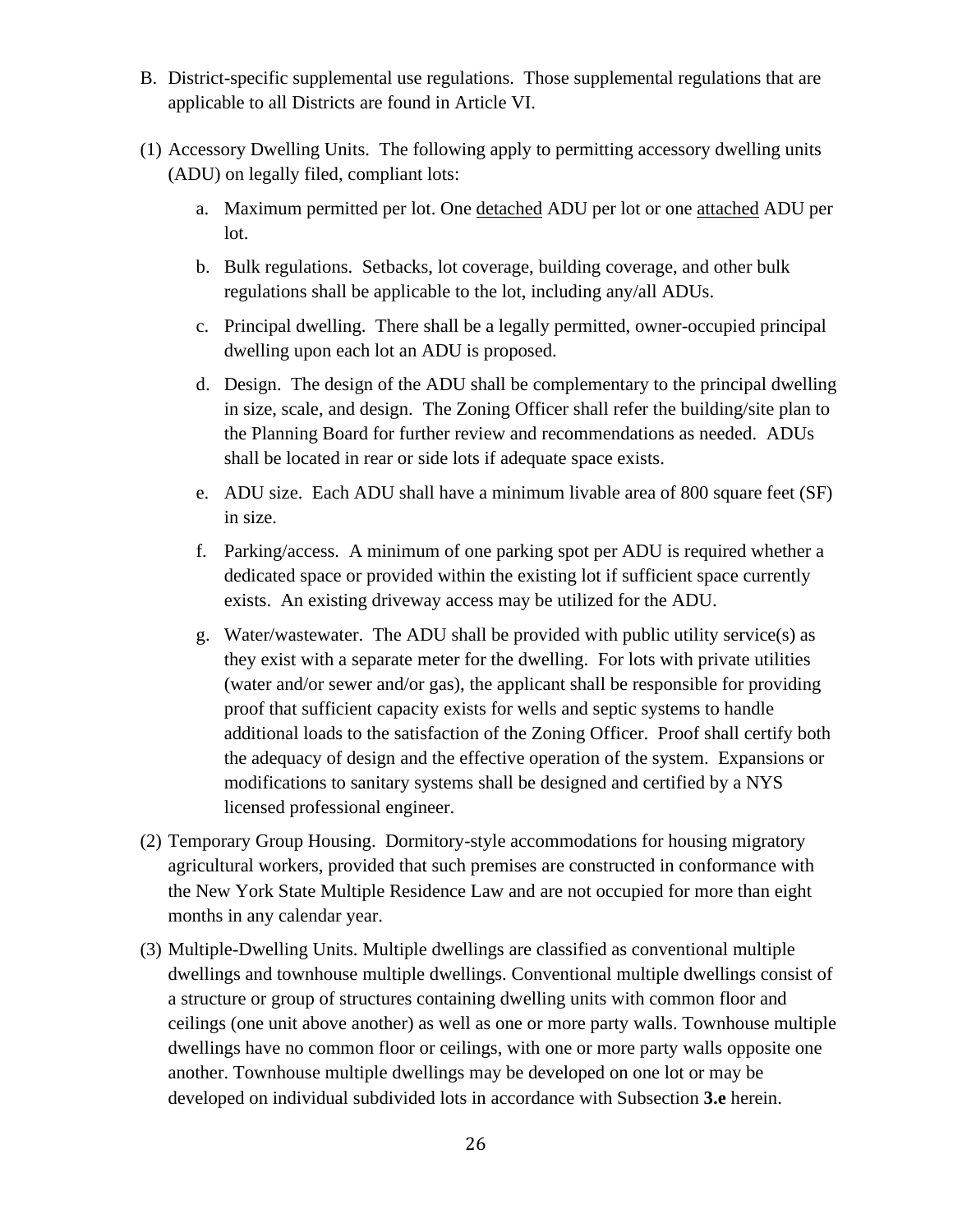- a. Multiple-dwelling developments shall be serviced by approved public sewage disposal facilities and public water supply.
- b. Multiple-dwelling structures shall be set back not less than 50 feet from any lot line; however, the Planning Board may reduce such setbacks to not less than the requirements for semi-attached dwellings for townhouse multiple dwellings where such setbacks will aid in blending the development into the neighborhood.
- c. Not less than 1,000 square feet of usable recreation area per unit will be immediately accessible to the multiple-dwelling structures.
- d. No multiple dwelling shall contain more than three bedrooms or other areas convertible to bedrooms. The total number of bedrooms in conventional multiple dwellings divided by the total number of dwellings shall not exceed 2.2. The total number of bedrooms in townhouse multiple dwellings divided by the total number of dwellings shall not exceed 3.0.
- e. Townhouse multiple dwellings may be subdivided on individual lots subject to the provisions of § 280-a of New York State Town Law on lots with a minimum lot size of four times the floor area of the dwelling. Subdivisions of townhouse multiple dwellings shall be in accordance with Chapter **184**, Subdivision of Land, and shall be conditional on approval of the site plan and issuance of the certificate of occupancy of each unit. No subdivision of townhouse multiple dwellings shall be filed prior to issuance of the certificate of occupancy of all units within a structure.
- f. Recreation fees-in-lieu, pursuant to Chapter **184**, Subdivision of Land, and the town's adopted recreation fee schedule shall be payable at the time of site plan approval for all multiple-family development projects. Such fees may be waived or reduced where recreation areas meeting the requirements for municipal recreation areas are provided by the developer.
- g. Access and egress from the proposed development shall be to a street classified as a collector or arterial as set forth on the Official Map of the Town of Eden. Such entrances and exits shall be at least 100 feet from any intersection and shall have at least 300 feet of sight distance in both directions.
- h. No building shall be located within 100 feet of any pond, reservoir, lake or watercourse which is part of a water supply system.
- i. The Town Board may allow an additional 10% of apartment units which shall be designed for and the occupancy of which is restricted to persons 60 years of age or greater. Such units shall consist of no more than one bedroom.
- j. Multiple-dwelling developments shall be buffered from surrounding conventional residence areas by landscaping and fencing areas occupying the required yards.
- k. Multiple-dwelling structure design features.
	- i. No multiple-dwelling structure shall be longer than 160 feet.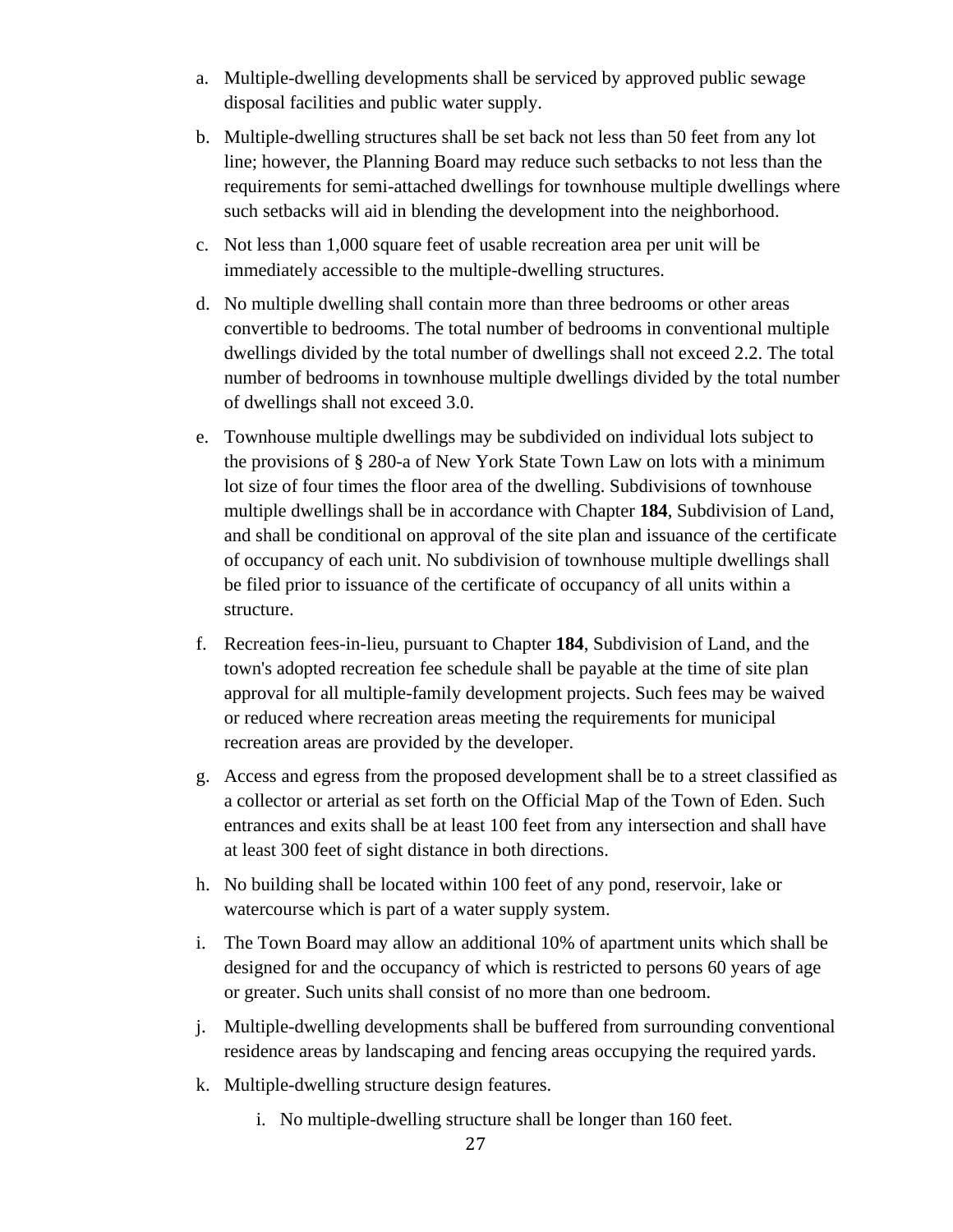- ii. No roofline of any structure will exceed 80 feet without a vertical break of at least 5% of the building width.
- iii. No face of any multiple dwelling shall consist of less than two planes interrupted by a distance of at least 10% of the building width for each four units contained therein.
- iv. No structure shall be closer than the height of the higher building wall. Distance between buildings shall be such that the northernmost building shall receive sun at the lowest window elevation of a dwelling unit for 46 weeks each year (sun angle computation).
- v. Provision for enclosed storage of garbage shall be provided.
- vi. For each two-bedroom or larger unit provided, one child play space (seat, apparatus or play space) shall be provided conforming to the standards of the American Playground Association.
- vii. In addition to the standards for landscaping set forth in § **225-31**, the grounds and vicinity of buildings shall be provided with decorative landscape materials with an equivalent value of two months' projected rental of the project.
- viii. Construction materials, in addition to conformance with the Building Code of the Town of Eden, shall be of a color and texture characteristic of the adjacent residential development.
- ix. Exterior lighting along walks and near buildings shall be provided utilizing architectural grade equipment and shall not exceed .9 footcandles measured at ground level.
- x. Dwelling units shall be so designed and arranged in buildings as to ensure a minimum of three hours of sunlight at one window of each unit per day. No units with full northern exposure shall be permitted.
- xi. Walks shall be provided throughout the development area that will ensure that drives shall not be required for pedestrian circulation.

## **§ 225-15 Commercial/Industrial/Institutional Uses**

- **Regulation District** AP RR MFR LI *Minimum Lot Area (Acres)* Public water/sewer  $\begin{array}{|c|c|c|c|c|c|c|c|} \hline \end{array}$  4  $\begin{array}{|c|c|c|c|c|c|c|c|} \hline 2 & \begin{array}{|c|c|c|c|c|} \hline 2 & \begin{array}{|c|c|c|c|c|} \hline 2 & \begin{array}{|c|c|c|c|c|} \hline \end{array} & \begin{array}{|c|c|c|c|c|c|} \hline 0 & \begin{array}{|c|c|c|c|c|c|} \hline 0 & \begin{array}{|c|c|c|c|$ No public water/sewer  $\begin{vmatrix} 4 & 2 & 2 & 0 \\ 0 & 0 & 0 & 0 \\ 0 & 0 & 0 & 0 \\ 0 & 0 & 0 & 0 \\ 0 & 0 & 0 & 0 \\ 0 & 0 & 0 & 0 \\ 0 & 0 & 0 & 0 \\ 0 & 0 & 0 & 0 \\ 0 & 0 & 0 & 0 \\ 0 & 0 & 0 & 0 \\ 0 & 0 & 0 & 0 \\ 0 & 0 & 0 & 0 \\ 0 & 0 & 0 & 0 \\ 0 & 0 & 0 & 0 \\ 0 & 0 & 0 & 0 & 0 \\ 0 & 0 & 0 &$ **Minimum Lot Frontage (Ft.)** 300 250 - 0
- A. Lot and Building/Bulk Regulations.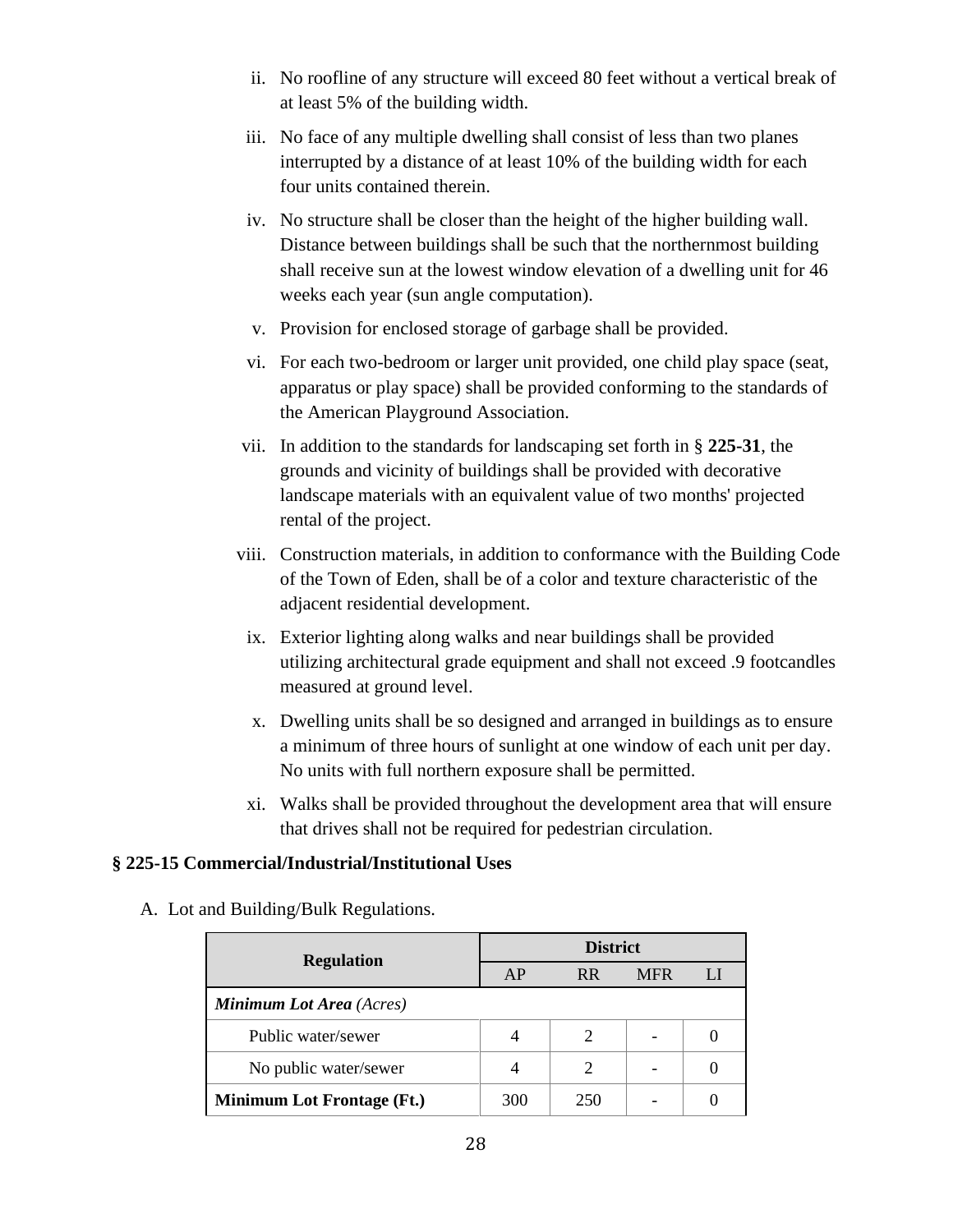| <b>Regulation</b>                                          | <b>District</b>              |                |            |          |  |  |
|------------------------------------------------------------|------------------------------|----------------|------------|----------|--|--|
|                                                            | AP                           | R <sub>R</sub> | <b>MFR</b> | LI       |  |  |
| Minimum Building/Structure Setbacks (Ft.)                  |                              |                |            |          |  |  |
| Front                                                      | 50                           | 30             | 50         | $\theta$ |  |  |
| Side (each)                                                | 35                           | 35             | 35         | 10       |  |  |
| Rear                                                       | 35                           | 35             | 35         | 20       |  |  |
| <b>Minimum Accessory Building/Structure Setbacks (Ft.)</b> |                              |                |            |          |  |  |
| Front                                                      | Not permitted in front yards |                |            |          |  |  |
| Side (each)                                                | 35                           | 50             | 50         | 10       |  |  |
| Rear                                                       | 35                           | 30             | 50         | 20       |  |  |
| <b>Maximum Lot Coverage (%)</b>                            | 35                           | 50             | 80         | 80       |  |  |
| <b>Maximum Building Height</b> (Ft.)                       |                              |                |            |          |  |  |
| Principal Building                                         | 35                           | 35             | 35         | 35       |  |  |
| <b>Accessory Buildings/Structures</b>                      | 35                           | 35             | 35         | 35       |  |  |

- B. District-specific supplemental use regulations. Those supplemental regulations that are applicable to all Districts are found in Article VI**.** All uses herein are subject to performance standards in Article VI, 225-28.
- (1) Sports and Recreation Uses. Recreational uses listed below, whether in private or public ownership and other than accessory to single-family residential use, shall be subject to the following regulations:
	- a. Swimming pools shall be classified and located as follows:

| <b>Type of Pool</b><br>(class) | <b>Maximum Area</b><br>(square feet) | <b>Minimum Setback From</b><br><b>Any Property Line (feet)</b> |
|--------------------------------|--------------------------------------|----------------------------------------------------------------|
| A                              | Over 3,500                           | 175                                                            |
| B                              | 2,501 to 3,500                       | 150                                                            |
| C                              | 1,501 to 2,500                       | 125                                                            |
| D                              | 801 to 1,500                         | 100                                                            |
| E                              | 800 or less                          | Refer to § 225-35.1                                            |

b. All recreational facilities shall comply with the following minimum setback requirements:

| <b>Type of Facility</b> | <b>Minimum Setback From</b><br><b>Any Property Line (feet)</b> |
|-------------------------|----------------------------------------------------------------|
| Handball courts         | 100                                                            |
| 29                      |                                                                |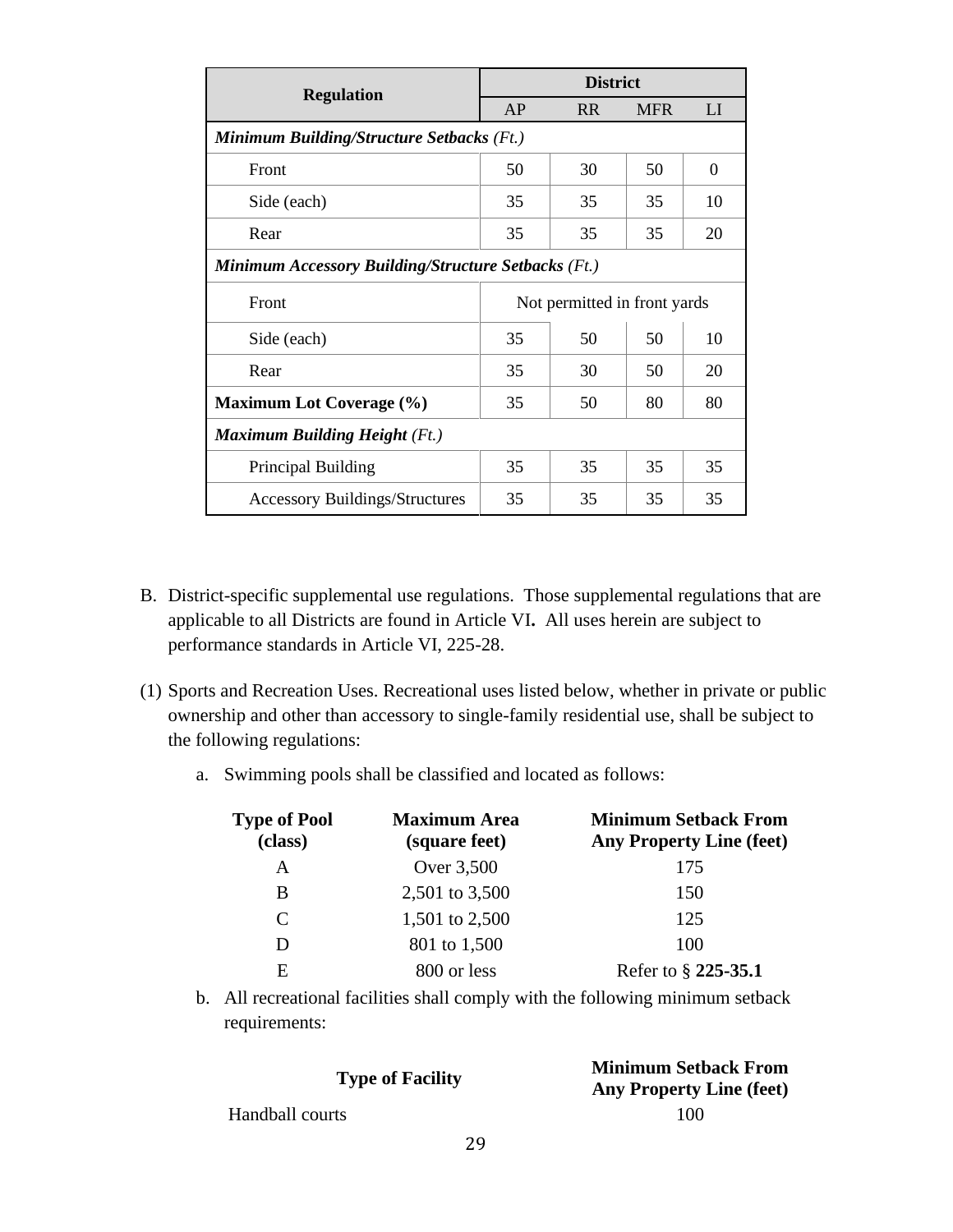| <b>Type of Facility</b>                                                                          | <b>Minimum Setback From</b><br><b>Any Property Line (feet)</b> |
|--------------------------------------------------------------------------------------------------|----------------------------------------------------------------|
| <b>Basketball courts</b>                                                                         | 60                                                             |
| Baseball diamond (not outfield)                                                                  | 100                                                            |
| Volleyball courts                                                                                | 60                                                             |
| Concession stands                                                                                | 100                                                            |
| Casino buildings                                                                                 | 100                                                            |
| Concentrated picnic areas (tables, barbecue<br>pits, etc.)                                       | 100                                                            |
| Outfield relative to baseball or softball                                                        | 50                                                             |
| Parking areas                                                                                    | 25                                                             |
| Picnic grounds (not improved)                                                                    | 50                                                             |
| Games normally involving fewer than 10<br>people, such as horseshoe pits, nature trails,<br>etc. | 50                                                             |
| Golf course fairways, disc/frisbee golf,<br>miniature golf, or related activities                | 50                                                             |
| Tennis courts                                                                                    | 40                                                             |

- c. Lighting. If outdoor lighting is provided for any of the foregoing recreational facilities, including swimming pools, which permits the use of the facilities after 10:00 p.m., the applicable setback requirements for such facility shall be doubled. All lighting shall be located so as not to be visible at the source from any adjoining property. Floodlights on poles not less than 75 feet from any property line directed toward the center of property and shielded from any nearby residential areas shall be deemed to comply with the latter regulations.
- d. Noise. Public address systems or any other amplified noises are subject to separate permit of the Town Board.
- e. Use of pool. The maximum number of families permitted to use any swimming pool shall be the area in square feet of the swimming pool divided by 10. Any portion of a pool designed to hold less than two feet of water in depth shall not be included in total pool area set forth in Subsection **a**.
- f. Buildings. All structures shall be of a permanent nature.

(2) Vacation camps and summer colonies.

a. Vacation campgrounds and summer colonies are a special permit use consisting of a tract of land designed exclusively for overnight and short-duration vacation, providing facilities for tents, camp trailers, motor homes, recreation activities, administration, public health and safety. There shall be no more than one campsite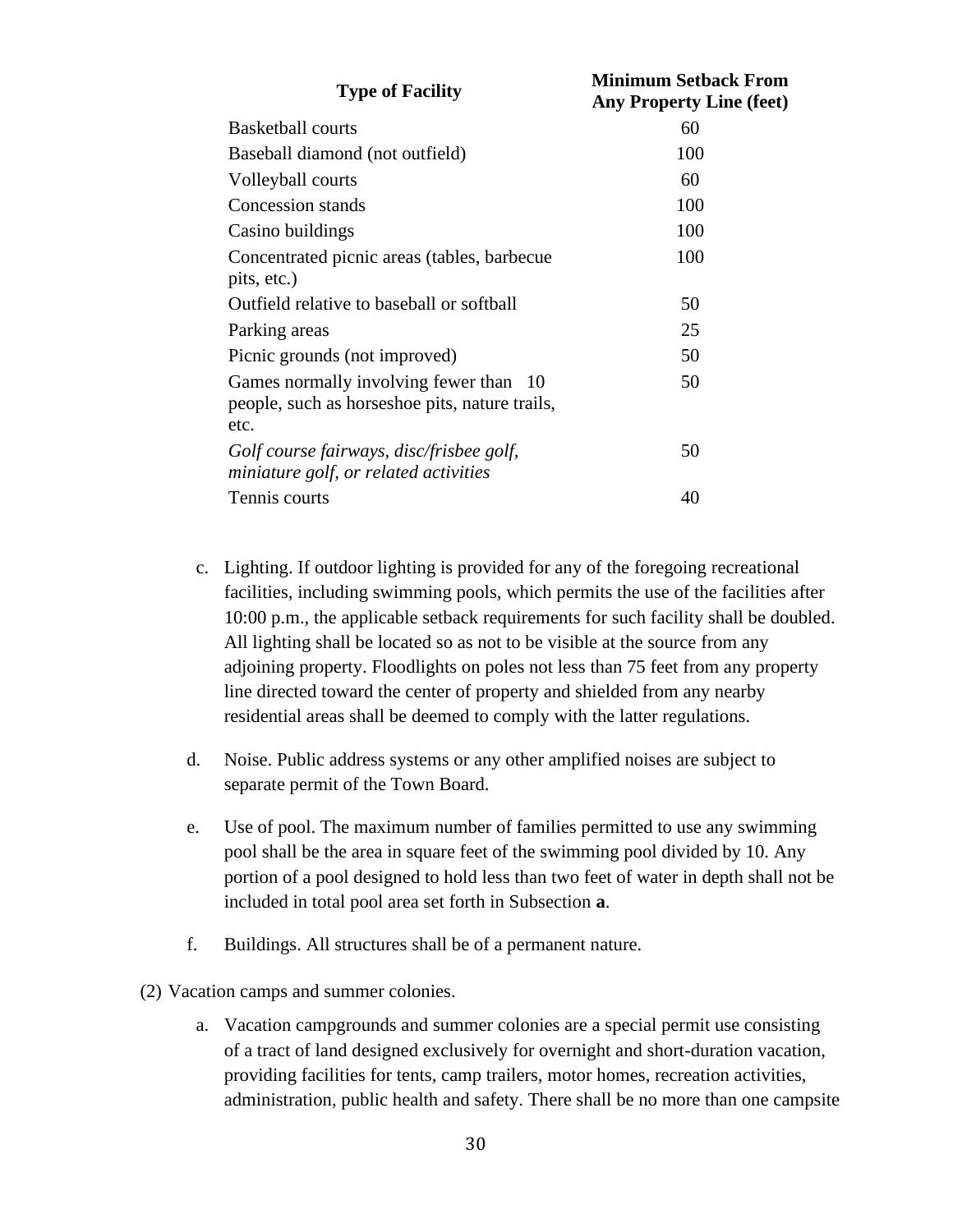for every 15,000 square feet of lot area.

- b. In addition to uses specified above, summer cottages and bungalows may be allowed. Each such accommodation unit shall require 40,000 square feet of camp area and shall be on sites of not less than 10,000 square feet. Covenants acceptable to the Town Attorney shall be filed on such areas precluding yearround residence in such cottages and bungalows or precluding sale or occupancy of such bungalows for other than the uses set forth herein.
- c. Minimum frontage: 200 feet of frontage on state or county highway. Where a parcel of land does not have 200 feet of frontage on a state or county highway, minimum frontage of 50 feet may be permitted for use as an easement for gaining access to a larger parcel that would otherwise meet the requirements of the special permit use. The front yard of such a parcel shall begin at the point where a line running parallel with the state or county highway equals 200 feet.
- d. Minimum spacing between campsite pads: 80 feet (extremity to extremity).
- e. Water supply. The site shall be serviced by a municipal or private water system. A minimum rate of 200 gallons per day per site shall be provided at a minimum pressure of 20 pounds per square inch at peak demand. An adequate supply of potable water shall be provided within 250 feet of all campsites. One water spigot with soakage pit or other disposal facilities shall be provided for each 10 campsites without water facilities. Other water sources supplied to toilets and urinals shall not be physically connected with the drinking supply or be available for public use.
- f. Sewage disposal. The site shall be provided with a municipal or approved private sanitary sewage disposal system.
	- i. Toilets. Only flush toilets shall be provided.
		- 1. Women: one toilet per five sites.
		- 2. Men: one toilet per 10 sites.
		- 3. A minimum of two toilets for each sex shall be provided.
	- ii. Lavatories or other hand-washing facilities shall be provided at a ratio of one for each 15 sites (without water and sewage hookups) for each sex.
	- iii. Showers. One shower for each 15 campsites shall be provided. Each shower must be served with hot and cold or tempered water between 90º and 110º F. Two showers must be provided for each sex.
	- iv. Dishwater disposal. One dishwater disposal facility shall be provided for each five campsites or provided in connection with each toilet facility.
	- v. Sewage treatment facility. The design shall be based on the water supply design flow plus infiltration and approved by the Town Engineer and State Department of Health. At least one travel trailer sanitary dumping station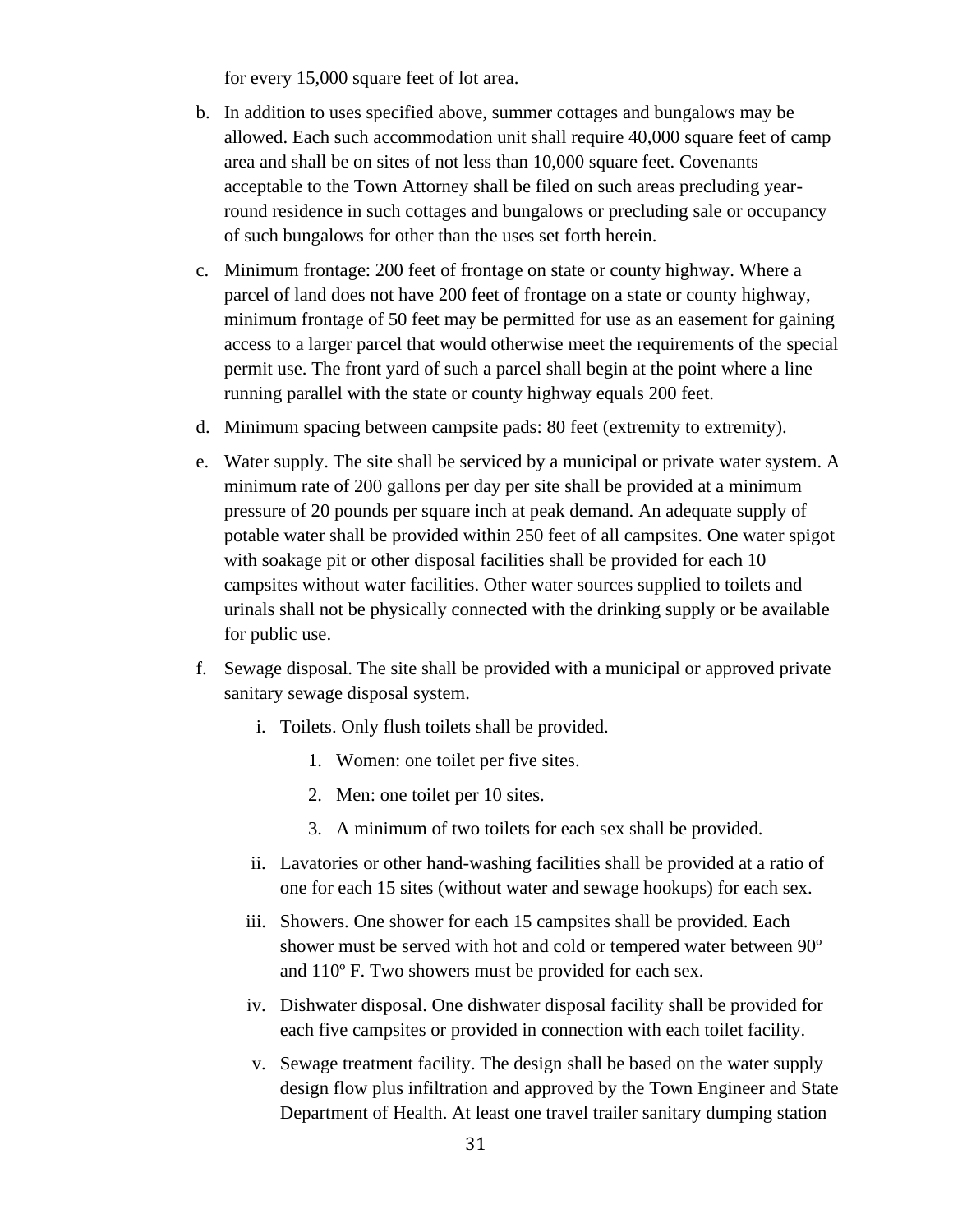shall be supplied for every 100 campsites or fewer. The location of septic tanks, distribution lines and disposal fields shall be as approved by the Town Engineer and State Department of Health.

- g. Solid waste disposal. One receptacle shall be provided for each campsite.
- h. Vehicular access. Each campground area shall be provided with two means of access from county and state roads. Sight distance at the entrance and exit must be unobstructed for a distance of 300 feet in each direction. In the event that two separate means of access cannot be provided due to a lack of adequate sight distance at the point of access or egress or due to limited frontage on a state or county highway, the Planning Board may approve an alternate design that will ensure adequate safety.
- i. Streets. Each campground area shall provide a collector street with a minimum width of 18 feet for two-way traffic and 10 feet for one-way traffic. As a minimum, the street shall be constructed with a gravel base with adequate drainage and a water-bound macadam surface as approved by the Town Engineer. Radius of curvature shall be 50 feet minimum. Grades shall not exceed 12%.
- j. Parking. A level space of 14 feet by 50 feet shall be provided for each campsite within which a strip of 10 feet by 50 feet shall be constructed, as a minimum, with a gravel base and water-bound macadam surface. Pull-through trailer and motor home parking spaces of 45º shall be constructed, as a minimum, with a gravel base and a water-bound macadam surface.
- k. Sufficient exterior illumination of the site shall be required to provide convenience and safety. All such illumination shall be shielded from the view of all surrounding properties and streets.
- l. The entire site, except for areas covered by structures or service or parking areas, shall be suitably landscaped. All landscaping shall be approved by the Planning Board and properly maintained after planting.
- m. All campground sites shall be screened from the view of adjacent properties and adjoining public highways by means of an opaque screen of plant materials and/or fencing. All screening shall be approved by the Planning Board, properly maintained after placement and located within the required front, rear and side yards.
- n. All campground sites shall provide suitable recreation area or areas on the site containing not less than 10% of the campground site and may include a suitably improved, fenced and equipped children's play area.
- o. No permanent structures shall be permitted for use as living quarters, with the exception of the resident manager or property owner. The resident manager or a caretaker shall be on the premises on a regular basis, as determined by the Building and Zoning Inspector, to guard against vandalism during the off-season.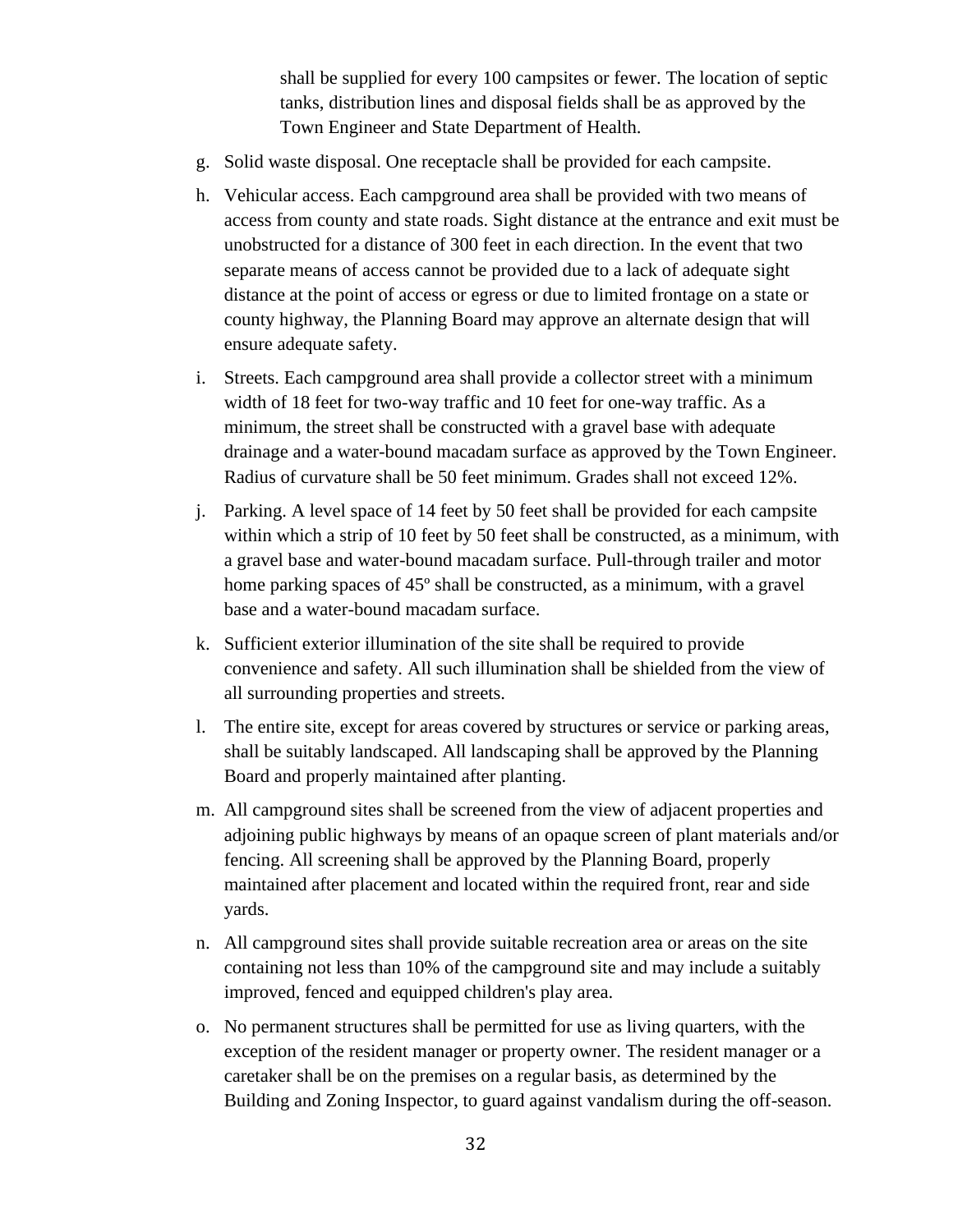- p. Recreational facilities, such as golf courses, tennis courts, swimming pools and camp recreational facilities, shall be for campsite guests only. Requirements for setbacks for recreational uses shall be as set forth in Subsection A.
- q. Fire protection. The property owner shall ensure that adequate fire protection equipment is on the premises at all times, as recommended by the Building and Zoning Inspector and the Bureau of Fire Protection.
- r. Public phone. Each campground shall have at least one public telephone.
- s. Each permit issued for a campground shall be valid for a period of 24 months from the date of issue. Renewal application shall be filed with the Building and Zoning Inspector not more than 60 days prior to the expiration of the twenty-fourmonth period. Prior to the issuance of a renewal permit, the Building and Zoning Inspector shall inspect the campground premises for compliance with all applicable regulations. Thereafter, and within 30 days of the expiration of the twenty-four-month period, the Building and Zoning Inspector shall submit a report, in writing, to the Town Board. The Board shall automatically renew the permit unless it finds a substantial failure to comply with these regulations reported by the Building and Zoning Inspector. In the event that the Board finds that there has been a substantial violation of these regulations, then it shall hold a public hearing to determine the renewal of the permit.
- t. Fees. An application fee in accordance with the Standard Schedule of Fees of the Town of Eden shall be paid prior to site plan approval. The fee shall be renewable upon expiration of the campground permit.
- u. Performance bond. A performance bond, maintenance bond or both, as determined by the Town Board, shall be provided to ensure the proper installation and maintenance of public improvements.

(3) Adult uses.

a. Definitions. The following definitions shall apply:

**ADULT ARCADE** - Any place to which the public is permitted or invited wherein coin-operated or slug-operated or electronically, electrically or mechanically controlled still or motion-picture machines, projectors or other image-producing devices are maintained to show images to five or fewer persons per machine at any one time, and where the images so displayed are distinguished or characterized by depicting or describing specified sexual activities or specified anatomical areas.

## **ADULT BOOKSTORE or ADULT VIDEO STORE**

(1) An establishment which, as one of its principal or significant purposes, offers for sale or rental for any form of consideration, or which designates a portion or section for the display or sale of any one or more of the following: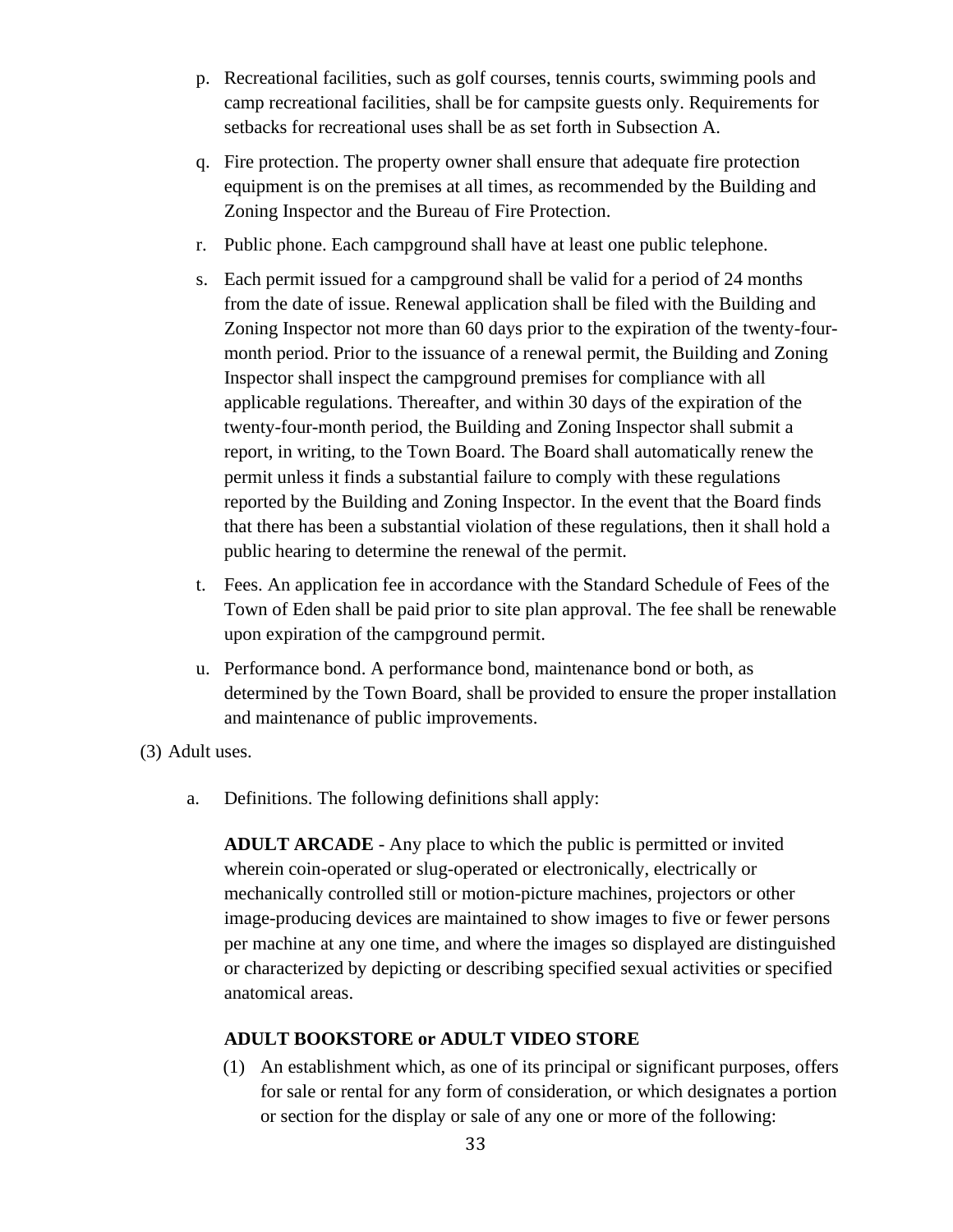- (a) Books, magazines, periodicals or other printed matter, or photographs, films, motion pictures, video cassettes or video reproductions, slides or other visual representations which depict or describe specified sexual activities or specified anatomical areas; or
- (b) Instruments, devices or paraphernalia which are primarily intended, labeled, designed, advertised or promoted for use in connection with specified sexual activities.
- (2) An establishment may have other principal or significant business purposes that do not involve the offering for sale or rental of material depicting or describing specified sexual activities or specified anatomical areas and still be categorized as "adult bookstore" or "adult video store" if one of its principal or significant business purposes is the offering for sale or rental for consideration the above-specified materials which depict or describe specified sexual activities or specified anatomical areas. For purposes of this definition, "principal or significant business purpose" shall mean 25% or more of any of the following:
	- (a) The number of different titles or kinds of such merchandise;
	- (b) The number of copies or pieces of such merchandise;
	- (c) The amount of floor space devoted to the sale and/or display of such merchandise; or
	- (d) The amount of advertising which is devoted to such merchandise, either in print or broadcast media.

**ADULT CABARET** - An establishment which regularly features:

- (1) Persons who appear in a state of nudity; or
- (2) Live performances which are characterized by the exposure of specified anatomical areas or specified sexual activities; or
- (3) Films, motion pictures, video cassettes, slides, or photographic reproductions which are characterized by the depiction or description of specified sexual activities or specified anatomical areas.

**ADULT MOTEL** - A hotel, motel or similar establishment which offers accommodations to the public for any form of consideration; provides patrons with closed-circuit television transmissions, films, motion pictures, video cassettes, slides or other photographic reproductions which are characterized by the depiction or description of specified sexual activities or specified anatomical areas; and has a sign visible from the public right-of-way which advertises the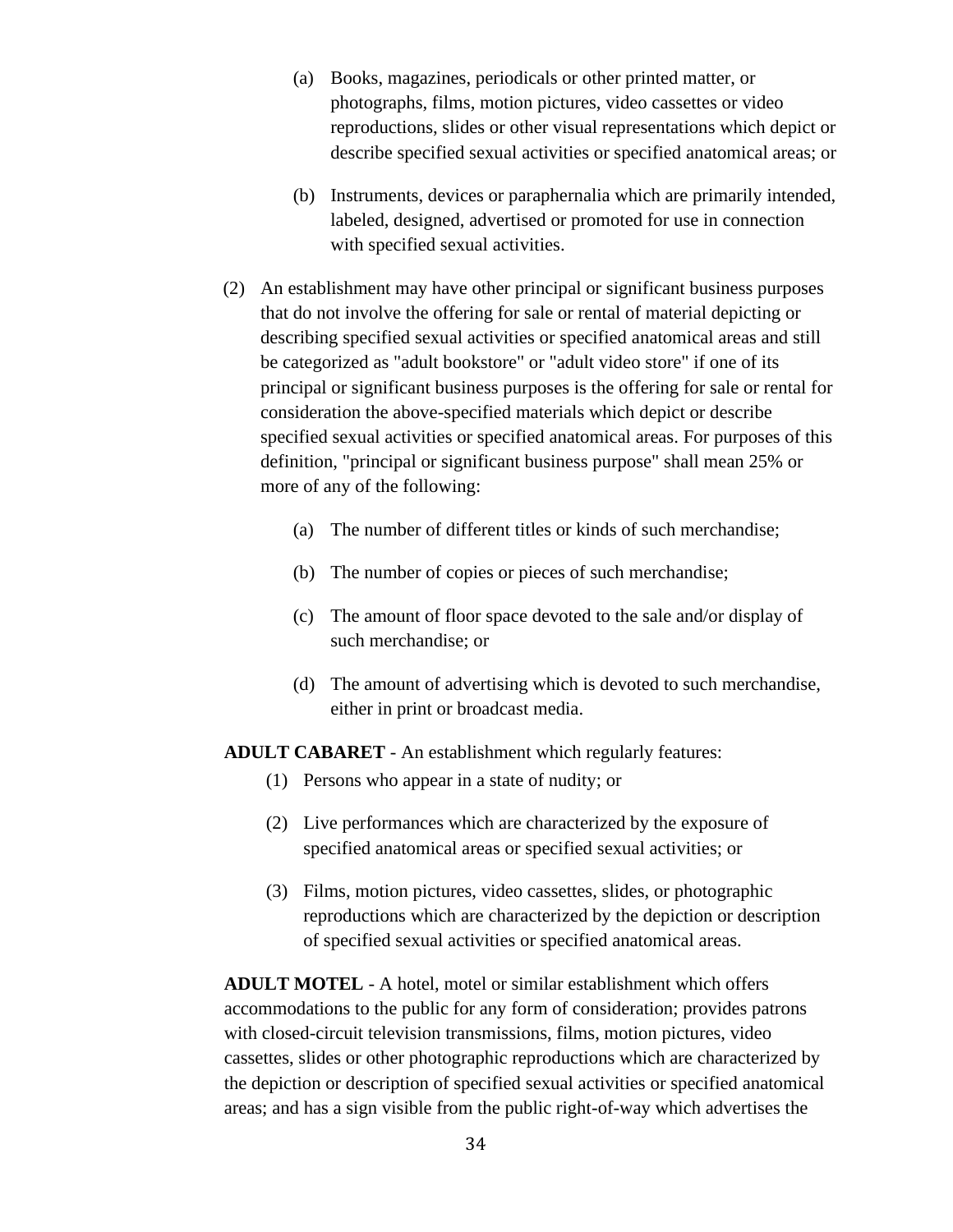availability of this adult-type of photographic reproductions.

**ADULT MOTION-PICTURE THEATER** - An establishment where, for any form of consideration, films, motion pictures, video cassettes, slides or similar photographic reproductions are regularly shown which are characterized by the depiction or description of specified sexual activities or specified anatomical areas.

**ADULT THEATER** - A theater, concert hall, auditorium or similar establishment which regularly features persons who appear in a state of nudity or live performances which are characterized by the exposure of specified anatomical areas or by specified sexual activities.

**ADULT USE AND ENTERTAINMENT ESTABLISHMENTS (also referred to herein as ADULT-ORIENTED BUSINESSES)** - An establishment, or any part thereof, which presents any of the following entertainment, exhibitions or services: topless and/or bottomless dancers; strippers; topless waitresses or waiters, busing or similar service; topless hair care or massages; service or entertainment where the servers or entertainers wear pasties or G-strings or both; adult arcade; adult bookstore or adult video stores; adult cabarets; adult motels; adult motion-picture theaters; adult theaters; escort agencies; nude model studios; and sexual encounter centers. Adult use and entertainment establishments customarily exclude minors by reason of age.

**ESCORT** - A person who, for a fee, tip or other consideration, agrees or offers to act as a date for another person; for consideration, agrees or offers to privately model lingerie for another person; for consideration, agrees or offers to privately perform a striptease for another person; or, for consideration but without a license granted by the State of New York, agrees or offers to provide a massage for another person.

**ESCORT AGENCY** - A person or business association who furnishes, or offers to furnish, or advertises to furnish, escorts as one of its primary business purposes for a fee, tip or other consideration.

**MASSAGE PARLOR** - Any place where, for any form of consideration or gratuity, massage, alcohol rub, administration of fomentations, electric or magnetic treatments or any other treatment or manipulation of the human body occurs as part of or in connection with sexual conduct or where any person providing such treatment, manipulation or service related thereto exposes specified anatomical areas or engages in specified sexual activities.

**NUDE MODEL STUDIO** - Any place where a person who appears in a state of nudity or displays specified anatomical areas is regularly provided to be observed, sketched, drawn, painted, sculptured, photographed or similarly depicted by other persons who pay money or any form of consideration, other than as part of a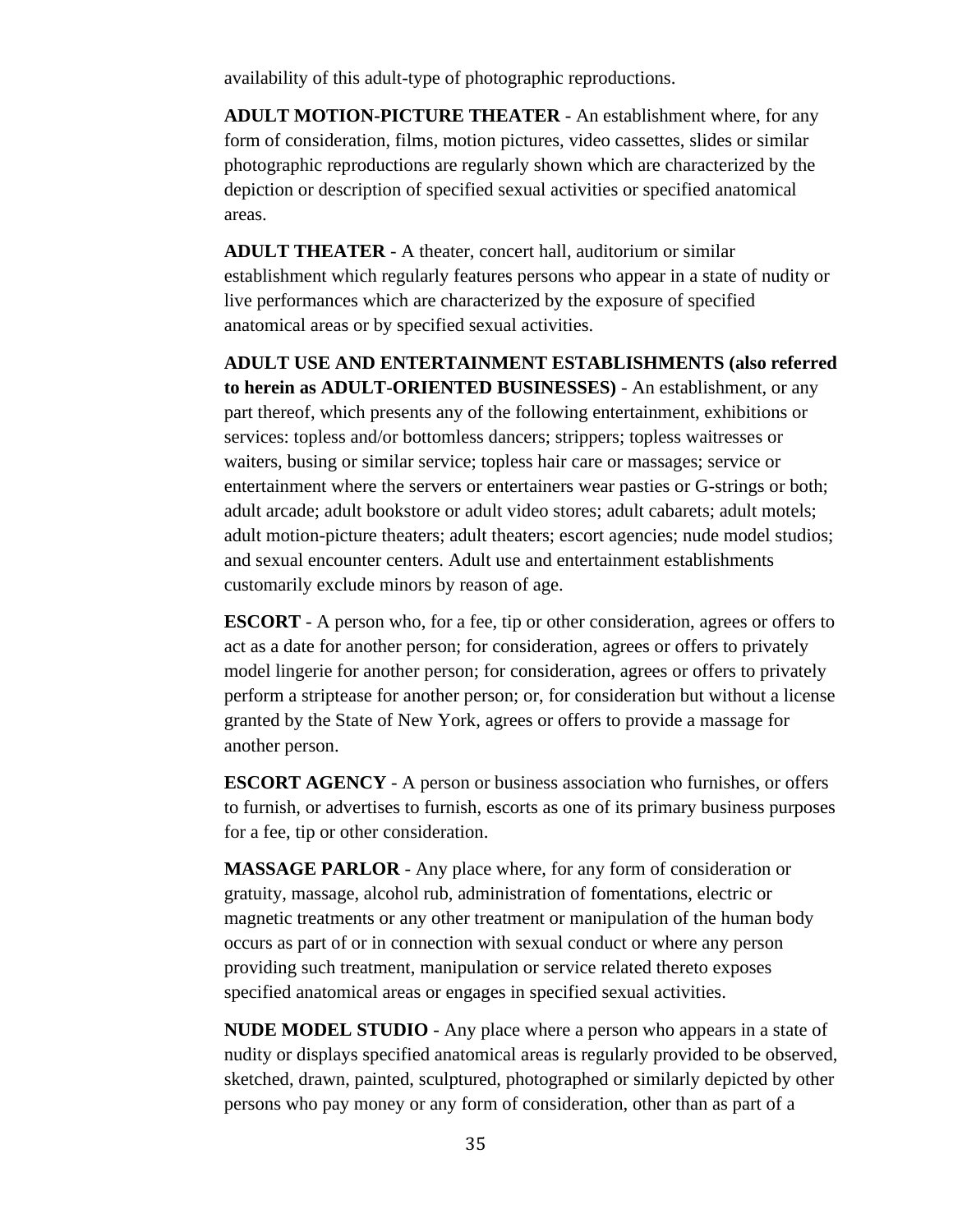course of instruction offered by an education institution established pursuant to the laws of the State of New York.

**NUDITY or STATE OF NUDITY** - The appearance of specified anatomical areas.

**PERSON** - An individual, proprietorship, partnership, corporation, association or other legal entity.

**PORN SHOP** - Any establishment engaged in the sale or promotion of sexual acts or behavior as in writing, photographs and other materials depicting sexual acts or behavior designed to stimulate erotic feelings.

**SEMINUDE** - A state of dress in which clothing covers no more than the specified anatomical areas, as well as portions of the body covered by supporting straps or devices.

**SEXUAL CONDUCT** - Includes the following.

- (1) The fondling or touching of human genitals, pubic region, buttock or female breasts;
- (2) Ultimate sex acts, normal or perverted, actual or simulated, including intercourse, oral copulation and sodomy;
- (3) Masturbation; and
- (4) Excretory functions as part of or in connection with any of the activities set forth in Subsections **(1)** through **(3)**.

**SEXUAL ENCOUNTER CENTER** - An enterprise that, as one of its primary or significant business purposes, offers, for any form of consideration, activities between male and female persons and/or persons of the same sex when one or more of the persons is in a state of nudity or is seminude.

#### **SPECIFIED ANATOMICAL AREAS**

- (1) Unless completely and opaquely covered, human genitals, pubic region, buttocks or breasts below a point immediately above the top to the areola; and
- (2) Even if completely and opaquely covered, male genitals in a discernibly turgid state.

**SPECIFIED SEXUAL ACTIVITIES** - Includes any of the following:

- (1) The fondling or other erotic touching of human genitals, pubic region, buttocks, anus or breasts;
- (2) Sex acts, normal or perverted, actual or simulated, including intercourse, oral copulation or sodomy;
- (3) Masturbation, actual or simulated; or
- (4) Excretory functions.
- b. Legislative intent. It is the purpose of this section to regulate the creation, opening, commencement and/or operation of adult use and entertainment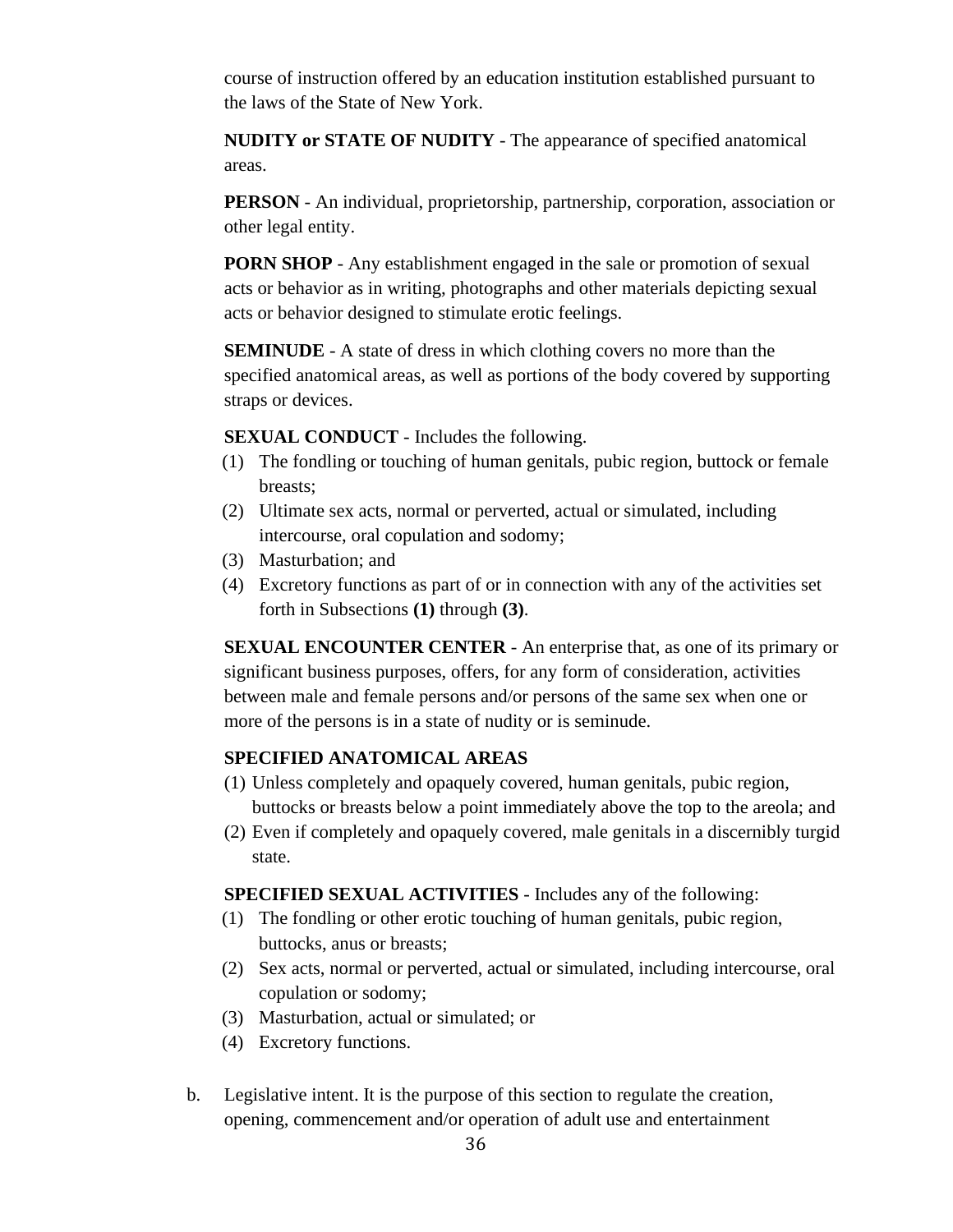establishments, as herein defined, in order to achieve the following:

- (1) To preserve the character and the quality of life in the Town of Eden's neighborhoods and business areas.
- (2) To control such documented harmful and adverse secondary effects of adult uses on the surrounding areas such as decreased property values; attraction of transients; parking and traffic problems; increased crime; loss of business for surrounding nonadult business; and deterioration of neighborhoods.
- (3) To restrict minors' access or exposure to adult uses.
- (4) To maintain the general welfare and safety for the Town of Eden's residents.
- c. Purposes and considerations.
	- (1) In the execution of this section, it is recognized that there are some uses which, by their very nature, have serious objectionable characteristics. The objectionable characteristics of these uses are increased by their concentration in any one area, thereby having deleterious effects on adjacent areas. Special regulation of these uses is necessary to ensure that these adverse effects will not contribute to the blighting or downgrading of the surrounding neighborhoods or land uses.
	- (2) It is further declared that the location of these uses in regard to areas where Eden's youth may regularly assemble and the general atmosphere encompassing their operation is of great concern to the Town of Eden.
	- (3) The intent of this section is to provide adult entertainment uses without compromising the character of the neighborhood.
	- (4) This will be achieved through lighting being reflected away from abutting roadways and adjoining properties, and limiting these facilities to large parcels of property in order to maintain the visual and aesthetic environment, as well as provide adequate distances to protect neighbors from noise, obnoxious traffic, lights and other deleterious impacts. It is further declared that the location of these uses in regard to areas where Eden's youth may regularly assemble and the general atmosphere encompassing their operation is of great concern.
- d. Restricted uses shall be as follows:
	- (1) Adult use and entertainment establishments (aka adult-oriented businesses).
	- (2) Adult arcade.
	- (3) Adult bookstore or adult video store.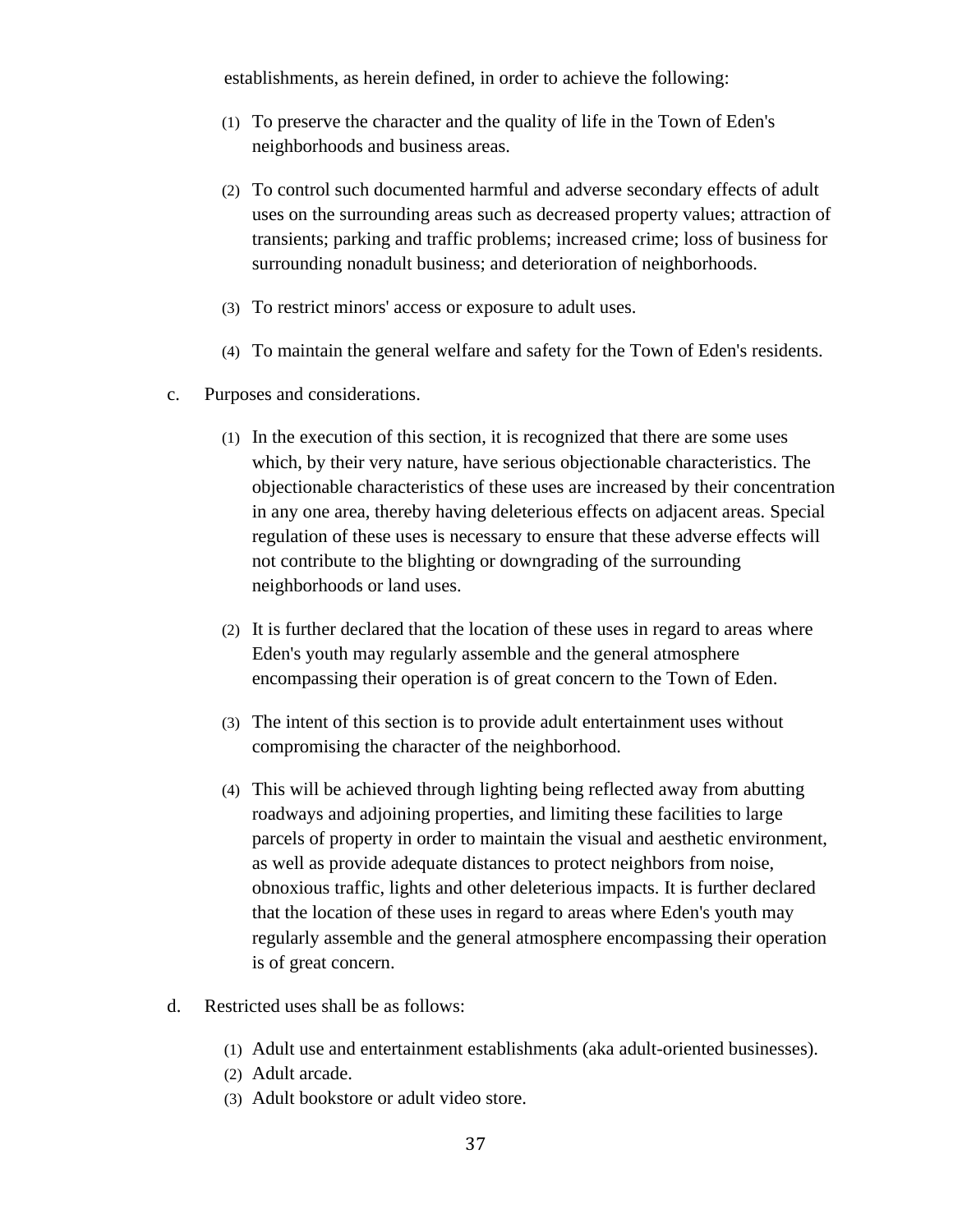- (4) Adult cabaret.
- (5) Adult motel.
- (6) Adult motion-picture theater.
- (7) Adult theater.
- (8) Escort agency.
- (9) Massage parlor.
- (10)Nude model studio.
- (11)Porn shop.
- (12)Sexual encounter center.
- e. Special requirements. No person shall cause or permit the use, occupancy or establishment of any land, building or structure as or for a restricted use, as enumerated in Subsection **d** above and defined herein unless such person shall have obtained therefor a special permit in accordance with Article **X** of this chapter and site plan review and approval in accordance with Article **VI** of this chapter, and subject to any special standards as may hereinafter be required.
- f. Regulation of restricted uses. Restricted uses, as enumerated in Subsection **d** above and defined herein, are to be restricted and regulated as to their location in the following manner, in addition to and subject to any other requirements of the Code of the Town of Eden. The special requirements itemized in this subsection are intended to accomplish the primary purposes of ensuring that any objectionable characteristics of these uses will not have a deleterious effect on adjacent areas and restricting their accessibility by and exposure to minors.
	- (1) Location.
		- (a) A restricted use shall not be located:
			- i. Within a five-hundred-foot radius of any area zoned for residential use.
			- ii. Within a one-fourth-mile radius of another such use.
			- iii. Within a one-thousand-foot radius of any school grounds, day-care facility, library, church or other place of religious worship, park, playground, playing field or any place of business which regularly has minors on the premises.
			- iv. A restricted use shall not be located within a one-thousand-foot radius of any public pathway, walkway or walking path upon which minors are likely to travel.
		- (b) The above distances of separation shall be measured from the nearest exterior wall of the structure containing the adult use and entertainment establishment.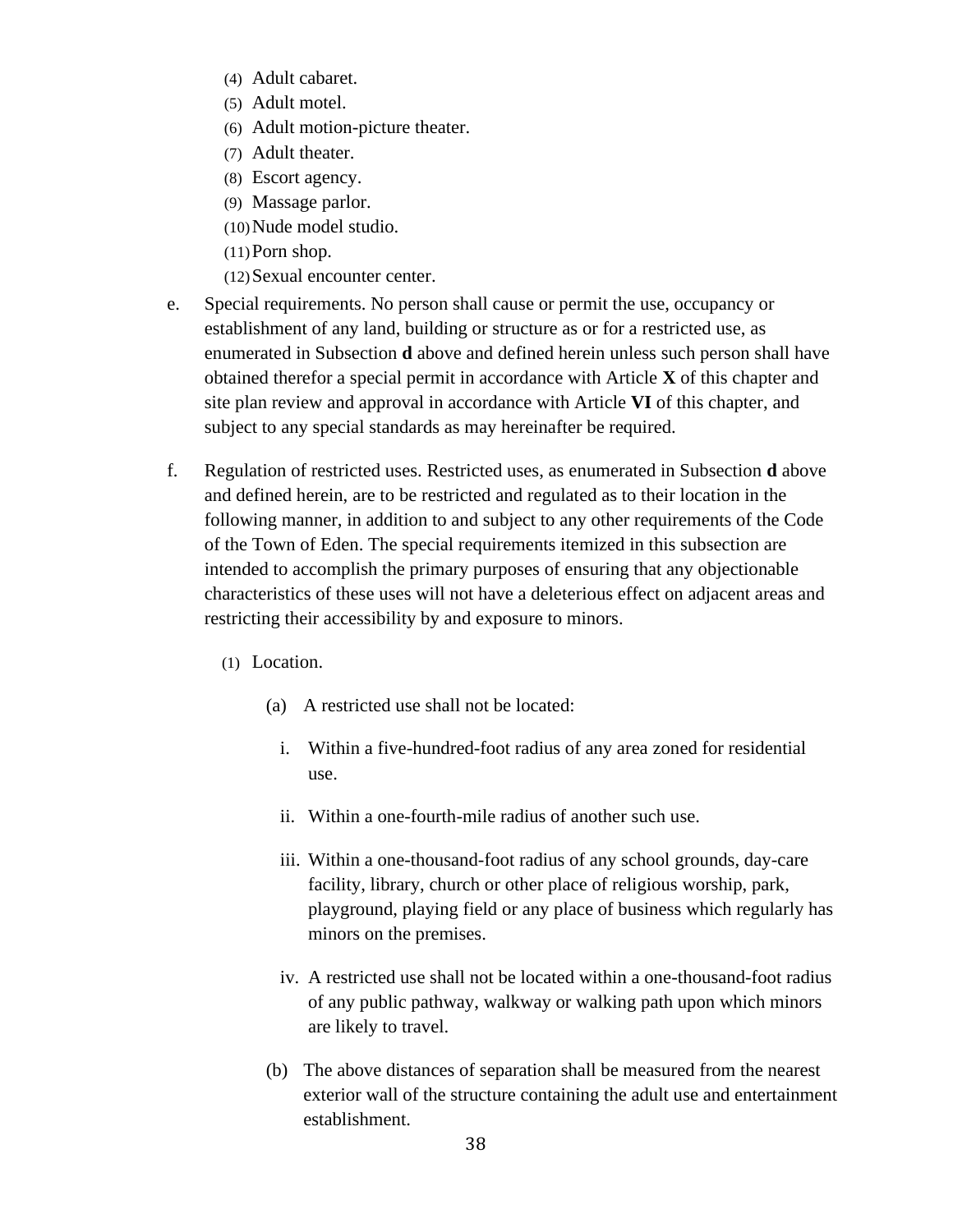- i. Any proposed adult-oriented business shall meet all other development standards and requirements of the Code of the Town of Eden, including but not limited to lot and bulk regulations, facade and screening regulations. In the event of any conflict between the requirements of any other provisions of this chapter, including but not limited to bulk regulations, and the special requirements set forth herein, the special requirements of this regulation shall apply.
- ii. No adult-oriented business shall be permitted in any building where the majority of the floor area of the building is in residential use, including nonconforming residential use.
- iii. In addition to the required parking spaces, one parking space for each permitted occupancy of the space devoted to the use shall be provided.
- iv. Any lighting shall be arranged as to reflect the light away from the adjoining properties and abutting roadways.
- v. Hours of operation shall be no earlier than 7:00 a.m. and no later than 11:00 p.m.
- vi. No person under the age of 18 years old shall be permitted into the premises or onto the property of an adult-oriented business.
- vii. All yard setbacks shall be at least 200 feet.
- viii. No amplifiers or loudspeakers of any type shall be installed outside the building.
- ix. All such uses shall be subject to a special use permit and site plan approval, and the Town Board and Planning Board may impose certain terms and conditions upon the granting of site plan approval as they deem reasonable and appropriate to further the aims of this section.
- x. There shall be a fifty-foot landscaped area along the entire highway frontage, except for necessary drives and sidewalks.
- xi. No site improvements shall take place within 50 feet of any adjoining residential property (parking, lighting, etc.).
- xii. These special regulations are itemized in this subsection to accomplish the primary purposes of preventing a concentration of these uses in any one area and restricting their accessibility.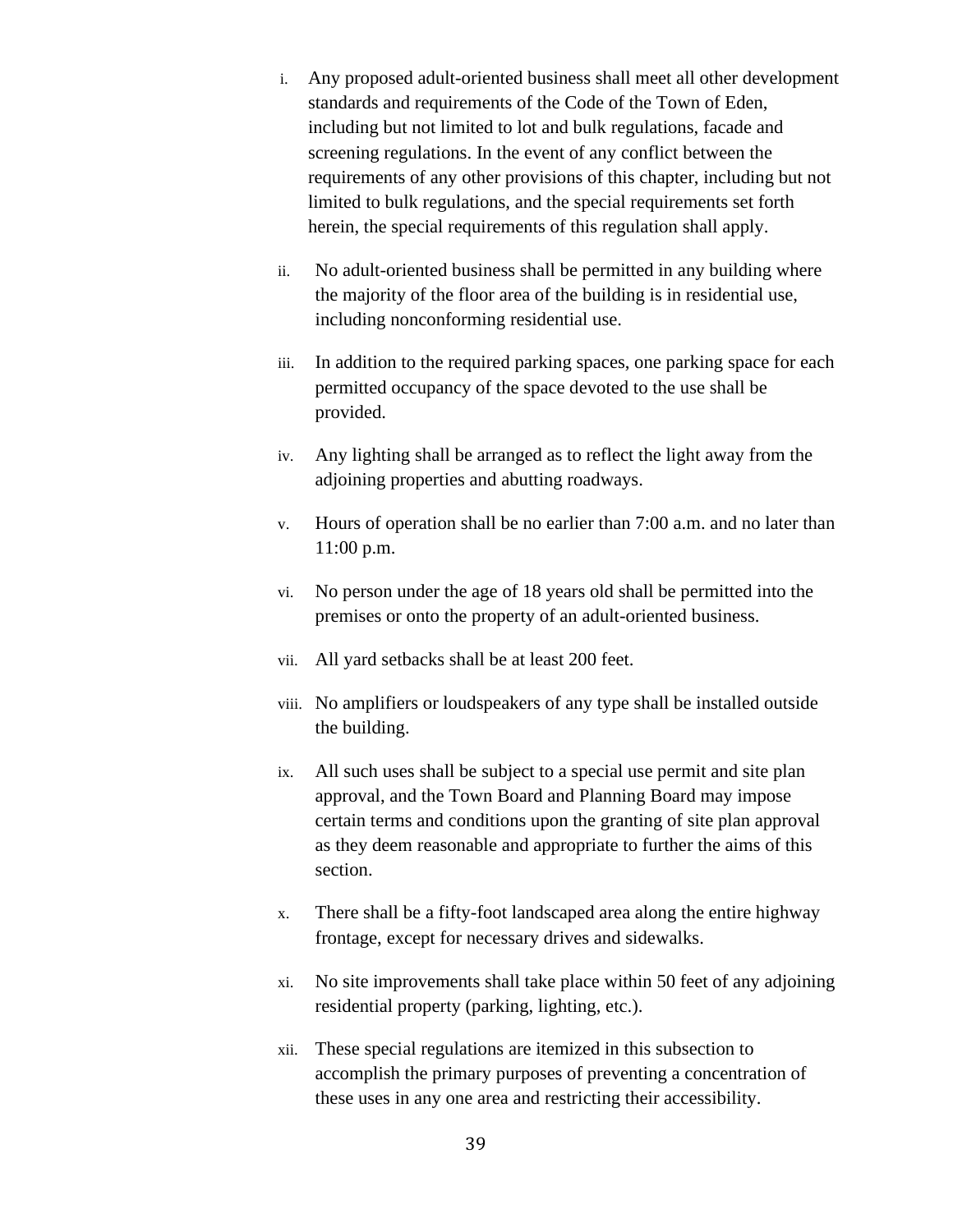- xiii. No adult-oriented business shall be operated in a manner that permits or allows the observation of any material depicting, describing or relating to specified sexual activities or specified anatomical areas from any public walkways, rights of way or similar areas.
- g. Limits on restricted uses. No more than one restricted use, as enumerated in Subsection **d** above, shall be located on any one parcel.
- h. Permitted zoning districts. All adult use and entertainment establishments as defined herein may only be created, opened, commenced or operated as delineated in the Planned Industrial (PI) Zoning District and are subject to the restrictions, regulations, permits and approvals set forth herein.
- i. Display prohibited. All adult uses and entertainment establishments shall be conducted in an enclosed building. It shall be a violation to display or exhibit (in the open air, through a window, or by means of a sign, depiction or decoration), or to allow to be displayed or exhibited, any specified anatomical area or specified sexual activity.
- j. Penalties for offenses. Any person, firm, corporation or entity found to be violating any provision(s) of this section shall be guilty of a violation and subject to the penalties for offenses under Article **VIII**, § **225-42**, of this chapter.
- (4) Animal Services, Boarding, Grooming.
	- a. Commercial animal kennels (not including stables). The harboring, boarding or training of animals, whether enclosed in a structure or on open land and whether or not accessory to other principal uses of the land, shall be conducted in accordance with the following general standards.
		- i. In issuing the special permit for animal kennels, the permit shall stipulate the maximum number and type of animals to be boarded, harbored or trained. That number shall not exceed 10,000 square feet per 100 pounds of animal body weight characteristic of the species so harbored. The square footage of the lot area is that area of the lot not including any required yards.
		- ii. Except as otherwise provided herein, all facilities shall be maintained in enclosed structures which shall be constructed and maintained in such a manner as to produce no noise, dust or odors at any property lot line. Exercise pens and runways shall not be maintained within 200 feet of any lot line, but shall be 300 feet from the front yard lot line when such line abuts a residential use or district. Notwithstanding the foregoing, in issuing a special use permit, the Town Board may allow reasonable variations from these requirements when appropriate for particular species or breeds of animals.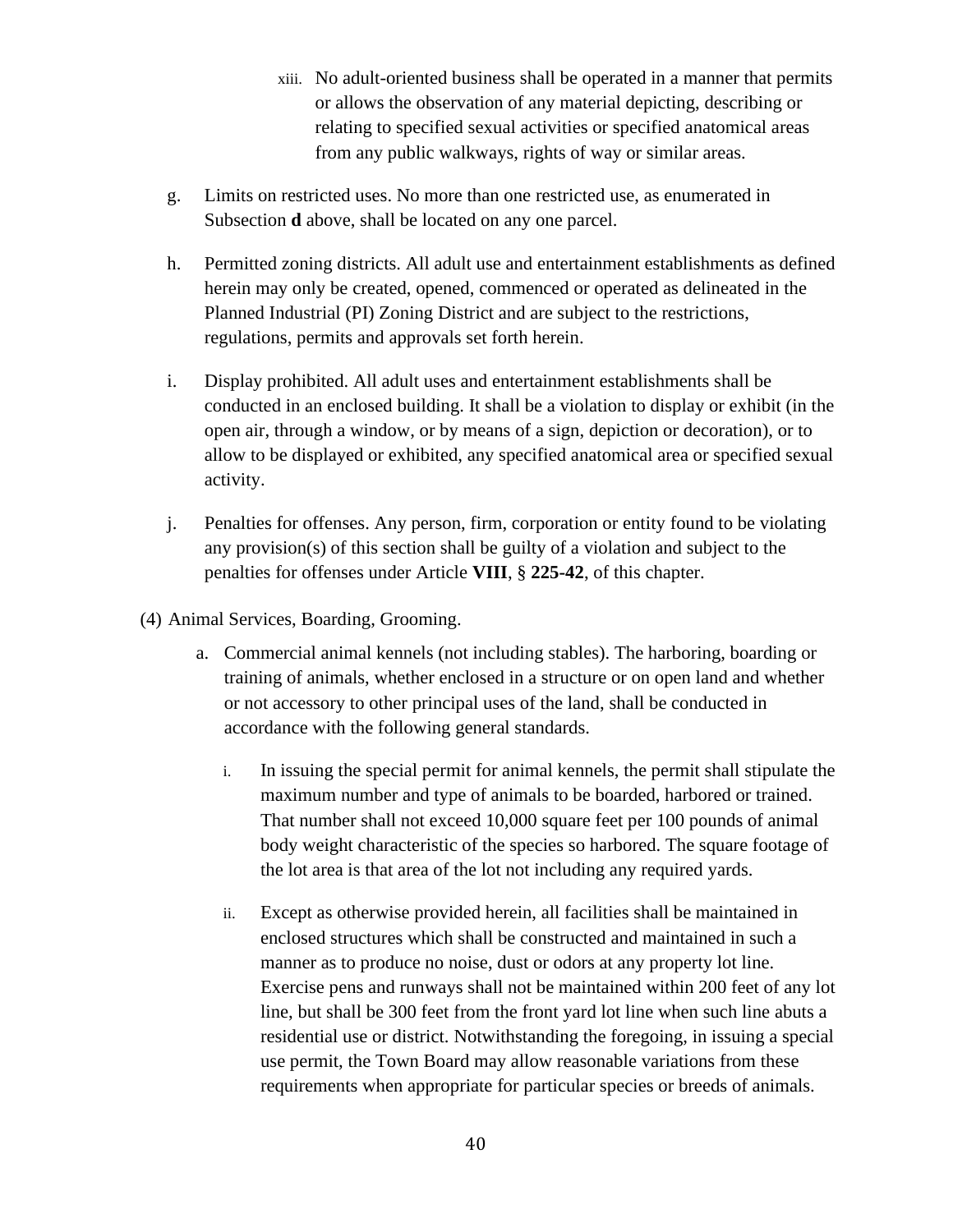- iii. In considering the application for a special permit for the animal kennel use, the Town Board may consider the number, size, breed and temperment of animals to be sheltered and impose reasonable conditions to protect proximate uses, aesthetic impact and safety of the animals sheltered in order to ensure the health, safety and general welfare of the community.
- b. Boarding/Grooming and other non-medical animal services.
	- i. All domestic animals shall be kept either within completely enclosed structures or under direct control of the operator or staff at all times and shall be indoors between the hours of 7:00 PM and 7:00 AM.
	- ii. Any outdoor activities shall be short-term and within a secure, fenced-in area.
- iii. Landscaping and screening shall be provided adjacent to any residential uses.
- iv. All excrement shall be properly disposed of in receptacles.
- v. The operation of the facility shall not allow the creation of noise by any domestic animal or animals under its care which can be heard by any person at or beyond the property line of the lot on which the facility is located repeatedly over a ten-minute period.

(5) Medical Services.

- a. Medical services, including, but not limited to, hospitals, sanitariums, urgent care facilities, and resident homes for the aged providing medical care facilities, which are available to the residents of the Town of Eden, may be permitted by the Town Board subject to conditions and safeguards as appropriate.
- b. If such medical service use is intended to care or treat cases of contagious or infectious diseases or those suffering from mental disorders, all structures which form such institution shall not be less than 250 feet from any property line.
- c. In granting a special permit for such uses, the Town Board may require as a condition of approval that adequate improvements to local streets and highways be undertaken necessary for increased traffic and in order that emergency vehicles can be properly accommodated.
- d. No special permits are authorized under this section for any institution which is totally tax exempt or not subject to appropriate fees in lieu of taxes for municipal services, including utilities, fire protection, police protection and road maintenance for means of access.
- (6) Vehicle Equipment, Sales and Service.
	- a. Gasoline service stations. By special permit of the Town Board, gasoline service stations are permitted, provided that no plot line of any station shall be closer than 200 feet to a school, playground, church, hospital, library or institution for the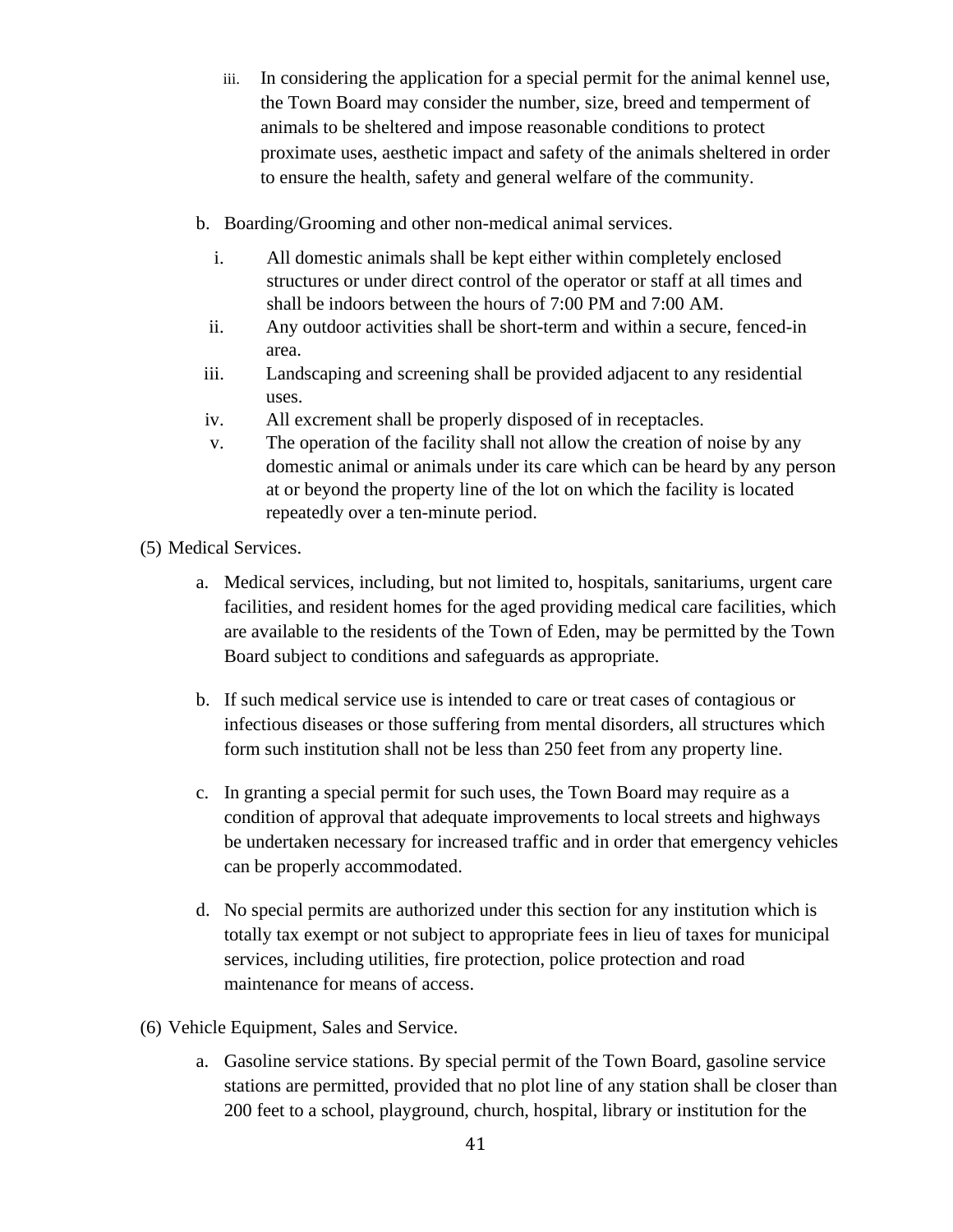elderly or children. No gasoline service station shall be permitted within 1,000 feet of any other gasoline service facility fronting on the same street or 1,500 feet from any plot line of such station to a plot line of another station.

- i. Ingress and egress.
	- 1. Ingress and egress points for gasoline service facilities shall be located a minimum of 70 feet from the intersection of right-of-way lines on a town road and shall comply with requirements with respect to state, county or town roads.
	- 2. Entrance and exit driveways shall have a width of not less than 25 feet and not more than 40 feet, shall be located not nearer than 10 feet to any property line and shall be so laid out as to avoid the necessity of any vehicle backing out across any public right-ofway.
- ii. Vehicle lifts or pits, dismantled or unlicensed automobiles and all parts or supplies shall be located within a building enclosed on all sides.
- iii. All service or repair of motor vehicles, other than such minor servicing as change of tires or sale of gasoline or oil, shall be conducted in a building enclosed on all sides. This requirement shall not be construed to mean that the doors to any repair shop must be kept closed at all times.
- iv. The storage of gasoline or flammable oils in bulk shall be located fully underground and not nearer than five feet to any property line other than the street line, provided that the vents are 35 feet from any property line.
- v. No gasoline pumps shall be located nearer than 20 feet to any street line.
- b. Motor vehicle sales and service agencies. Motor vehicle sales and service agencies for the sale and servicing of new and used motor vehicles, motor vehicle accessories, recreation vehicles and farm equipment and ordinary uses incidental thereto are permitted, provided that such agency is a franchised dealer or factoryowned dealership of new motor vehicles, recreation vehicles and farm equipment and that all operations are conducted from the same site, subject to the following standards and regulations:
	- i. Entrance and exit driveways shall have an unrestricted width of not less than 30 feet and shall be located not closer than 20 feet from any buffer line and not closer than 75 feet from any intersecting street line. Said driveways shall be so laid out as to avoid the necessity for any vehicle entering the site to back out across any public right-of-way or portion thereof.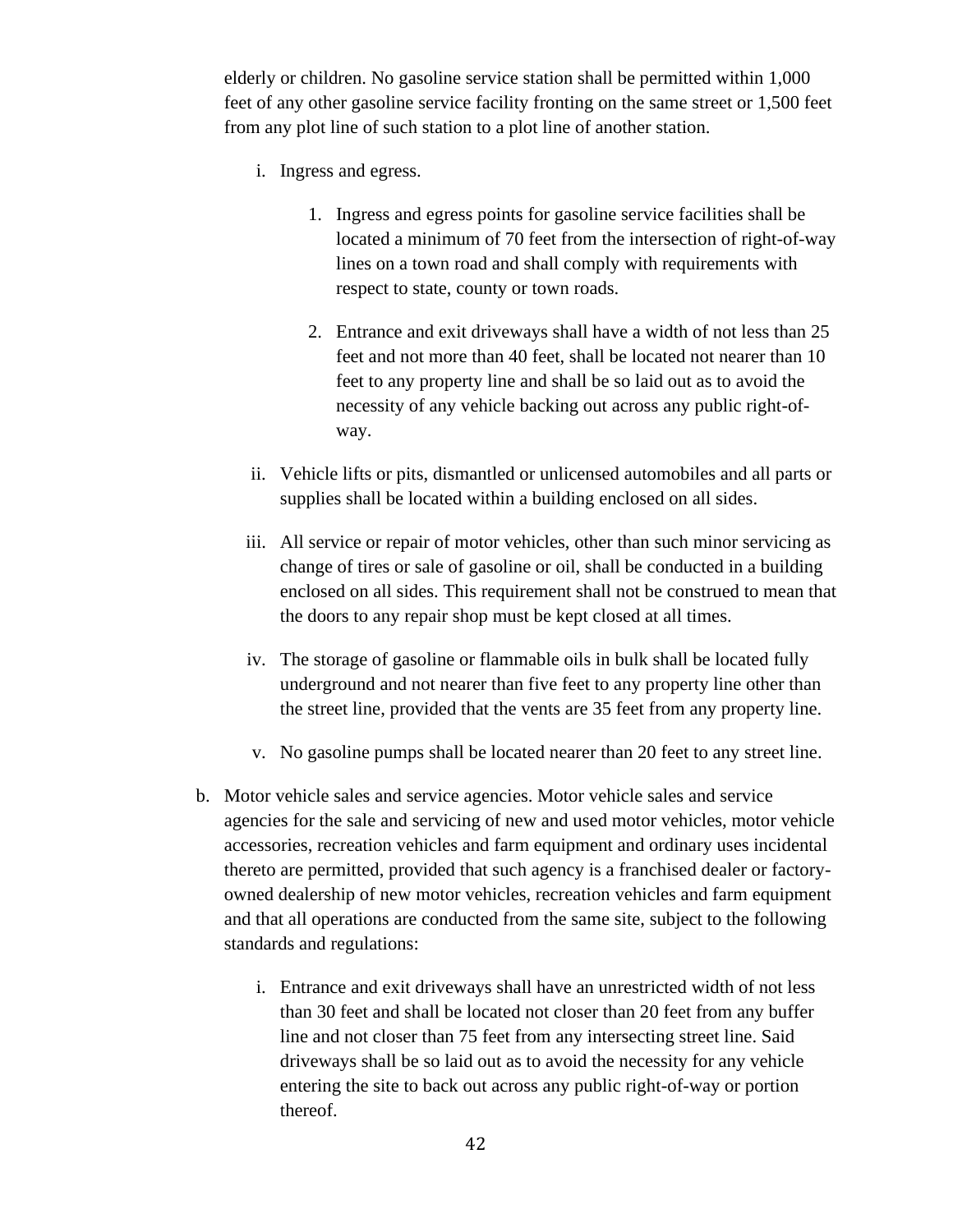- ii. A minimum of one off-street parking space shall be required for each 600 square feet of display, sales and service area. Such parking space may be permitted in the front yard area by the Planning Board at the time of site plan review but not closer than 30 feet from the street line. Such parking space shall not be utilized for the storage of motor vehicles, except that an area for the display of new motor vehicles may be permitted by the Planning Board at the time of site plan review. No parking of motor vehicles shall be permitted within public rights-of-way.
- iii. Outdoor storage of motor vehicles, recreation vehicles and farm equipment shall be permitted only in the side or rear yards.
- iv. Within any side or rear yard, except where such abuts another motor vehicle sales and service agency, a permanent landscaped buffer 20 feet in width shall be required. Such buffer areas shall either be maintained in their natural state, if adequate ground cover is present, or landscaped in accordance with the requirements of the Planning Board at the time of the site plan review. No required parking or access shall be permitted within any required buffer area.
- v. All service or repair of motor vehicles shall be conducted in a building fully enclosed on all sides.
- vi. Two gasoline pumps may be permitted incidental to the use of the premises, but the sale of gasoline to the general public shall not be permitted. Said gasoline pumps shall not be located in the front yard or in the required buffer areas.
- vii. The storage of gasoline or flammable oils in bulk shall be located fully underground in accordance with the approval of the Planning Board at the time of site plan review and shall not be located nearer than 35 feet to any property line other than the street line.
- (7) Industrial Development. Planned industrial development are permitted subject to the following:
	- a. Exterior walls of opposite or adjacent buildings shall be located no closer than 1.5 times the height of the higher building wall, but in no case closer than 50 feet.
	- b. Building groups shall be so located and arranged that all structures have access for emergency vehicles.
	- c. Restrictive covenants shall be imposed on the site based on the approved site plan, enforceable by all tenants of such development.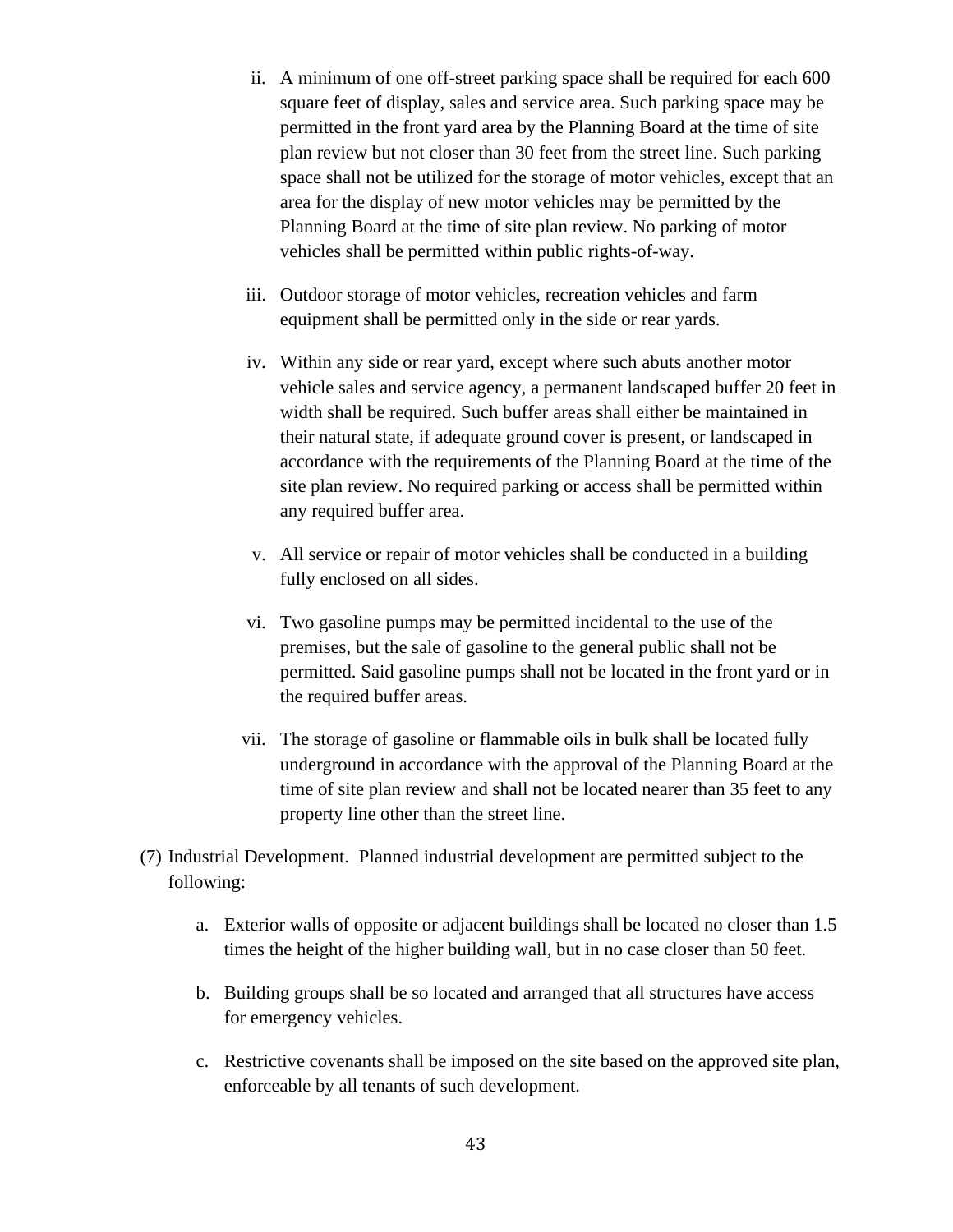- d. Applicable environmental standards of §**225-28** shall be strictly adhered to. All applications under this Subsection shall describe in detail the procedures and equipment to be utilized and shall further indicate the anticipated characteristics of the industrial processes.
- e. All uses, processing and storage shall be within fully enclosed structures, and no tanks, cupolas, vents or other apparatus peculiar to the processing shall be visible outside the approved buildings. The facade of buildings and structures in planned industrial uses shall be compatible with adjacent development and shall be fully landscaped. The landscaping standards of § **225-31** shall be increased 50% for planned industrial uses.
- f. No building in planned industrial uses shall exceed 30,000 square feet of floor space.

#### (8) Lodging.

- a. Bed and Breakfast. No dwelling unit shall be used as a bed and breakfast unless it is compliance with this Chapter and subject to the following regulations:
	- i. The building shall be a detached, single-family or two-family residence with a certificate of occupancy for such use.
	- ii. The building shall be occupied as a principal residence by its owner during any period of time in which it is also being used and occupied as a bedand-breakfast.
	- iii. A single-family or two-family residence providing bed-and-breakfast accommodations may be located in any zoning district and shall have a minimum of four bedrooms. No separate kitchen facilities for registered guests shall be provided. In the case where an existing two-family residence is to be used as a bed-and-breakfast, a separate kitchen may be used by the owner-occupant.
	- iv. In addition to the number of bedrooms occupied by the owner in connection with the residential use, the number of bedrooms available for registered guests shall not exceed five.
	- v. The number of registered guests occupying the premises at any one time shall not exceed 10.
	- vi. The residence must have a minimum of two parking spaces and at least one parking space for each room to be let. When four or more parking spaces are provided, the parking area shall be screened from direct view of any adjacent residential use.
	- vii. Not more than one employee shall be permitted to work on the premises at any time, and none shall be present between the hours of 11:00 p.m. and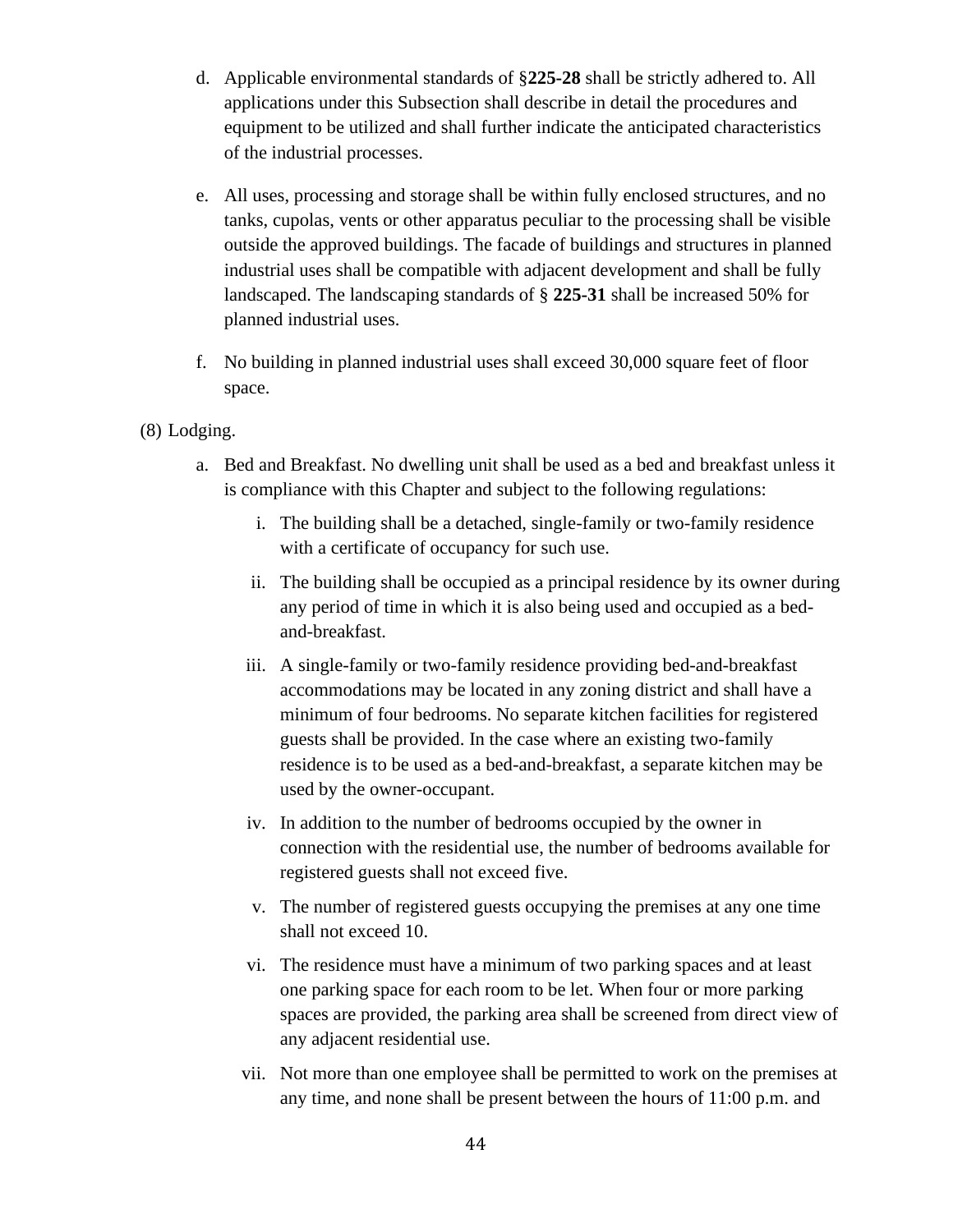6:00 a.m. Members of the owner's immediate family who are residents on the premises shall not be considered employees, whether paid or unpaid.

- viii. No guest may be registered for more than seven consecutive nights. The owner shall maintain a guest register and shall preserve registration records for a minimum of three years. The register and all records shall be made available for inspection by the Town of Eden or its designees at any time.
	- ix. No meals except for breakfast shall be served on the premises to registered guests.
	- x. The building shall be in compliance with all applicable zoning, building, fire, electrical and plumbing codes, i.e. NYS Uniform Codes.
- b. Short-Term Rental. Residential property owners may use their dwellings for short-term rentals (30 days or less) after applying for and obtaining a residential rental permit from the Zoning Office and payment of a fee as set forth by the Town Board and subject to the following:
	- i. The owner of the rental property assumes responsibility for the health, safety, and welfare of the renter(s) by assuring compliance with the appropriate fire prevention and building codes, sanitary codes, and local Town of Eden Zoning Code. Each rental dwelling shall be equipped with a functioning smoke detector and CO2 monitor, in compliance with New York State Uniform Fire Prevention and Building Code.
	- ii. The owner of the rental property assumes responsibility for the conduct of the tenants so as to protect the health, safety, and welfare of the surrounding property owners and to protect the property values of the neighborhood.
	- iii. The rental premises must have adequate parking, garbage facilities, occupancy, septic capacity, and a local emergency contact, as determined by the provisions in this code, and by determination of the Zoning Officer. If the Zoning Officer determines any of these requirements are not adequately addressed, or that the residential rental is in a location that may pose adverse impacts, site plan review may be required.
		- (1) Septic systems. All on-site septic systems shall be clearly identified to prevent damage from cars parking or installation of equipment. Additionally, short-term rentals with inadequate septic systems, as determined by the Zoning Officer, will have reduced occupancy limitations set by the Zoning Officer and based on the capacity of the septic system that services the short-term rental, based on bedroom count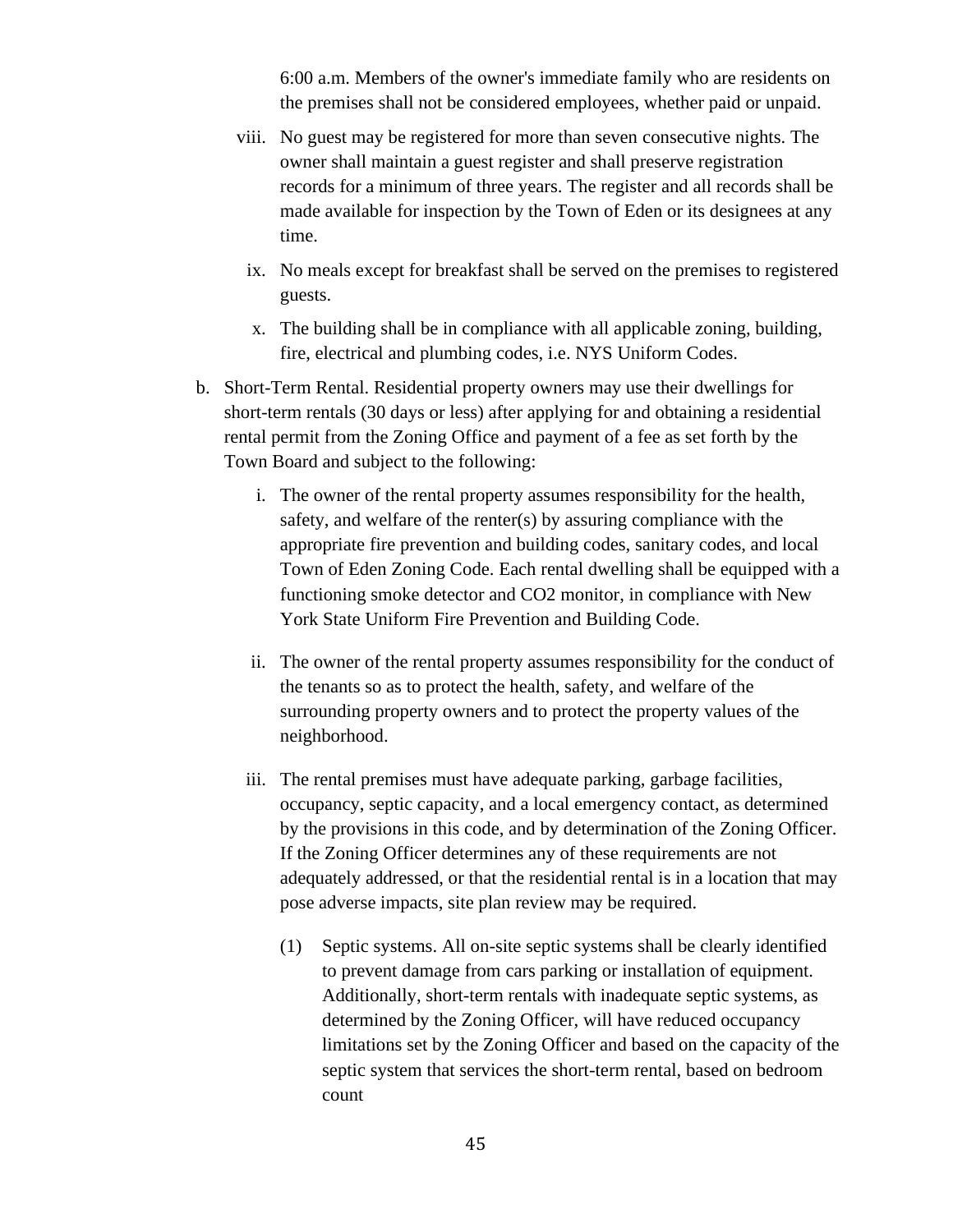- (2) Occupancy limitation. A short-term rental permit requires the completion of a property maintenance inspection by Zoning Officer. Occupancy limitation is based on the number of bedrooms in the short-term rental and/or the square footage of livable space in the short-term rental, and is calculated by the Zoning Officer during their property maintenance inspection, as required by this section and by the short-term rental permit. Each residential rental shall, at a minimum, comply with New York State Property Maintenance Code Section 404.1 pertaining to minimum square footage requirements per person, and shall not exceed any occupancy limits enforced by the Town of Eden. Additionally, short-term rentals with inadequate septic systems, as determined by the Zoning Officer, will have reduced occupancy limitations set by the Zoning Officer and based on the capacity of the septic system that services the short-term rental, based on bedroom count and a maximum of two persons per bedroom. The Zoning Officer may utilize professional consultants as necessary for occupancy determinations.
- (3) Parking. All owners of short-term rentals shall require at a minimum two parking spaces for the renters of the property. For every four allowable renters for a short-term rental, there shall be a minimum of one additional parking space (i.e., a rental property with 12 renters allowed must have three spaces). In no case shall the rental property allow for more than 10 cars to be parked at the property
- (4) Requirements of owners of rental property. All owners of short term rental property shall maintain, at the premise to be rented, the signed residential rental permit, which contains information on emergency contact persons, relevant septic system information, trash disposal information, occupancy limitations (including duration limit for short-term rentals and minimum lengths of stay for rentals over 30 days in duration), and any other pertinent information relevant to use or restrictions of the property
- iv. Grandfathering of preexisting, nonconforming short-term residential rentals. Short-term residential rentals located in zoning districts where the use is no longer allowed but that were in existence and known (recorded) by the Town of Eden on or before the date of the adoption of this section shall be grandfathered and allowed to continue as a short-term residential rental, only if:
	- (1) The owner of said residential rental follows the same process for permitting of the short-term residential rental, as described in this section.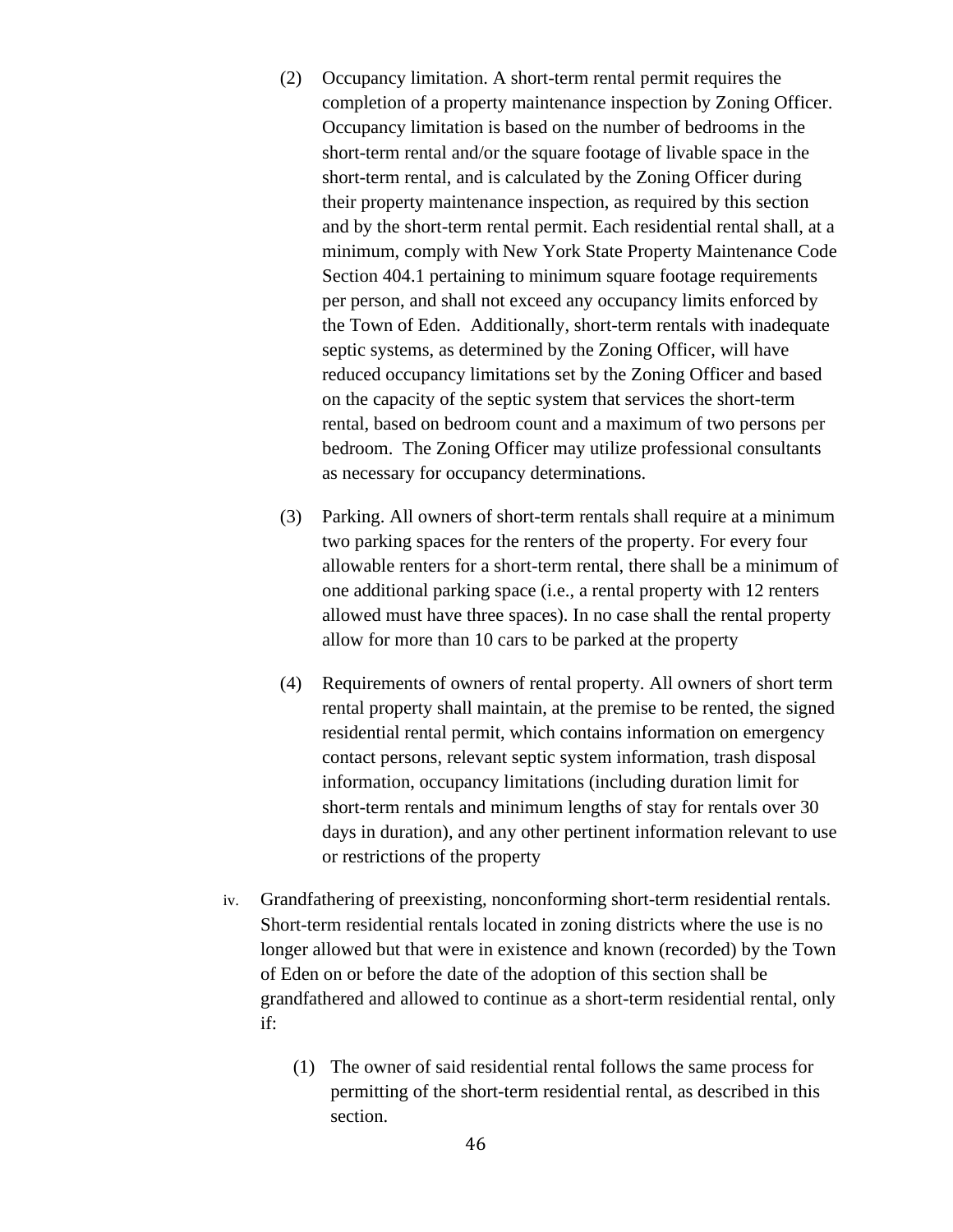- (2) The property is located on a major thoroughfare street or other highly traveled road that is not conducive to privacy from vehicles or noise from traffic. Those rentals in existence on or before the date of the adoption of this section that are located on dead-end residential streets or cul-de-sac streets are not to be grandfathered due to the private nature and residential character of said streets.
- (3) Any grandfathered short-term residential rental shall only be allowed to continue under the same property ownership as of the date of this section when the residential rental was grandfathered. Any change of ownership or changes in deeds to reflect new owners shall constitute a cancellation of the grandfathered shortterm residential rental status.
- (4) If the property to be grandfathered as a short-term rental is allowed to continue based on the above standards, said rental shall not accumulate more than three legitimate complaints on the property due to said rental, legitimate meaning a complaint that garners a violation of the Town code or a follow-up response (not just a complaint) to the rental property from a police agency. Any grandfathered short-term residential rental that accumulates more than three legitimate complaints on the operation of the short-term residential rental shall have their grandfathered status withdrawn and the short-term residential rental shall cease.
- v. Violations. If any of the following situations arise at a permitted property for short-term rentals, it will constitute a violation, subject to penalties for offenses (225-42):
	- (1) Overcrowding; excess number of people above and beyond what the Town of Eden has determined is allowed or excess number of vehicles which was stated and agreed upon on short-term rental permit
	- (2) Any septic violations; system failures of any kind.
	- (3) Violation of any local noise ordinances
	- (4) Any instances where the police authorities are called and show up at the permitted property, i.e., out of control parties, domestic disturbances, fighting, noise, etc.
	- (5) Any new fire code violations that arise after a permit is issued.
	- (6) Any violations of garbage/littering or what was agreed upon in the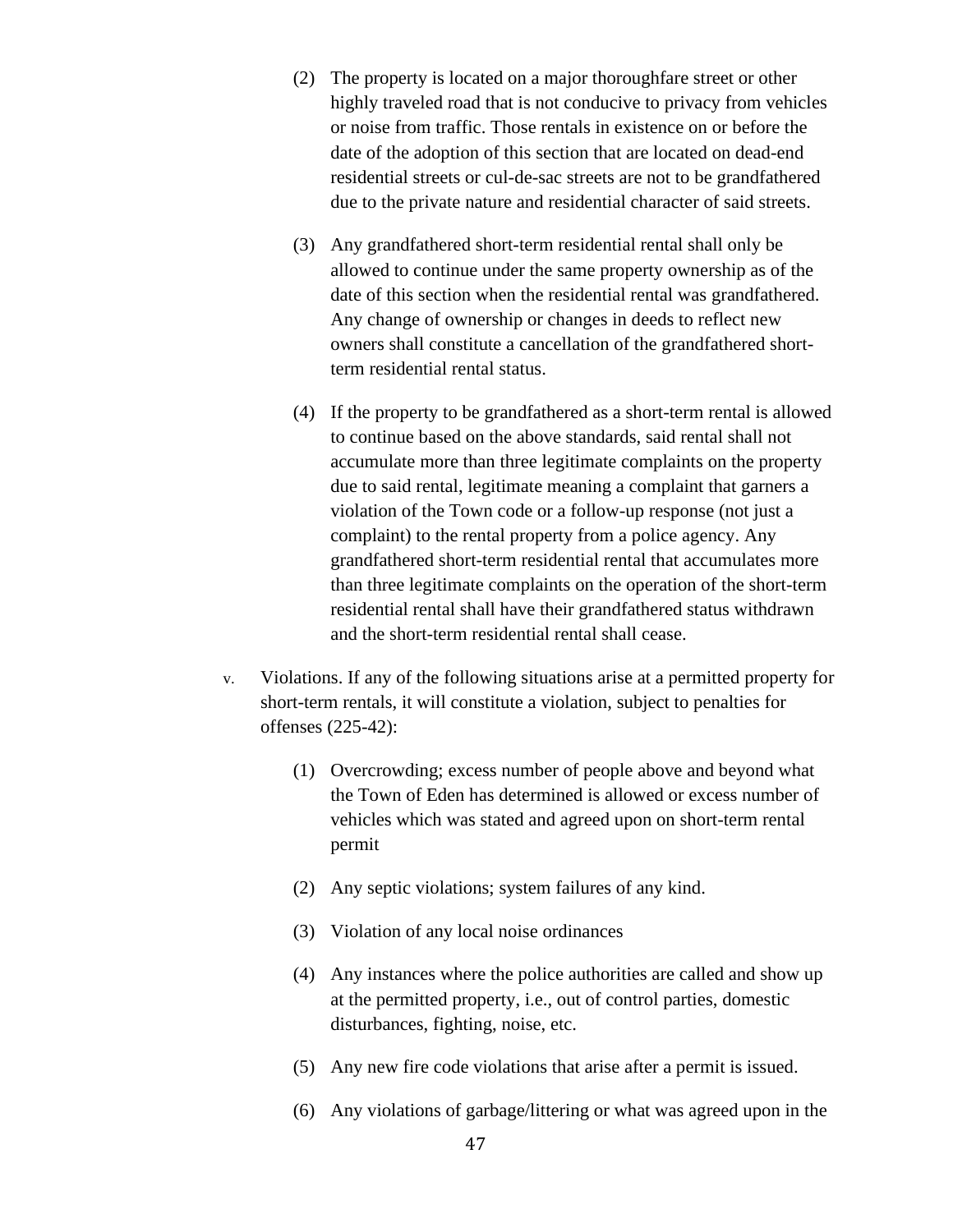#### short-term rental permit.

- (9) Hotels and Motor Lodges. These may be permitted as provided herein, subject to the following regulations:
	- a. Hotel and motor lodge units shall not contain kitchen facilities of any nature and shall not be used as apartments for nontransient tenants.
	- b. Hotel and motor lodge units shall not contain more than two rooms and shall not be connected by interior doors in groups of more than two.
	- c. An accommodation unit shall not be occupied by more than three adults at any one time.
	- d. There shall be no more than one hotel or motor lodge unit for each 2,400 square feet of site area.
	- e. Each hotel or motor lodge room shall have an area of at least 240 square feet, and a hotel or motor lodge unit including bath and closet facilities shall be not less than 300 square feet. Each hotel or motor lodge unit shall have a bath facility with shower or bath, one toilet facility and sink.
	- f. The following accessory uses shall be permitted:
		- i. One house or apartment with or without kitchen facilities for the use of the hotel or motor lodge manager or caretaker and his or her family.
		- ii. One restaurant and/or coffee shop or cafeteria providing food and drink.
		- iii. Amusements and sports facilities for the exclusive use of hotel guests, including:
			- (1) Swimming pool.
			- (2) Children's playground.
			- (3) Tennis and other game courts.
			- (4) Game or recreation rooms.
		- iv. Office and lobby, provision of which shall be mandatory for each hotel or motor lodge.
		- v. Meeting and/or conference rooms.
	- g. No more than two signs shall be permitted on the site, the total area of which shall not exceed 160 square feet.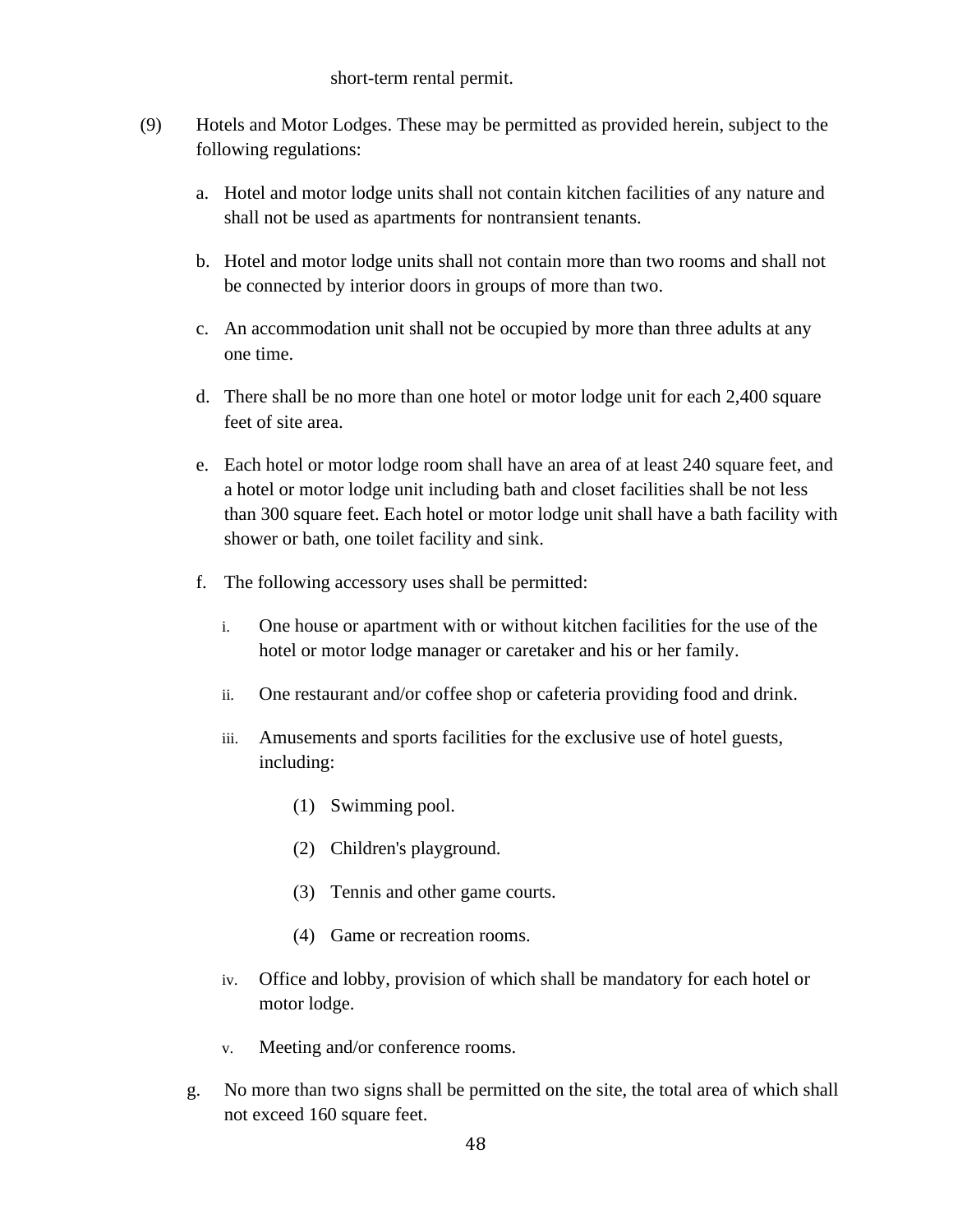- h. The landscaping requirements of § **225-31** shall be increased by 50% for all motor lodge development.
- i. The exterior treatment, including colors, textures and materials, of all structures within a hotel or motor lodge development shall be muted and blended into the surrounding landscape or adjacent land uses. Lighting throughout the area shall not exceed 1.5 footcandles (reflective method) at ground level, except in the case of recreational facilities, which may be illuminated in excess of that standard, provided that opaque screening is utilized to entirely block the reflected glare of the area from adjacent uses.

#### **§ 225-16 Accessory Uses**

- (1) Lot and Building/Bulk Regulations are provided for in each use category above.
- (2) Accessory-specific supplemental use regulations.
	- a. Agricultural accessory uses. Barns, silos and produce storage and packing warehouses, and other such similar incidental and supporting structures associated with agricultural operations provided that such accessory buildings shall conform to the yard requirements for principal buildings.
	- b. Hobby Farming. The keeping of animals as follows: not more than four horses over six months old; not more than 10 fowl; and not more than two of any other species of animal. No animal shall be maintained within 75 feet of any plot line except dogs and cats.
	- c. Farm Stands. A one-story building for display and sale of agricultural and nursery products, provided that any such building does not exceed 5,000 square feet in floor area and is set back 30 feet from any line.

#### § 225-17 **REPEALED AND SECTION NUMBER RESERVED** § 225-18 **REPEALED AND SECTION NUMBER RESERVED** § 225-19 **REPEALED AND SECTION NUMBER RESERVED** § 225-20 **REPEALED AND SECTION NUMBER RESERVED**

#### § 225-21 **FPO Floodplain Overlay District.**

- A. Uses permitted by right: all uses permitted in the primary district, subject to floodplain performance standards, except that residences are prohibited within floodplain areas. Refer to Chapter **114**, Flood Damage Prevention. Bulk regulations are unchanged from the primary district, except as noted herein or in the supplemental regulations applying to this district.
- B. Uses by special permit of the Town Board: all uses permitted in the primary district, subject to floodplain performance standards, except that residences are prohibited within floodplain areas. Refer to Chapter **114**, Flood Damage Prevention. Bulk regulations are unchanged from the primary district, except as noted herein or in the supplemental regulations applying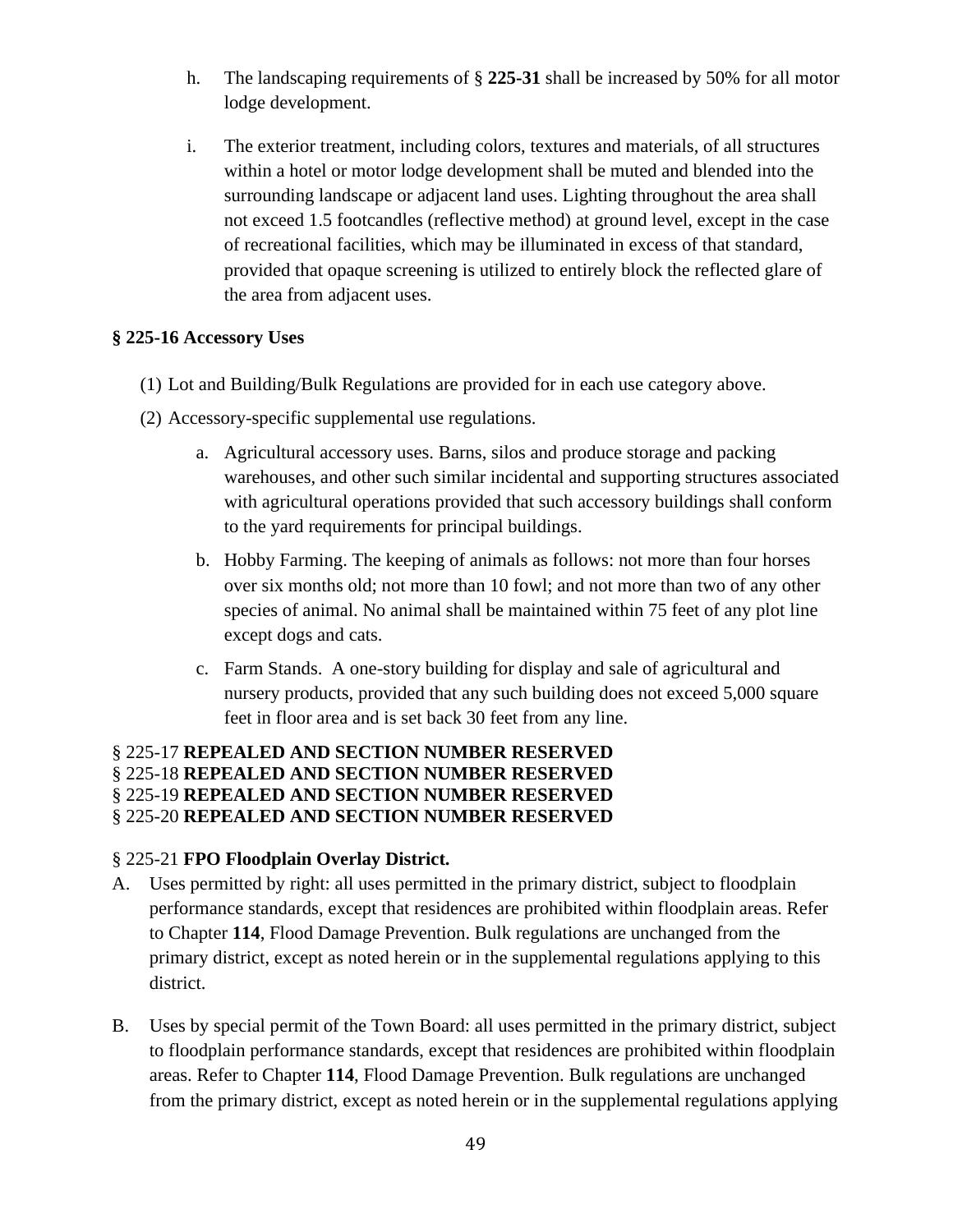to this district.

- C. Permitted accessory uses: same as primary district.
- D. Permitted accessory signs: same as primary district.
- E. Minimum off-street parking: same as primary district.
- F. Minimum off-street loading berths: same as primary district.
- G. Additional use regulations: same as primary district.

# § 225-21.1 **REPEALED AND SECTION NUMBER RESERVED**

# § 225-21.2 **Regulated MS4 Overlay District.**

- A. Purpose. The purpose of the RMS4 Overlay District is to identify the area within the Town of Eden which has been determined by federal and state agencies to be a regulated municipal separate storm sewer system (RMS4) under the Phase II Stormwater Permit Program.
- B. Boundary description. The RMS4 Overlay District consists of lands in the Town of Eden located within the regulated MS4 area identified on the map entitled "Buffalo, N.Y. Urbanized Area: Stormwater Entities as Defined by the 2000 U.S. Census," which map has a design date of October 21, 2002, published by the New York State Department of Environmental Conservation, which is the same area shown on the Wendel-Duescherer map entitled "Town of Eden MS4 Area," dated July, 2007, and contained in the Town of Eden Stormwater Management Plan.
- C. Permitted uses. Any use which is permitted in the underlying zoning district is permissible in the RMS4 Overlay District, provided that use, construction and/or development is in conformance with such local laws or regulations as have been or will be enacted pursuant to the Phase II Stormwater Permit Program requirements, including, but not limited to, any local law providing for stormwater management and erosion management and sediment control and any local law prohibiting illicit discharges, activities and connections to separate storm sewer system.

# **Section 4: Article V (Bulk Regulations) is hereby repealed and the Article Number is RESERVED**

# **Section 5: Article VI (Supplementary Regulations) is amended as follows:**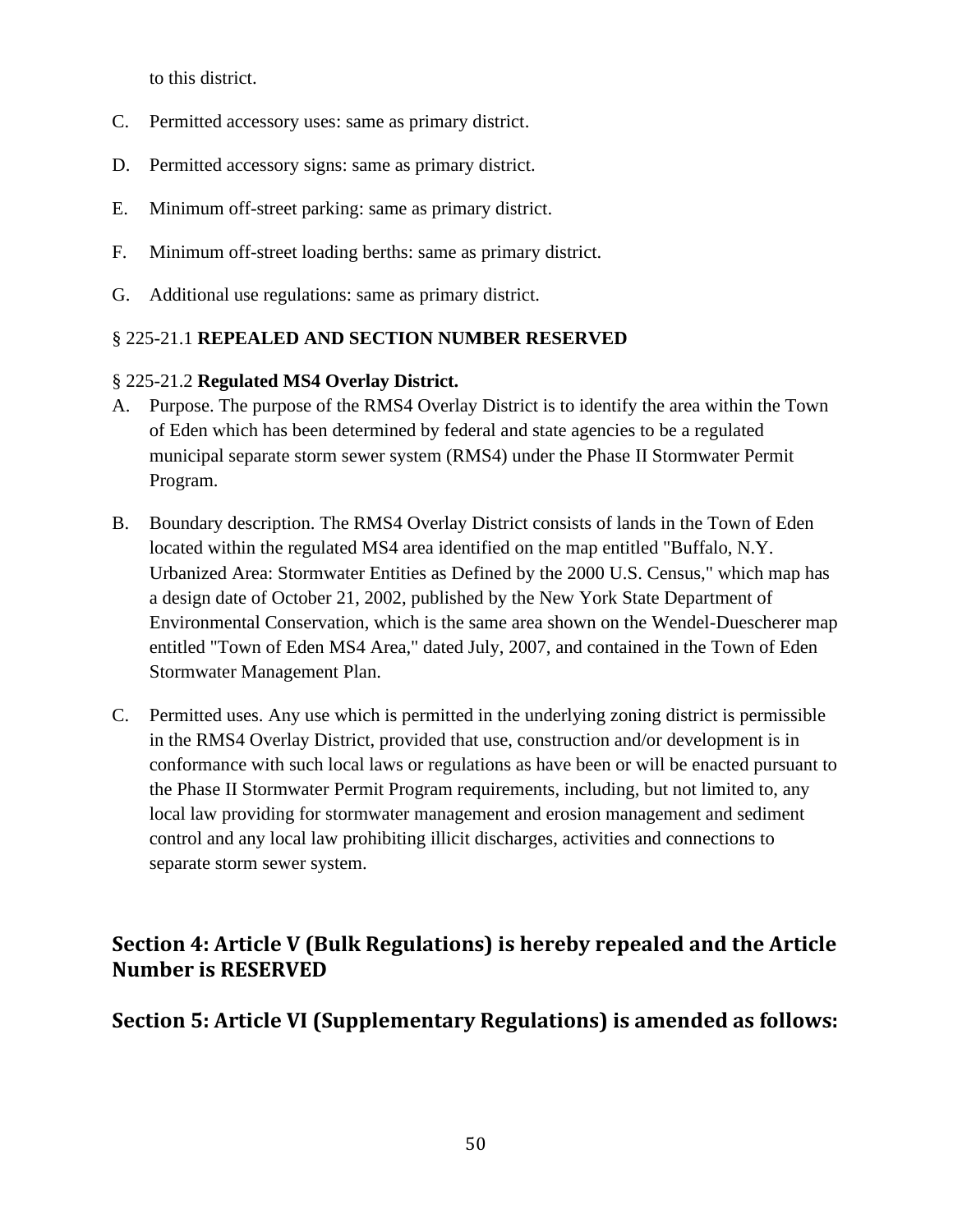## Article VI **Regulations Applicable to All Districts**

#### 225-25 Yards.

- A. Accessory buildings.
	- (1) An accessory building may be located in any required side or rear yard, provided that:
		- (a) Such building shall not exceed 15 feet in height.
		- (b) Such building shall be set back five feet from any lot line.
		- (c) All such buildings in the aggregate shall not occupy more than 10% of the area of the required rear or side yard.
	- (2) Accessory buildings constructed at the same time may be located in pairs or groups in the required rear or side yard along the common side lot line or rear lot line of contiguous lots.
	- (3) An accessory building on that portion of a lot not included in any required yard shall conform to the height regulations for principal buildings.
	- (4) Distance to street line; private garages.
		- (a) No accessory building shall project more than two feet nearer to the street line than the principal building on the same lot. On corner lots, the applicable street line shall refer to the street line upon which the principal building fronts. Should topographic conditions be such that practical difficulties would be caused by this requirement with respect to the location of private garages, the Planning Board may approve the erection of such private garages under the following conditions:
		- (b) If the natural slope is from 10% to 20% within 25 feet of the street line, the Board may permit a private garage not closer than 20 feet to the street line; and

[1] Where such slope exceeds 20%, a private garage may be permitted not closer than 10 feet to the street line.

[2] Notwithstanding the foregoing, on lots which are a minimum of five acres and which are located in either the Agriculture Priority (AP), Parkland (PK) or Rural Residential (RR) District, an accessory building may project more than two feet nearer the street line than the principal building on the same lot, provided that applicable setback requirements and other bulk requirements of the district are not violated.

- (5) Storage of more than one unlicensed vehicle is prohibited in any district in which dwellings are permitted except in enclosed structures complying with these regulations.
- B. Corner lots.
	- (1) Obstruction to vision at street intersections. At all street intersections in all districts, no obstructions to vision exceeding 30 inches in height above curb level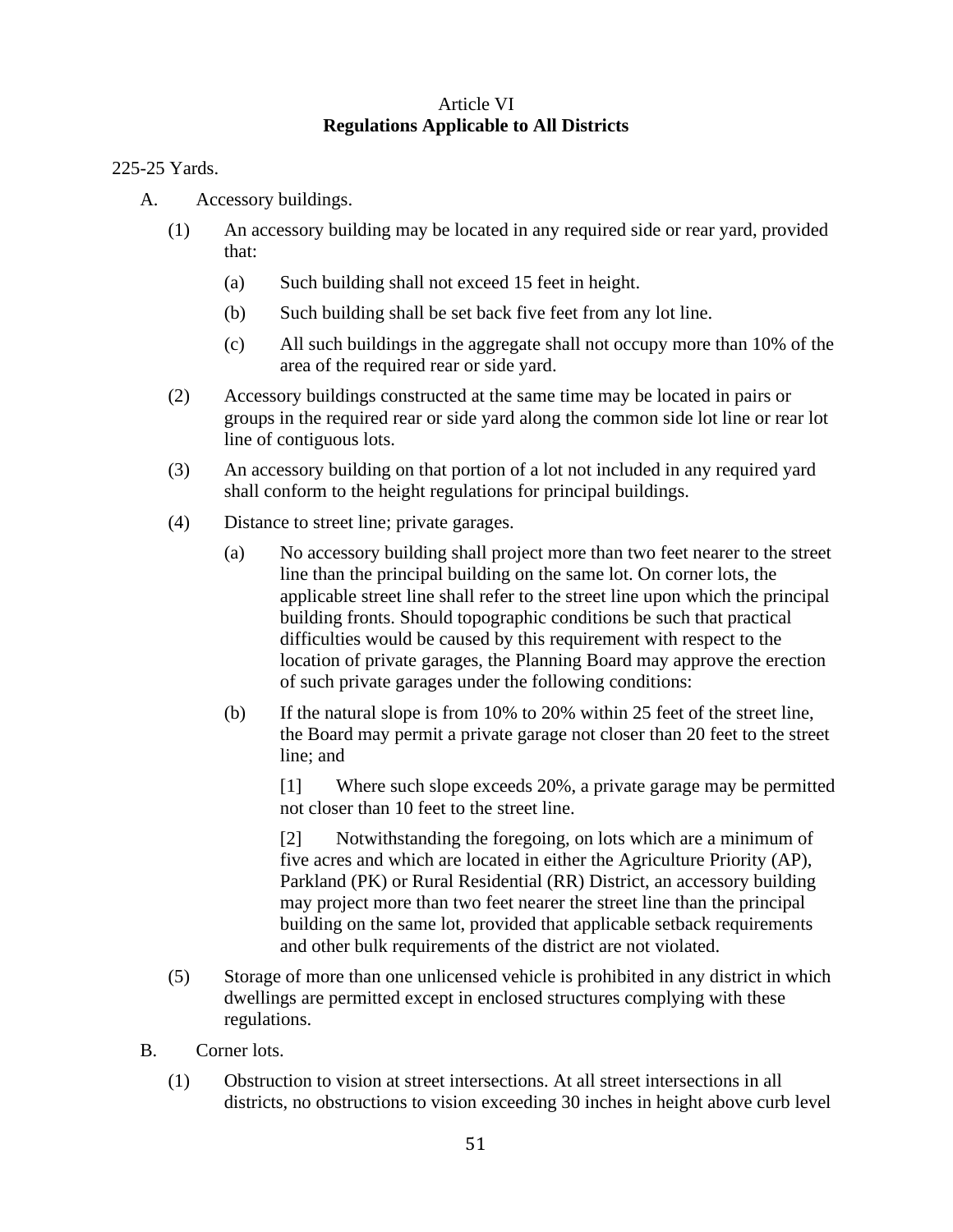shall be erected or maintained on any lot within the triangle formed by the street lines of such lot and a line drawn between points along such street lines 30 feet distant from their point of intersection.

- (2) Rear and side yards. On a corner lot, front yards are required on both street frontages, and one yard other than the front yards shall be deemed to be a rear yard and the other or others side yards.
- C. Exceptions to yard requirements.
	- (1) Permitted obstructions. Cornices or cantilevered roofs may project not more than three feet into a required yard. Belt courses, windowsills and other ornamental features may project not more than six inches into a required yard. Fences or walls not over six feet in height may be erected anywhere on the lot, except as set forth in Subsection **B**. Fences or walls with a height in excess of six feet shall conform to the requirements set forth herein for buildings. Paved terraces, steps and walks (other than such as are needed for access to the buildings on the lot) shall not project within 15 feet of a street line or five feet of a property line.
	- (2) Entries and porticos. A roofed-over but unenclosed projection in the nature of an entry or portico not more than eight feet wide and extending not more than six feet out from the front wall of the building shall be exempt from front yard requirements when the building otherwise complies with all other yard restrictions of this chapter.
	- (3) Existing setback. No proposed one- or two-family dwelling need have a setback greater than the average setback of the existing dwellings within 200 feet of each side of said proposed dwelling.
	- (4) Front yards on narrow streets. On streets with less than a fifty-foot right-of-way, the front yard setback shall be measured from the center line of the existing street, and 25 feet shall be added to the front yard setback.
- D. Uniformity of design. In order to avoid monotony of architectural design, no building permit shall be issued for the erection of a home if it is substantially like any neighboring building which is existing or for which a building permit has been issued or is being concurrently considered.
	- (1) A building shall be considered neighboring if it fronts on the same street as the building being considered and which is the first or second lot along the street in either direction or which faces the building site being considered from across the street.
	- (2) In considering those items listed in Subsection **D(3)**, buildings shall be considered substantially alike in any dimension for which they differ by less than two feet, except 20 feet for setback differences. Buildings between which the only difference in relative location of elements is end to end or side to side reversal shall be deemed to be alike in related location of such elements.
	- (3) Buildings shall be considered substantially alike unless they differ in at least four of the following respects or dimensions:
		- (a) Setback from the street.
		- (b) Relation of a garage visible from the street to the main structure.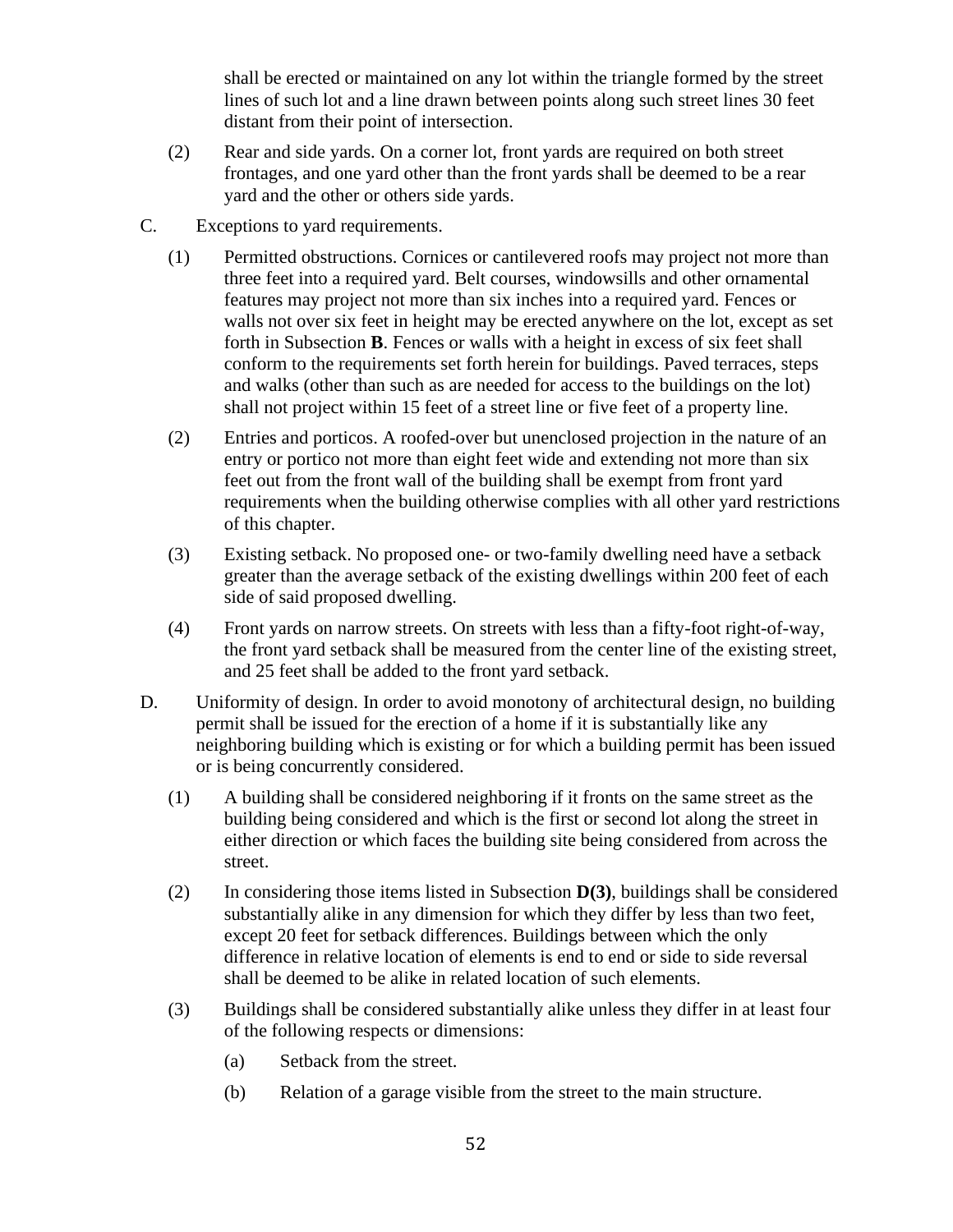- (c) Length of the main roof ridge.
- (d) Height of the roof ridge above the first floor elevation.
- (e) Width, measured perpendicular to main roof ridge, if the building has a gable extending from the main roof visible from the street.
- (f) Relationship to each other of either windows, doors, chimneys or any porch in the front elevation.
- (4) The Planning Board may waive or vary any requirement of this Subsection **D** where the layout of the neighborhood, road pattern, topography, natural features, views and the siting of individual structures are such as to avoid monotony of appearance despite similarity of buildings.

### 225-26 Nonresidential buildings

- A. Height regulations. Structures such as chimneys, flues, towers and spires may exceed the height limitations of **Article IV**, provided that in the aggregate they occupy not more than 20% of the roof area and that the total height is not more than 50% higher than the average building height.
- B. Waiver of yards. No side yard or rear yard shall be required where such yard abuts an operating railroad right-of-way.
- C. Courts. The minimum dimension of an inner court shall not be less than twice the height of all surrounding walls. However, in no case shall an inner court have a dimension of less than 30 feet. (The height of walls surrounding an inner court shall be measured from finished grade at the base thereof to the top of such wall, except that, in the case of roofs with a slope exceeding five inches vertical to 12 inches horizontal, the height shall be measured to the mean point between the top of said wall and the highest point of the roof.) The minimum dimension of an outer court shall be 20 feet, and its depth shall not exceed its width.

## 225-27 Parking and loading

- A. Off-street parking requirements. Off-street parking spaces, open or enclosed, are permitted as accessory to any use, subject to the following provisions:
	- (1) Schedule of parking requirements. Accessory off-street parking spaces, open or enclosed, shall be provided for any use as specified the table below. Any land which is developed as a unit under single ownership and control shall be considered a single lot for the purpose of these parking regulations. Reasonable and appropriate off-street parking requirements for structures and uses which do not fall within the categories listed shall be determined by the Planning Board upon consideration of all factors entering into the parking needs of each such use.

| Use           | <b>Minimum Off-Street Spaces</b>        |
|---------------|-----------------------------------------|
| Dwelling Unit | Two per unit with turnaround            |
|               | area/space                              |
|               | (mandatory turnarounds on Route 62 $\&$ |
|               | 75, East Eden Road, Jennings Road,      |
|               | East & West Church Street)              |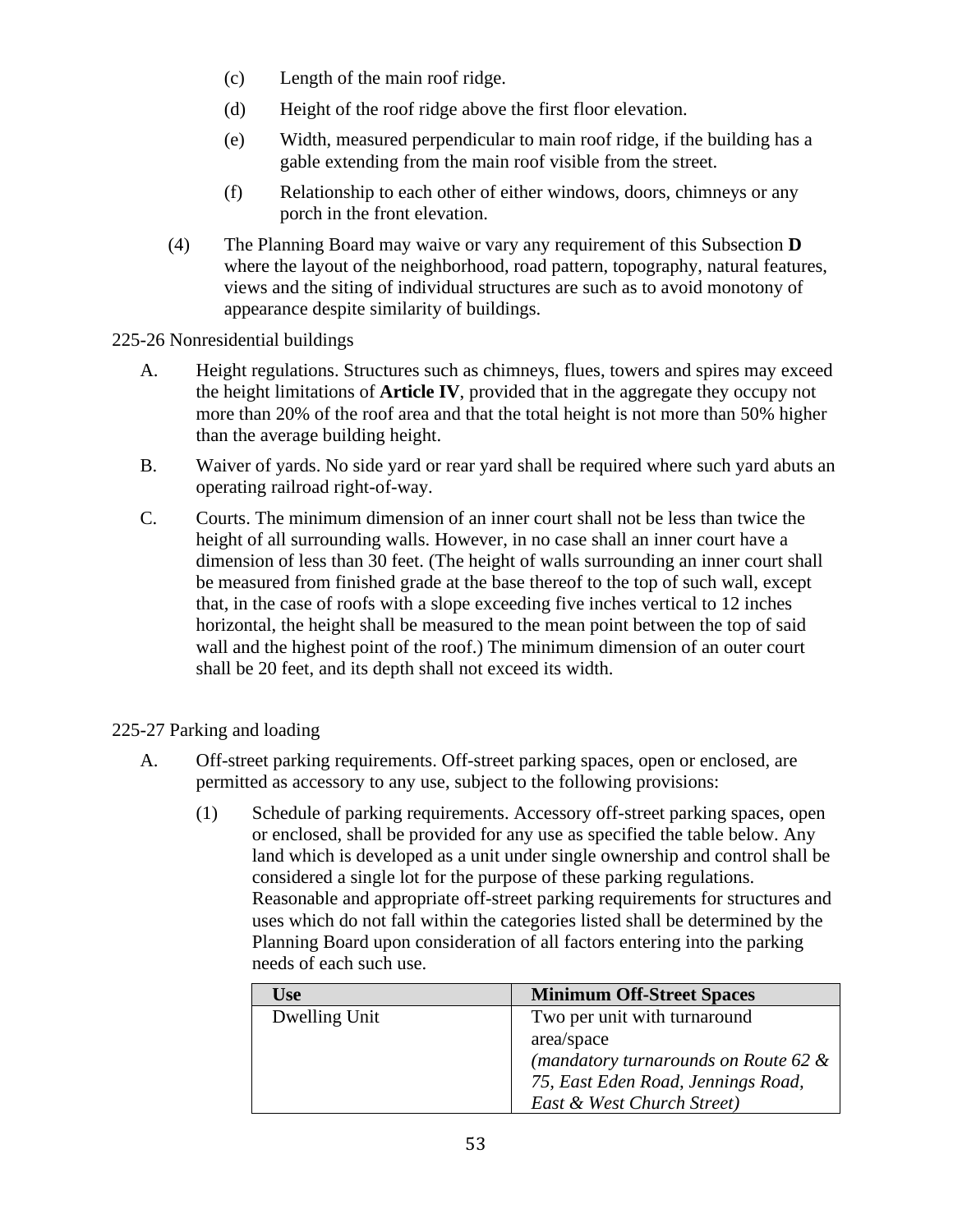| <b>Use</b>                      | <b>Minimum Off-Street Spaces</b>        |
|---------------------------------|-----------------------------------------|
| <b>Outdoor Recreation Areas</b> | 1 space/5 people (no fewer than 4/acre) |
| Boat docks, marinas and         | 1 space/3 persons (where seating        |
| clubhouses                      | provided)                               |
| Boat ramps                      | 1 space/member                          |
| Golf courses and clubs          | 10 spaces/tee                           |
| Skiing areas                    | 1 space/10 persons of lift capacity     |
| Annual membership clubs         | 1 space/100 SF floor area (principal or |
|                                 | accessory structure, not parking) OR 1  |
|                                 | space/15 members                        |
| <b>Farm Stands</b>              | 1 space/5 FT front wall OR 300 SF       |
|                                 | (whichever is greater)                  |
| Vacation campgrounds            | 1 space/unimproved campsite OR          |
|                                 | 1 space/2 improved campsites            |
| Cemeteries                      | 50 spaces                               |
| Summer colonies                 | 1 space/on-site employee                |
| Home occupation/Resident        | 3 spaces in addition to # required for  |
| professional office             | dwelling unit or as determined by       |
|                                 | <b>Board</b>                            |
|                                 | (Accommodations for all patrons except  |
|                                 | 10 highest hours each year)             |
|                                 | 1 space/member                          |
|                                 | 1 space/member                          |
|                                 | 1 space/member                          |
|                                 | 1 space/member                          |

- (2) Areas computed as parking spaces. Areas which may be computed as open or enclosed off-street parking spaces include any private garage, carport or other area available for parking, other than a street or a driveway. However, a driveway within a required front yard for a one-family or two-family residence may count as one parking space, other than on that portion of a corner lot which is subject to the provisions of § **225-25B(1)**.
- (3) Size of spaces. Parking spaces and loading areas shall be arranged, marked and maintained as shown on the site plan approved by the Planning Board so as to provide for orderly and safe parking and loading of vehicles and to provide unobstructed access to the building or structure. Entrance and exit lanes shall not be computed as parking space except for driveways for onefamily and two-family residences as set forth in Subsection **A(2)**. Minimum parking stall width shall be 10 feet, and minimum length shall be 20 feet.
- (4) Access. Unobstructed access to and from a street with internal turnaround area shall be provided. Such access shall consist of at least two ten-foot lanes for parking areas with 20 spaces or more. No entrance or exit for any off-street parking area of five or more spaces shall be located within 75 feet of any street intersection.
- (5) Drainage and surfacing. All open parking spaces shall be properly drained, and all such areas shall be provided with a dustless surface, except for parking spaces accessory to a one-family or two-family residence.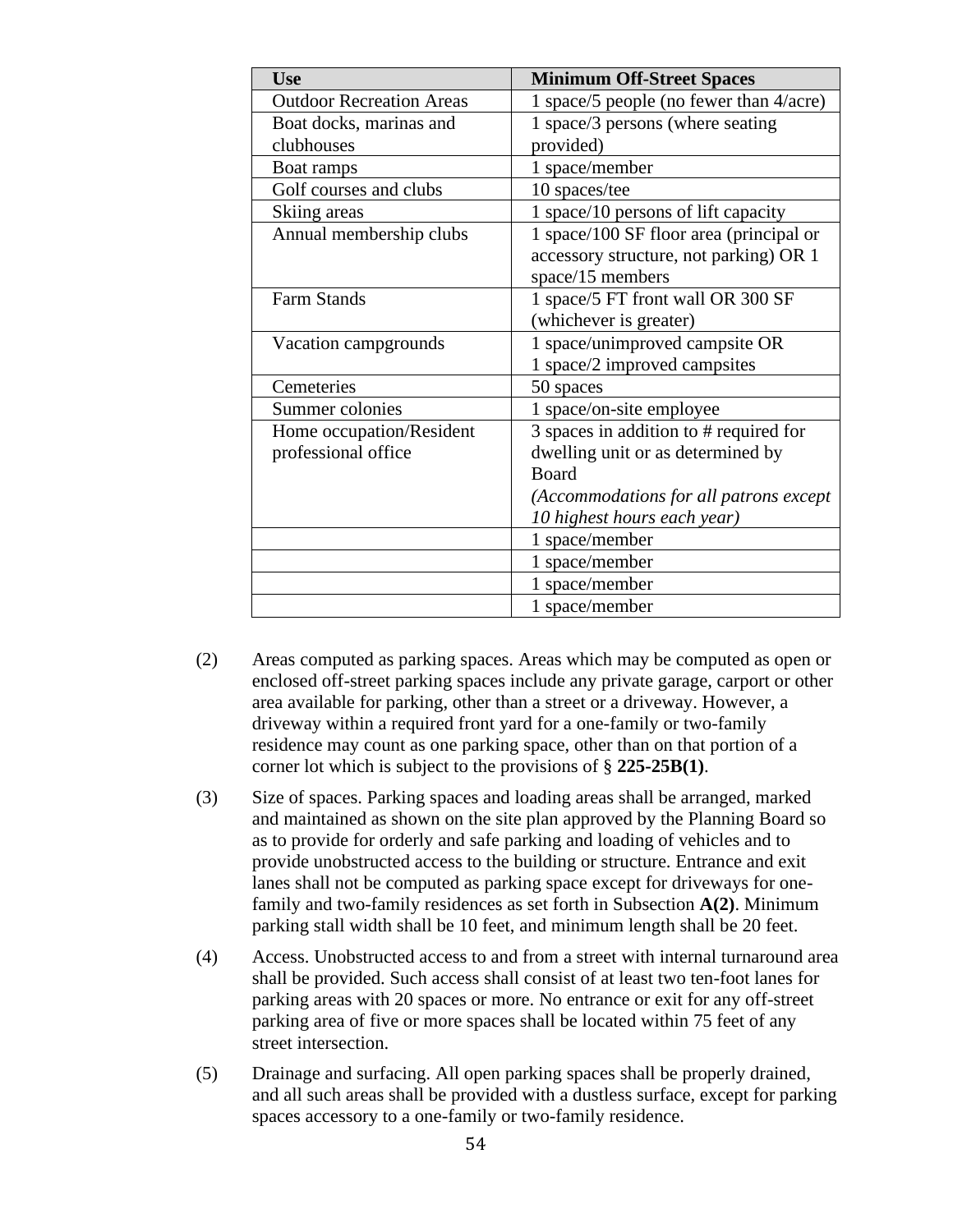- (6) Joint facilities. Required parking spaces, open or enclosed, may be provided in spaces designed to serve jointly two or more establishments, whether or not located on the same lot, provided that the number of required spaces in such joint facilities shall be not fewer than the total required for all such establishments.
- (7) Combined spaces. When any lot contains two or more uses having different parking requirements, the parking requirements for each use shall apply to the extent of that use. Where it can be conclusively demonstrated that one or more such uses will be generating a demand for parking spaces primarily during periods when the other use or uses are not in operation, the Planning Board may reduce the total parking spaces required for that use to the least requirement.
- (8) Location and ownership. Required accessory parking spaces, open or enclosed, shall be provided upon the same lot as the use to which they are accessory or elsewhere, provided that all spaces therein are located within 200 feet of walking distance of such lot. In all cases such parking spaces shall conform to all the regulations of the district in which the parking spaces are located, and in no event shall such parking spaces be located in any residence district unless the use to which the spaces are accessory is permitted in such residence district, or upon approval by the Planning Board. Such spaces shall be in the same ownership as the use to which they are accessory and shall be subject to deed restriction, approved by the Planning Board, binding the owner and his or her heirs and assigns to maintain the required number of spaces available either throughout the existence of the use to which they are accessory or until such spaces are provided elsewhere.
- (9) Lots divided by district boundaries. When a parking lot is located partly in one district and partly in another district, the regulations for the district requiring the greater number of parking spaces shall apply to the entire lot. Parking spaces on such lot may be located without regard to district lines, provided that no such parking spaces shall be located in any residence district unless the use to which they are accessory is permitted in such district, or upon approval by the Planning Board.
- (10) Garage and off-street parking facilities. Where one or more motor or other vehicles recurrently park by reason of the use and occupancy of any premises, there shall be provided and satisfactorily maintained thereon adequate garage or vehicular parking space for the number and in proportion to the size of the vehicles which so park, the minimum to be not less than 200 square feet per automobile in addition to 24 feet of driveway and backing and turning out space.
- B. Off-street loading berths. Off-street loading berths, open or enclosed, are permitted as set forth in the table below, subject to the following:
	- (1) Location and access. Unobstructed access, at least 10 feet wide, to and from a street shall be provided. Such access may be combined with access to a parking lot. All permitted or required loading berths shall be on the same lot as the use to which they are accessory, except as provided in Subsection **B(2)**. No entrance or exit for any off-street loading area shall be located within 75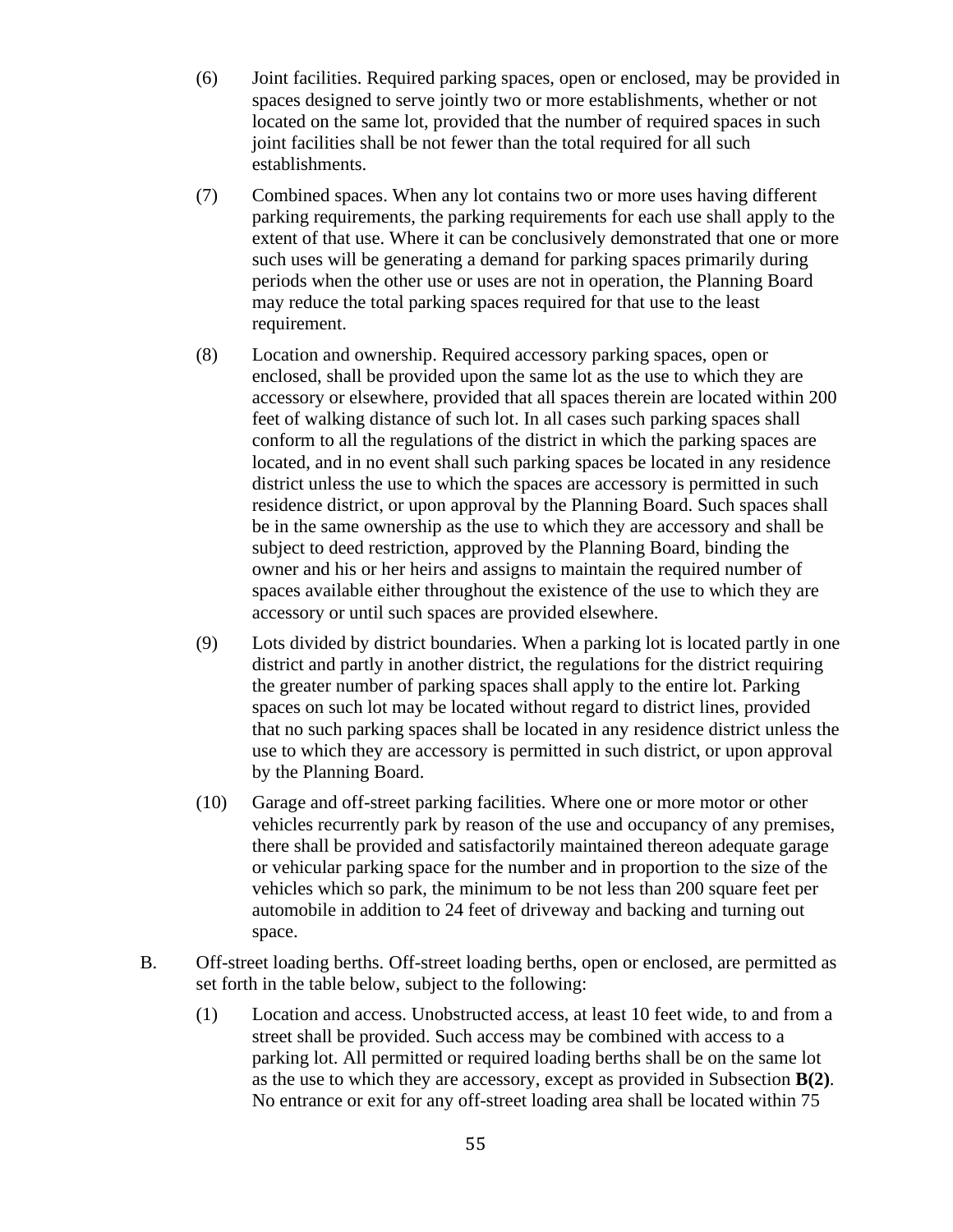feet of any street intersection. No off-street loading berth shall be located in any front yard.

- (2) Joint facilities. Permitted or required loading berths, open or enclosed, may be provided in spaces designed to serve jointly two or more adjacent establishments, provided that the number of required berths in such joint facilities shall not be fewer than the aggregate of all such requirements.
- (3) Lots divided by district boundaries. When a lot is located partly in one district and partly in another district, the regulations for the district requiring the greater number of loading berths shall apply to the entire lot. Loading berths on such lot may not be located in any residence district unless the use to which they are accessory is permitted in such district, or upon approval by the Planning Board.
- (4) Design. Where required by these regulations, off-street loading berths shall be provided consisting of 12 feet by 44 feet of loading space and 12 feet in height with sufficient turning and backing areas. Berths shall be provided with a dustless surface and shall be screened in a manner precluding view from any public street or residential area. (Residential areas shall mean land zoned for residential use or actually in residential use.) No berth shall occupy any required yard.
- (5) Minimum loading berths. One (1) space per 10,000 SF building/structure
- C. Parking regulations in multiple-dwelling developments. Wherever space is provided for the parking of five or more vehicles in the open, such spaces shall be individually identified by means of pavement markings. No parking space shall be located in any front yard or within 10 feet of any lot line in side or rear yards. The parking of motor vehicles is prohibited within 15 feet of any wall or portion thereof of two- or more family dwellings, which wall contains windows (other than bathroom or kitchen windows) with a sill height of less than eight feet above the level of said parking space. No service of any kind shall be permitted to be extended to users of the lot, including automobile service, repair or fueling, and no gasoline, oil, grease or other supplies shall be stored or sold in any such lot. Parking areas shall be screened by a substantial wall, fence or thick hedge approved by the Planning Board. Generally such screening shall not be less than three nor more than eight feet in height.
- D. Regulations for parking spaces adjacent to lots in any residence district.
	- (1) Wherever a parking area of over five spaces abuts or is within 15 feet of the side or rear lot lines of a lot in any residence district, said parking lot shall be screened from such adjoining lot by a substantial wall, fence or thick hedge approved by the Planning Board. Generally such screen shall be not less than five nor more than eight feet in height.
	- (2) Whenever a parking area of over five spaces is located across the street from other land in any residence district, it shall be screened from the view of such land by a thick hedge, wall or fence approved by the Planning Board located along a line drawn parallel to the street and a distance of five feet therefrom, such screening to be interrupted only at points of ingress and egress. Generally no such screening shall be less than three feet nor more than eight feet in height. The open area between such screening and the street shall be landscaped in harmony with the landscaping prevailing on neighboring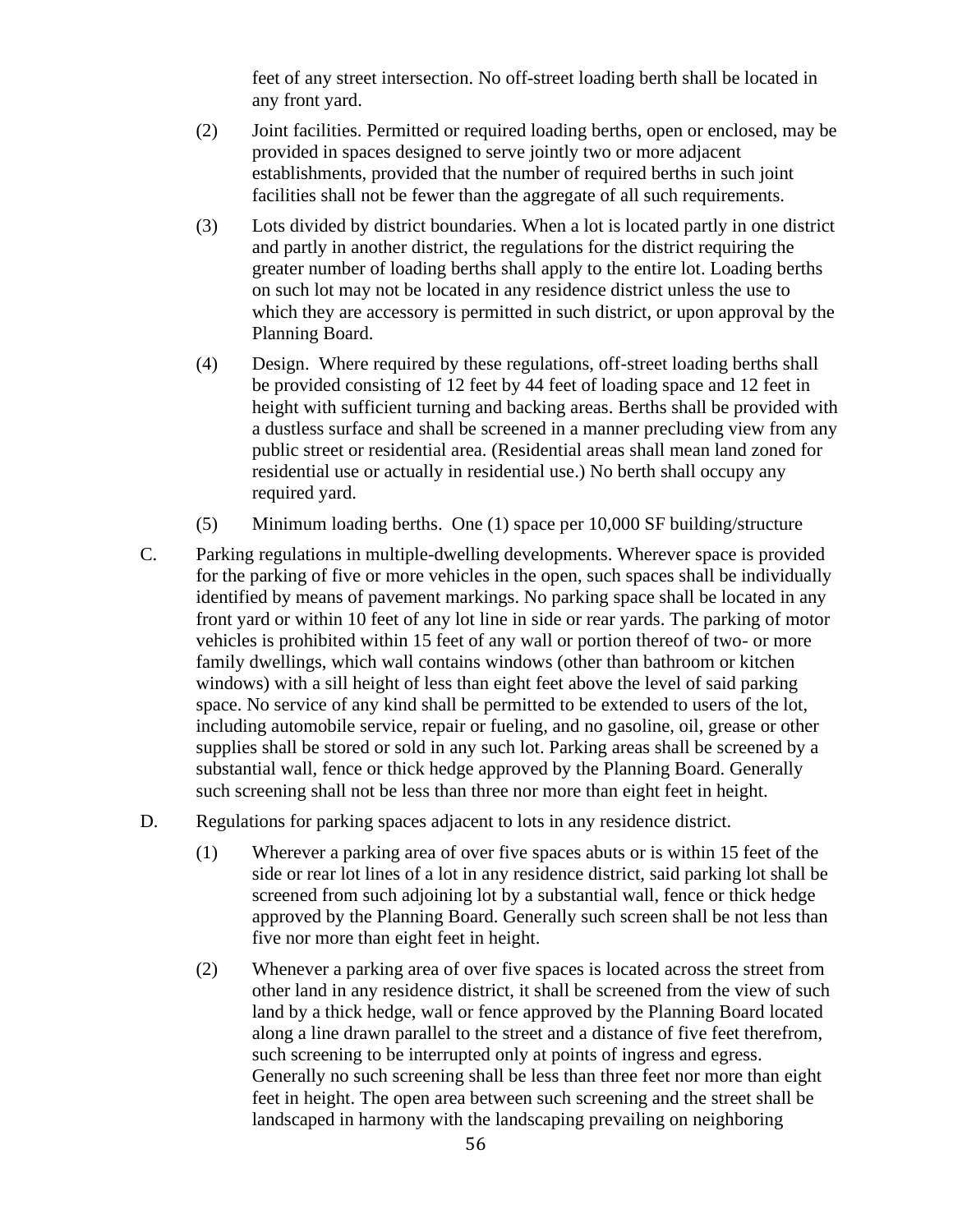properties fronting on the same street. Two identification and directional signs located on the street side of such screening shall be permitted, however, they shall not exceed an area of three square feet each.

- E. Driveways. No driveway shall provide access to a lot located in another district, which lot is used for any use prohibited, except residential, in the district in which such driveway is located.
- F. Commercial vehicles.
	- (1) One commercial vehicle not exceeding 20 feet in length may be parked on an occupied lot in any Residence SR or HR District but not within the required front yard of such lot and in no case between the street line and the principal building.
	- (2) One commercial vehicle exceeding 20 feet in length may be parked within a private garage in any residence district.
	- (3) Commercial farm vehicles are permitted as accessory to a commercial farm use in any residence district.
- G. Trailers and boats.
	- (1) The storage or parking and use of a trailer by any person or persons is hereby prohibited in all districts except that:
		- (a) One trailer not over 35 feet in length may be stored, but not used for any purpose, on an occupied lot in any residential district, provided that such trailer is not stored within any required front yard nor between the street line and the principal building.
		- (b) Where a building permit has been issued for the construction or alteration of a building, the Building and Zoning Inspector may issue a temporary permit for one trailer for a period not to exceed six months. Said temporary permit may be extended for one additional period of six months if the Building and Zoning Inspector finds that construction has been diligently pursued and that justifiable circumstances require such an extension. Said trailer may be occupied during the term of the temporary permit and shall be situated upon the lot for which the building permit has been issued. Prior to the issuance of such a temporary permit by the Building and Zoning Inspector the location of said trailer on the lot shall be subject to Planning Board approval. Said Board may attach to its approval whatever conditions are deemed necessary to carry out the intent of this chapter.
	- (2) Boats may be stored on any occupied lot in any residence district, provided that such boats are not stored within any required front yard nor between the street line and the principal building.
- 225-28 Performance standards; prohibited uses.
	- A. Every use subject to performance standards shall conform to the restrictions set forth in the applicable federal, state or county codes, regulations, statutes and laws.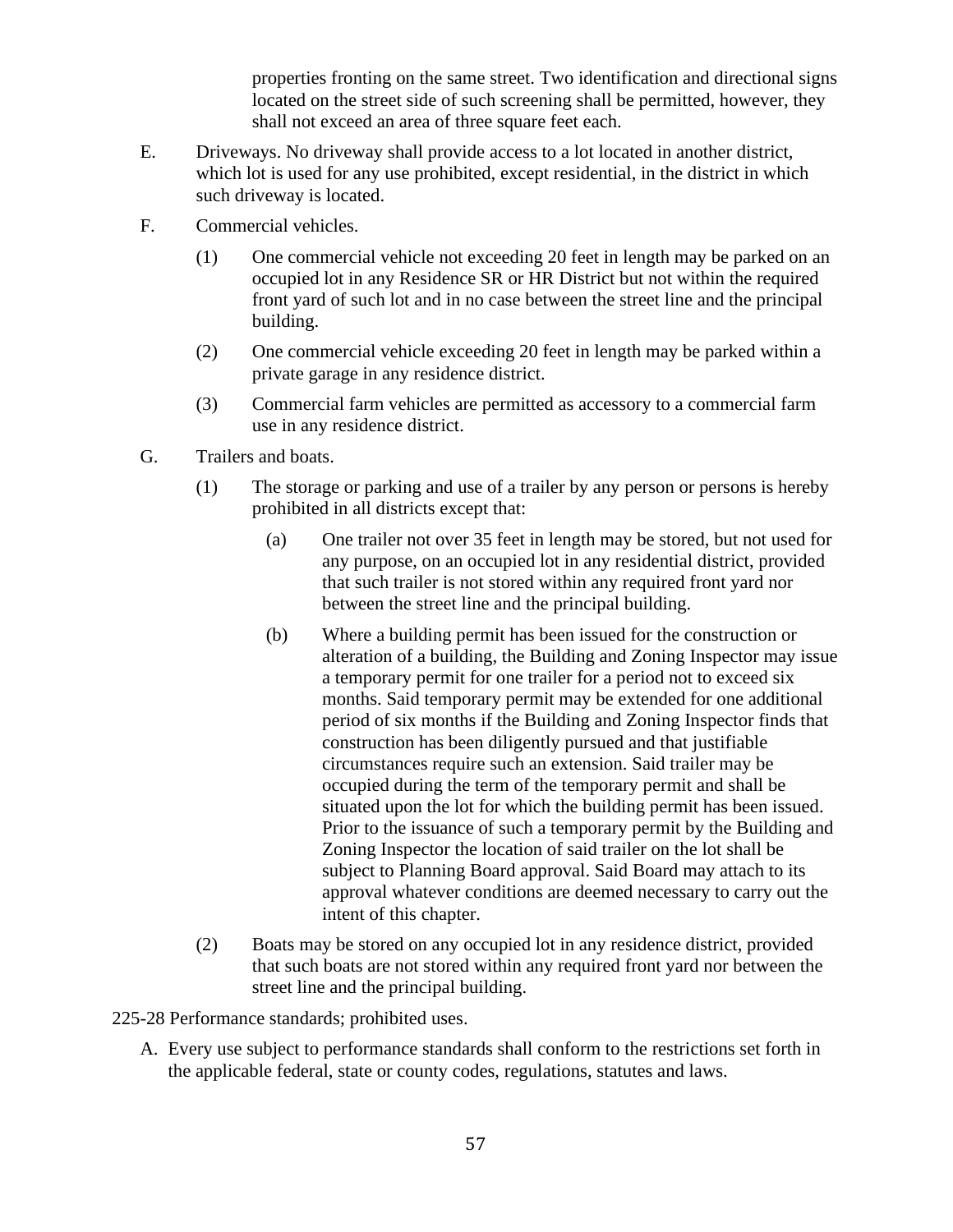- B. Prohibited uses in all districts. The following uses are deemed undesirable, out of character with the community and incompatible and represent real hazards to the public health, welfare and safety so as to be prohibited in all districts in the Town of Eden:
	- (1) Manufacturing uses involving primary production of the following products from raw materials:
		- (a) Asphalt, cement, charcoal and fuel briquettes.
		- (b) Chemicals, analine dyes, ammonia, carbide, caustic soda, cellulose, chlorine, carbon black and bone black, creosote, hydrogen, oxygen, industrial alcohol nitrates, potash, plastic materials and synthetic resins, pyroxylin, rayon yard and hydrochloric, nitric, phosphoric, picric and sulfuric acids.
		- (c) Coal, coke and tar products, including gas manufacturing, explosives, fertilizers, gelatin, glue and size, animal.
		- (d) Linoleum and oilcloth, matches, paints, varnishes and turpentine.
		- (e) Rubber (natural and synthetic), soaps, including fat rendering, and starch.
	- (2) The following processes: nitrating of cotton or other materials; magnesium foundry; reduction, refining, smelting and alloying of metal or metal ores; refining secondary aluminum; refining petroleum products, such as gasoline, kerosene, naptha and lubricating oil; distillation of wood or bones; and reduction and processing of wood pulp and fiber, including paper mill operations.
	- (3) Operations of stockyards and slaughterhouses, having an excess of 100 processed carcasses or live animals to be processed at any time, and slag piles.
	- (4) Storage of explosives, except under license from the State of New York and in a manner and place conforming to the laws of the State of New York and the American Table of Distances, and provided that no more than 50,000 pounds is stored in any one magazine.
	- (5) Bulk or wholesale storage of gasoline aboveground.
	- (6) Dumps and junkyards, except those established as an official town dump.
	- (7) Incineration of waste materials, except in a plant owned and operated by the town as a principal use.
	- (8) Disposal of septic or sewage wastes.

#### 225-29 Signs. **UNCHANGED (See LL #3 of 2020)**

#### 225-30 Site Plan Review

Except where a site plan waiver may be issued pursuant to § **225-30E**, in all cases where this chapter requires approval of site plans, as cited in Article **IV**, no building permit shall be issued by the Building and Zoning Inspector except upon authorization of and in conformity with the plans approved by the Planning Board.

A. Objectives. In considering and acting upon site plans, the Board shall take into consideration the public health, safety and welfare, the comfort and convenience of the public in general and of the residents of the proposed development and of the immediate neighborhood in particular and may prescribe such appropriate conditions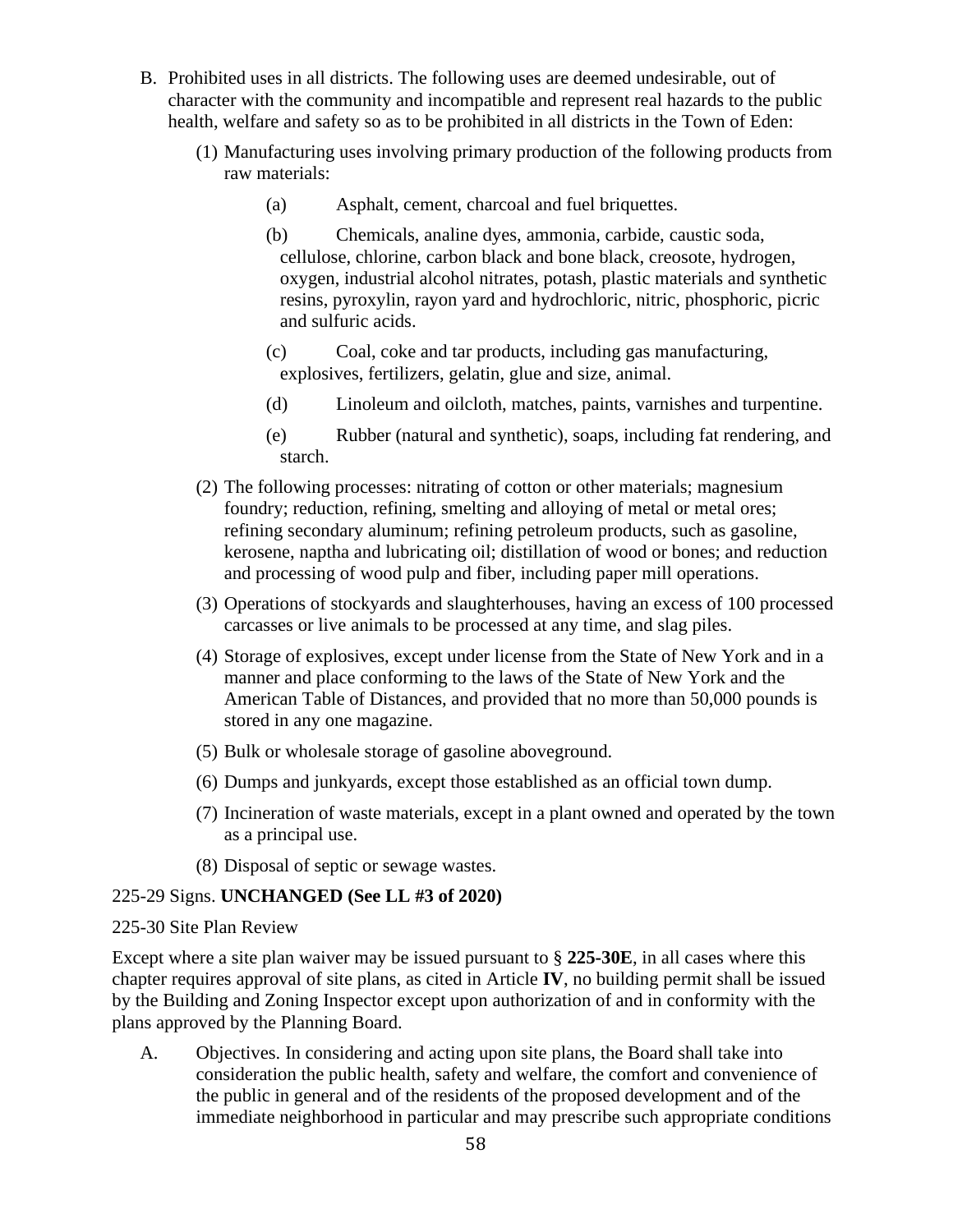and safeguards as may be required in order that the result of its action shall, to the maximum extent possible, further the expressed intent of this chapter and the accomplishment of the following objectives in particular:

- (1) Traffic access. All proposed traffic access and ways are adequate but not excessive in number; adequate in width, grade, alignment and visibility; not located too near street corners or other places of public assembly; and other similar safety considerations.
- (2) Circulation and parking. Adequate off-street parking and loading spaces are provided to prevent parking on public streets of vehicles of any persons connected with or visiting the use and the interior circulation system is adequate to provide safe accessibility to all required off-street parking lots.
- (3) Landscaping and screening. All playground, parking and service areas are reasonably screened at all seasons of the year from the view of adjacent residential lots and streets and the general landscaping of the site is in character with that generally prevailing in the neighborhood. Existing trees over eight inches in diameter measured three feet above the base of the trunk shall be retained to the maximum extent possible.
- (4) Preservation of significant natural features. The design and layout of the site shall take into consideration important natural features as identified in the Town of Eden's Natural Resource Inventory, Open Space Index or Comprehensive Plan. Efforts should be made to preserve these significant features to the greatest extent feasible.
- B. Effect of site plan approval.
	- (1) No building permit shall be issued for any structure covered by this section until an approved site plan or approved amendment of any such plan has been secured by the applicant from the Planning Board and presented to the Building and Zoning Inspector.
	- (2) No certificate of occupancy will be issued for any structure or use of land covered by this section unless the structure is completed or the land is developed or used in accordance with an approved site plan or approved amendment of any such plan.
- C. Procedure.
	- (1) Presubmission conference. Prior to the submission of a site plan, the applicant shall meet in person with the Planning Board. The purpose of such conference shall be to discuss proposed uses or development in order to determine which of the site plan elements listed in Subsection **D** shall be submitted to the Planning Board in order for said Board to determine conformity with the provisions and intent of this chapter.
	- (2) Within six months following the presubmission conference, the site plan and application materials, together with the required fee from the Standard Schedule of Fees of the Town of Eden, shall be submitted to the Secretary of the Planning Board in triplicate and copies of all materials sent to the Building and Zoning Inspector and Board's consultants, if any. Materials must be submitted in proper form at least 15 days prior to the Board meeting at which the plan is to be reviewed.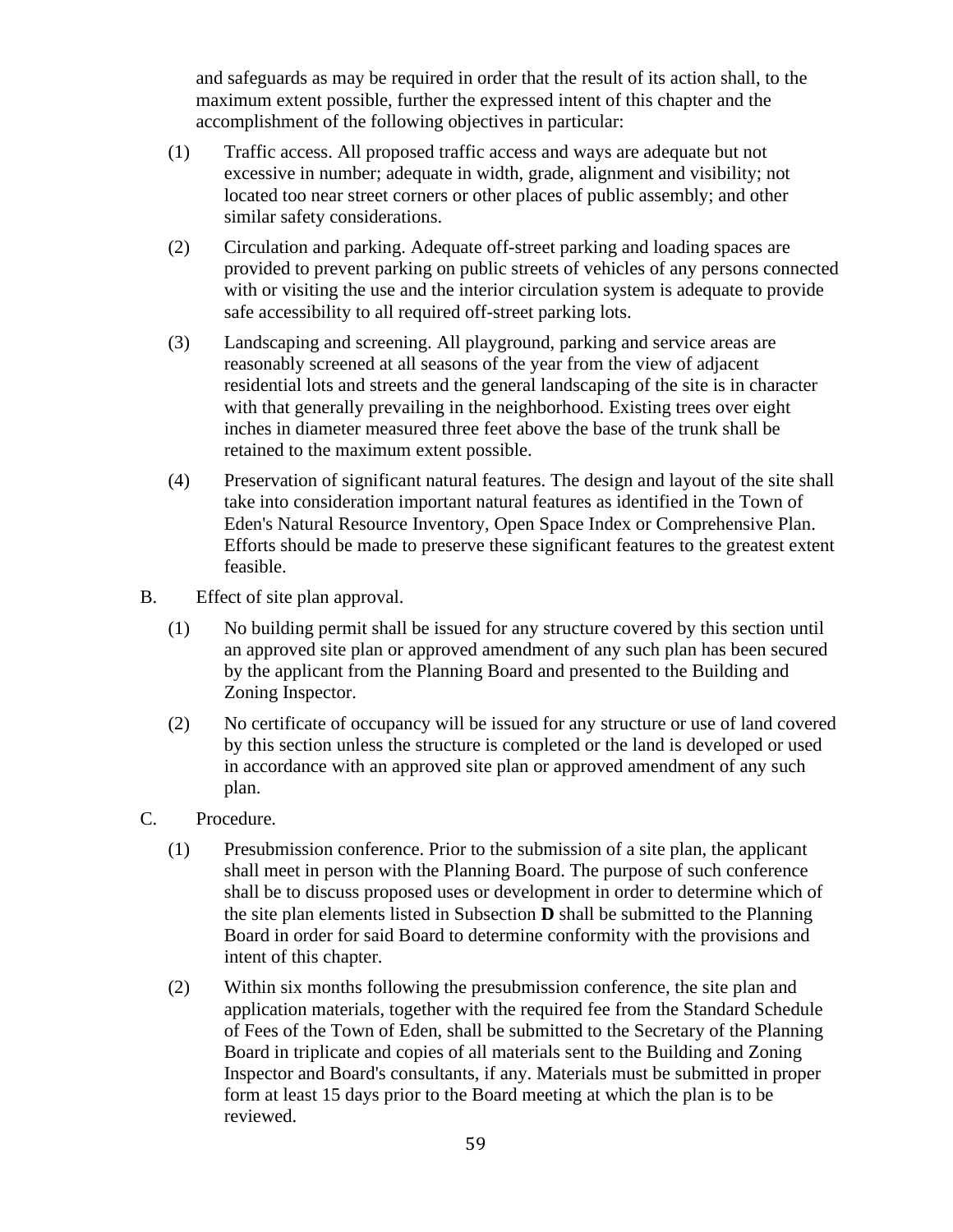- (3) The Building and Zoning Inspector and Board's consultants, if any, shall report to the Planning Board whether the plan meets the requirements of all zoning law provisions and make recommendations for modifications to the plan in order that the plan or amendment thereof shall be consistent with these regulations.
- (4) The Planning Board may, on its own motion, have alternative site plans or parking studies prepared where the proposed plan does not meet the requirements or standards of these regulations, provided that the applicant is advised in advance of the Board's decision and the attendant costs involved and agrees to reimburse the town for said costs. The Planning Board may retain the services of independent consultants or specialists to review the plans or studies. Any expenses incurred in such review of plans and studies shall be fully assignable to the applicant prior to final approval of the site plan.
- (5) Public hearing for site plan approval may be required by the Planning Board at its discretion. On receipt of such documents in proper form, the Planning Board shall fix the date for a public hearing on the proposed use. The applicant shall send notice of the public hearing stating the date, place and substance of the hearing to all owners of property abutting the proposed use and directly across any adjoining street, as the names of said owners appear on the last complete assessment roll of the town. Such notice shall be sent by mail, return receipt requested, and a list of the owners to whom notice has been sent, together with certified mail receipts, shall be filed with the Planning Board at least 10 days prior to the date of public hearing. Not less than 10 days prior to the public hearing, notice of the same shall be published at the expense of the applicant in the official newspaper.
- (6) The Board shall act to approve or disapprove any such site plan within 62 days after the public hearing or, if no hearing is held, within 62 days after the day the application is received. The time within which the Board must render its decision may be extended by mutual consent of the applicant and the Board. Failure of the Board to act within this time limit shall be deemed approval. Disapproval shall include written findings upon any site plan element found contrary to the provisions or intent of this chapter.
- (7) Amendments to a site plan shall be acted upon in the same manner as the approval of the original plan.
- (8) Waiver of required information. Upon findings by the Planning Board that, due to special conditions peculiar to a site, certain of the information normally required as part of the site plan is inappropriate or unnecessary or that strict compliance with said requirements may cause extraordinary and unnecessary hardships, the Board may vary or waive the provision of such information, provided that such variance or waiver will not have detrimental effects on the public health, safety or general welfare or have the effect of nullifying the intent and purpose of the site plan submission, Comprehensive Plan or this chapter.
- (9) Application for building permit. Within one year of the date of site approval by the Planning Board, the applicant shall apply for a building permit or the approval of the site plan shall expire. However, the Town Board may extend the time for application for a building permit if in its opinion such action is warranted by the particular circumstances thereof for a period not to exceed one additional year.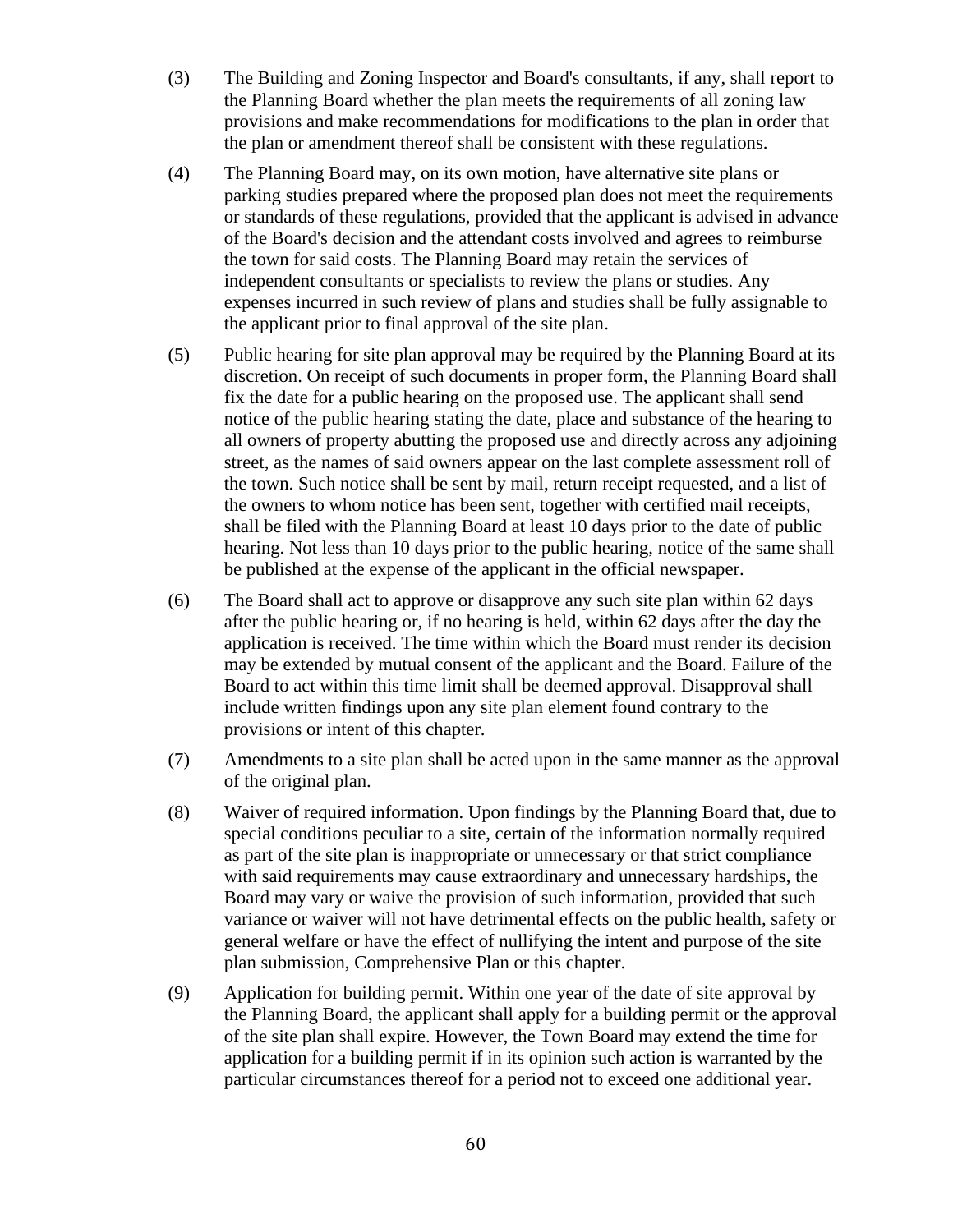- (10) Unless work is commenced and diligently prosecuted within one year, or such time expressly stated by the Planning Board at the date of granting approval, said approval shall become null and void.
- (11) The Planning Board may require, as a condition of approval, that a performance bond or maintenance bond, or both, be posted with the town in a manner set forth in Chapter **184**, Subdivision of Land, for subdivisions to guarantee the installation of key site improvements and the upkeep of landscaping, screening and safety devices and to ensure the general cleanliness and proper housekeeping of the grounds and environs of the area approved pursuant to these regulations. Such performance bonds shall be for a period not to exceed two years from the date of the building permit, nor may maintenance bonds exceed a period of three years from the date of the certificate of occupancy of the completed site plan.
- D. Site plan elements. The applicant shall cause a site plan map to be prepared by a civil engineer, surveyor, landscape architect, architect or other competent person. The site plan shall include those of the elements listed herein which are appropriate to the proposed development or use as indicated by the Board in the presubmission conference:
	- (1) Legal data.
		- (3) Section, plate, block and lot number of the property taken from the latest tax records.
		- (4) Name and address of the owner of record.
		- (5) Name and address of person, firm or organization preparing the map.
		- (6) Date, North point and written and graphic scale.
		- (7) Sufficient description or information to define precisely the boundaries of the property. All distances shall be in feet and tenths of a foot. All angles shall be given to the nearest 10 seconds or closer. The error of closure shall not exceed one in 10,000.
		- (8) The locations, names and existing widths of adjacent streets and curblines.
		- (9) The locations and owners of all adjoining lands as shown on the latest tax records.
		- (10) Location, width and purpose of all existing and proposed easements, setbacks, reservations and areas dedicated to public use within or adjoining the property.
		- (11) A complete outline of existing deed restrictions or covenants applying to the property.
		- (12) Existing zoning, school and special district boundaries.
	- (2) Natural Features
		- (a) Existing contours with intervals of five feet or less, referred to a datum satisfactory to the Board.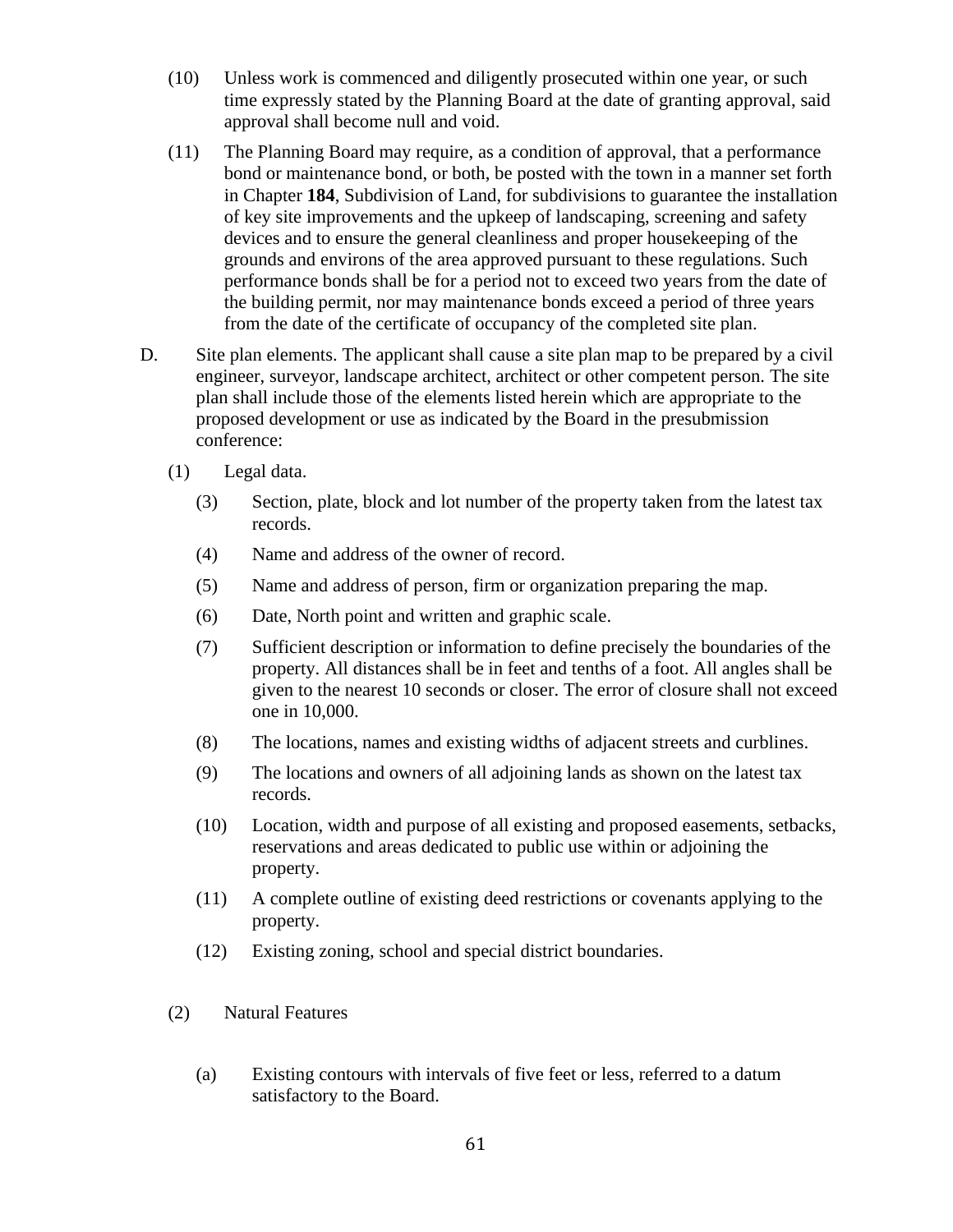- (b) Approximate boundaries of any areas subject to flooding or stormwater overflows, based on any existing floodplain maps, drainage or soil studies.
- (c) Location of existing watercourses, marshes, wooded areas, rock outcrops, isolated trees with a diameter of eight inches or more measured three feet above the base of the trunk and other significant existing features.
- (d) All features or resources identified as significant in the Town of Eden's Natural Resource Inventory, Open Space Index or Comprehensive Plan.
- (3) Existing structures and utilities.
	- (a) Location of uses and outlines of structures drawn to scale and within 100 feet of the lot line.
	- (b) Paved areas, sidewalks and vehicular access between the site and public streets.
	- (c) Locations, dimensions, grades and flow direction of existing sewers, culverts and waterlines as well as other underground and aboveground utilities within and adjacent to the property and railroad and transmission lines.
	- (d) Other existing development, including fences, landscaping and screening.
- (4) Proposed development.
	- (a) The location of proposed buildings or structural improvements, including streets, utilities, etc.
	- (b) The location and design of all uses not requiring structures, such as off-street parking and loading areas.
	- (c) The location, direction, power and time of use for any proposed outdoor lighting or public address systems.
	- (d) The location and plans for any outdoor signs.
	- (e) The location and arrangement of proposed means of access and egress, including sidewalks, driveways or other paved areas, and profiles indicating grading and cross sections showing width of roadway, location and width of sidewalks and location and size of waterlines and sewer lines.
	- (f) Any proposed grading, screening and other landscaping, including types and locations of proposed street trees.
	- (g) The location of all proposed waterlines, valves and hydrants and of all sewer lines or alternate means of water supply and sewage disposal and treatment.
	- (h) An outline of any proposed easements, deed restrictions, covenants or dedications.
	- (i) Any contemplated public improvements on or adjoining the property.
	- (j) If the site plan only indicates a first stage, a supplementary plan shall indicate ultimate development.
- (5) Any other information deemed by the Board necessary to determine conformity of the site plan with the intent and regulations of this chapter.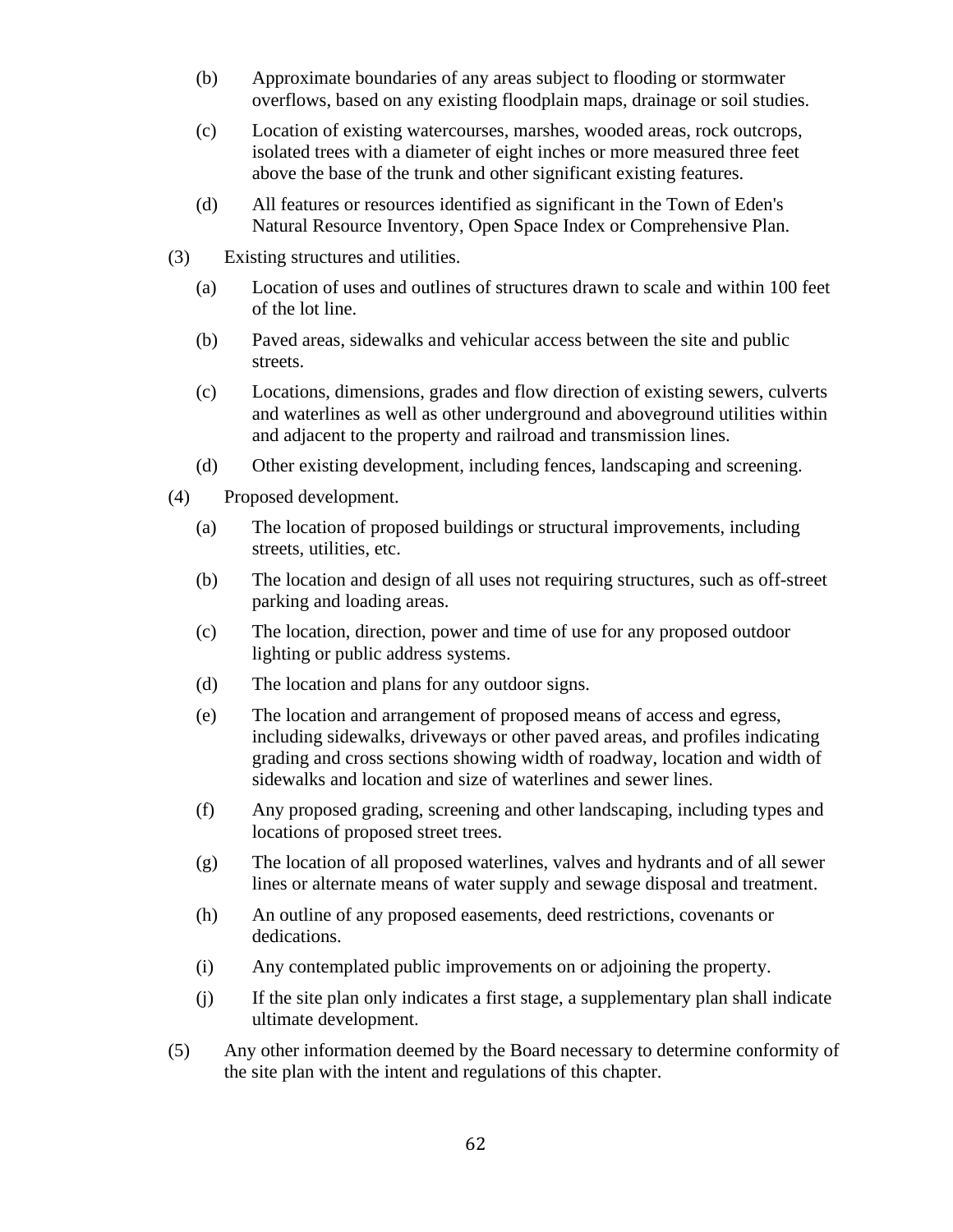- (6) Stormwater pollution prevention plan. A stormwater pollution prevention plan (SWPPP) consistent with the requirements of Chapter **177**, Article **II**, shall be required for site plan approval for land development activities within the RMS4 Overlay District. The SWPPP shall meet the performance and design criteria and standards in Chapter **177**, Article **II**, of the Town of Eden Code. The approved site plan shall be consistent with the provisions of Chapter **177**, Article **II**, of the Town of Eden Code.
- E. Site plan waiver.
	- (1) A site plan waiver may be issued if a proposed project is minor in nature to the extent that a full site plan review may not be necessary. In such case, if an existing previously approved site plan is on file with the Town and the modifications are deemed minor by the Site Plan Waiver Committee, consisting of the department heads of the Building Department, Engineering Department and Planning Board Chairman, a site plan waiver may be issued upon payment of the required fee. Once the site plan waiver is approved, the applicant may apply for a building permit.
	- (2) In general, a site plan waiver may be issued for a project that has met one or more following criteria (at the discretion of the Site Plan Waiver Committee):
		- (a) Additions of less than 1,000 square feet or which represent less than 10% of the existing structure, where no variances are needed for construction.
		- (b) Accessory buildings or additions that are not visible from the road or adjoining residential uses.
		- (c) A minor change in use that does not require additional parking.
		- (d) Such other minor changes as determined by the Site Plan Waiver Committee.
	- (3) In all cases, an existing site plan shall be on file with the Town and the site shall be in general conformance with previously approved site plans, as applicable. Furthermore, the site plan waiver may include conditions that must be met for the issuance of the building permit.
	- (4) In certain cases, the preparation of a site plan application may be deemed necessary to meet the requirements of a site plan waiver process. It may be determined that the proposed project needs formal site plan approval from the Planning Board.
	- (5) Determinations and approval conditions for a site plan waiver may only be appealed by the applicant by appearing before the Planning Board under a formal site plan application. Approval of any site plan waiver shall remain in effect for a period of not more than one year, unless a successful application for a building permit has been made within that period.

#### 225-31 Landscaping and environmental control

The use of living plant material as an adjunct to all uses subject to these regulations shall be mandatory. Landscape materials shall be utilized in a positive manner in all developments for architectural elements, space articulation, screening, privacy control, erosion control, acoustical control, atmospheric purification, traffic control, glare and reflection control, solar radiation control, wind control, precipitation control and temperature control.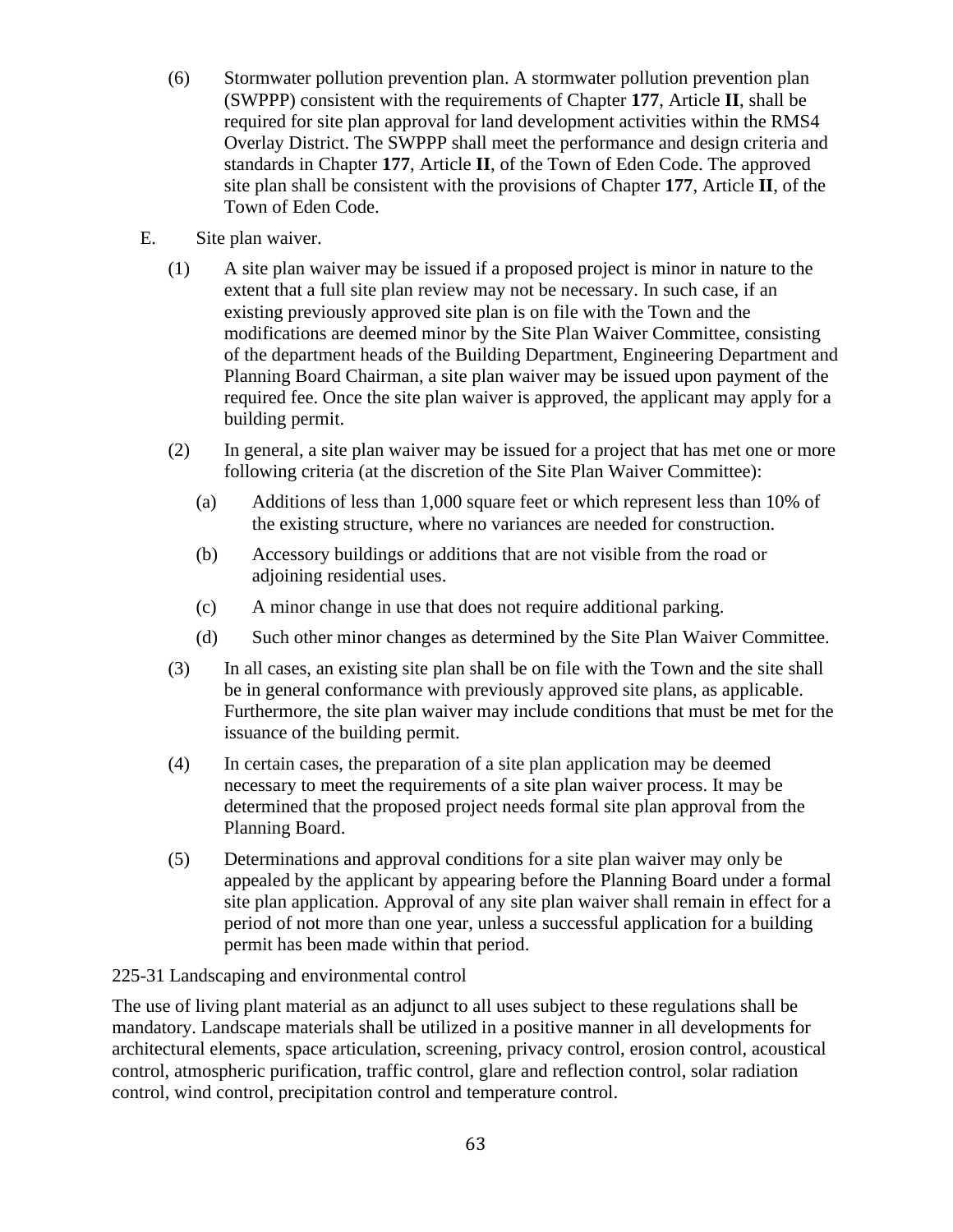- A. Land area restricted from development coverage by **Article IV**, shall be preserved in natural landscape or shall be reestablished to the following general standard: one deciduous or evergreen tree of 2 1/2 inches in caliper per 2,000 square feet of area.
- B. Developed area shall be landscaped to the following general standard: one deciduous or evergreen tree per 5,000 square feet of area and one low-planting species per 10 linear feet of parcel perimeter.
- C. Erosion and sedimentation controls shall be in accordance with the most recent edition of the *New York State Standards and Specifications or Erosion and Sediment Control* and shall be the minimum requirements.
- D. For uses requiring site plan review, the construction value of which exceeds \$15,000, a detailed landscaping plan shall be prepared by a licensed landscape architect or other professional licensed by the State of New York Education Department to prepare landscape plans.
- E. The use of plants and other vegetation native to New York and suitable for the USDA Hardiness Zone for the Town of Eden shall be required where landscaping is proposed on a site; exotic or invasive species shall not be permitted. Species shall be identified by both common and botanical names and the quality of plant materials used shall be consistent with American Standards for Nursery Stock published by the American Association of Nurserymen, Inc., Washington, D.C. Unless otherwise approved by the Planning Board or the Code Enforcement Officer, the landscaping plan shall be prepared by a NY licensed landscape architect who affixes his seal or registration number to the plan and signs it.

## 255-32 Excavation

Sandpits, gravel pits, removal of topsoil and landfill or excavation shall be subject to the provisions of Chapter 103, Excavations, of the Code of the Town of Eden.

#### 225-33 Clustered open space

- A. Policy and authority. It is the policy of the Town of Eden, as guided by the Master Plan, to provide a variety of housing options, preserve open space, and harmonize new development with the traditional open, rural, wooded, agricultural, and hamlet landscapes of the Town. To that end, the Town Board of the Town of Eden, through the adoption of this Chapter, hereby adopts the provisions of §278 of the Town Law of the Consolidated Laws of New York, and hereby grants to the Planning Board the full authority set forth in that section to require or accept modifications to site plans as they apply to a specific plat, but only to the extent herein permitted, in the form of a cluster development consistent with the standards, guidelines, and criteria set forth in this section and Chapter 184 (Subdivisions). The regulations contained in this section and Chapter 184 (Subdivisions) shall constitute the rules and regulations required by §278 of the Town Law, setting forth criteria for the review and approval of a cluster subdivision.
- B. Procedures. Any residential cluster development shall be subject to site plan review under §225-30 and Chapter 184 (Subdivisions) in addition to the standards set forth in this section. An application for cluster development shall include all plans and materials as required for a conventional subdivision.
- C. Ownership required. Open space land created as part of a subdivision or multipledwelling development and not dedicated fee simple to the Town of Eden for recreation purposes shall be in one of the following forms of ownership: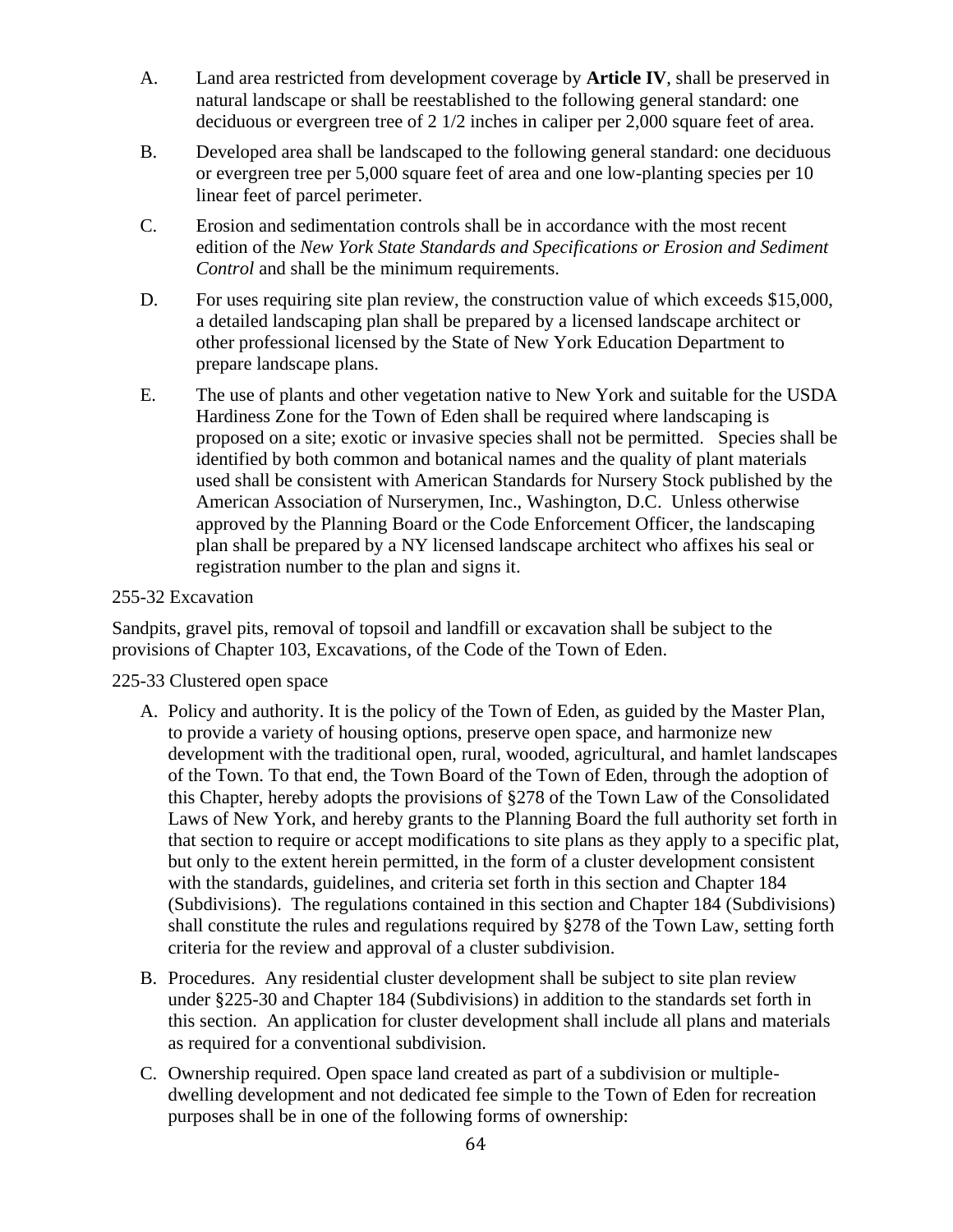- (1) A homes association approved by the Federal Housing Administration for mortgage insurance as a planned unit development and the Town Board;
- (2) A homes association approved by the Town Attorney and Town Board; or
- (3) Any other arrangements approved by the Town Attorney and Town Board as satisfying the intent of this chapter.
- D. Homes Association. Whenever a homes association is proposed, the Town Board shall retain the right to review and approve the articles of incorporation and charter of said homes association and to require whatever conditions it shall deem necessary to ensure that the intent and purpose of this chapter are carried out. In consideration of said approval, the Town Board shall, in part, require the cluster development to meet the following conditions:
- (1) The homes association shall be established as an incorporated, nonprofit organization operating under recorded land agreements through which each lot owner (and any succeeding owner) is automatically a member and each lot is automatically subject to a charge for a proportionate share of the expenses for the organization's activities and established as such prior to the sale of any dwelling lot and/or unit within the development or subdivision.
- (2) Title to all common open space property shall be placed in the homes association prior to the sale of any dwelling lot and/or unit within the development or subdivision. Such deeds shall be reviewed by the Town Attorney and subject to the approval of the Planning Board.
- (3) Each lot owner shall have equal voting rights in the association and shall have the right to the use and enjoyment of the common open space property, subject to the rules of the homes association. All restrictions on the ownership, inclusive of easements, use and maintenance of common open space or recreational use shall be permanent.
- (4) Once established, all responsibility for liability insurance, operation and maintenance of the common open space or recreation land and facilities shall lie with the homes association.
- (5) Dedication of common areas.
	- i. Dedication of all common areas shall be recorded directly on the subdivision plat or by reference on the plat to a dedication in a separately recorded document. Resubdivision of such areas is prohibited. The dedication shall:
		- (a) Reserve the title of the common property for the homes association free of any cloud of implied public dedication.
		- (b) Grant easements of enjoyment over the area to the lot owners, as set forth in the articles of incorporation of the homes association.
	- ii. Each dwelling unit or lot owner within the development or subdivision shall be made responsible for paying his or her proportionate share of the association's costs, and the assessment levied by the association shall become a lien on the dwelling unit or lot if not paid.
	- iii. Permitted uses in areas of open space:
		- (a) Community center.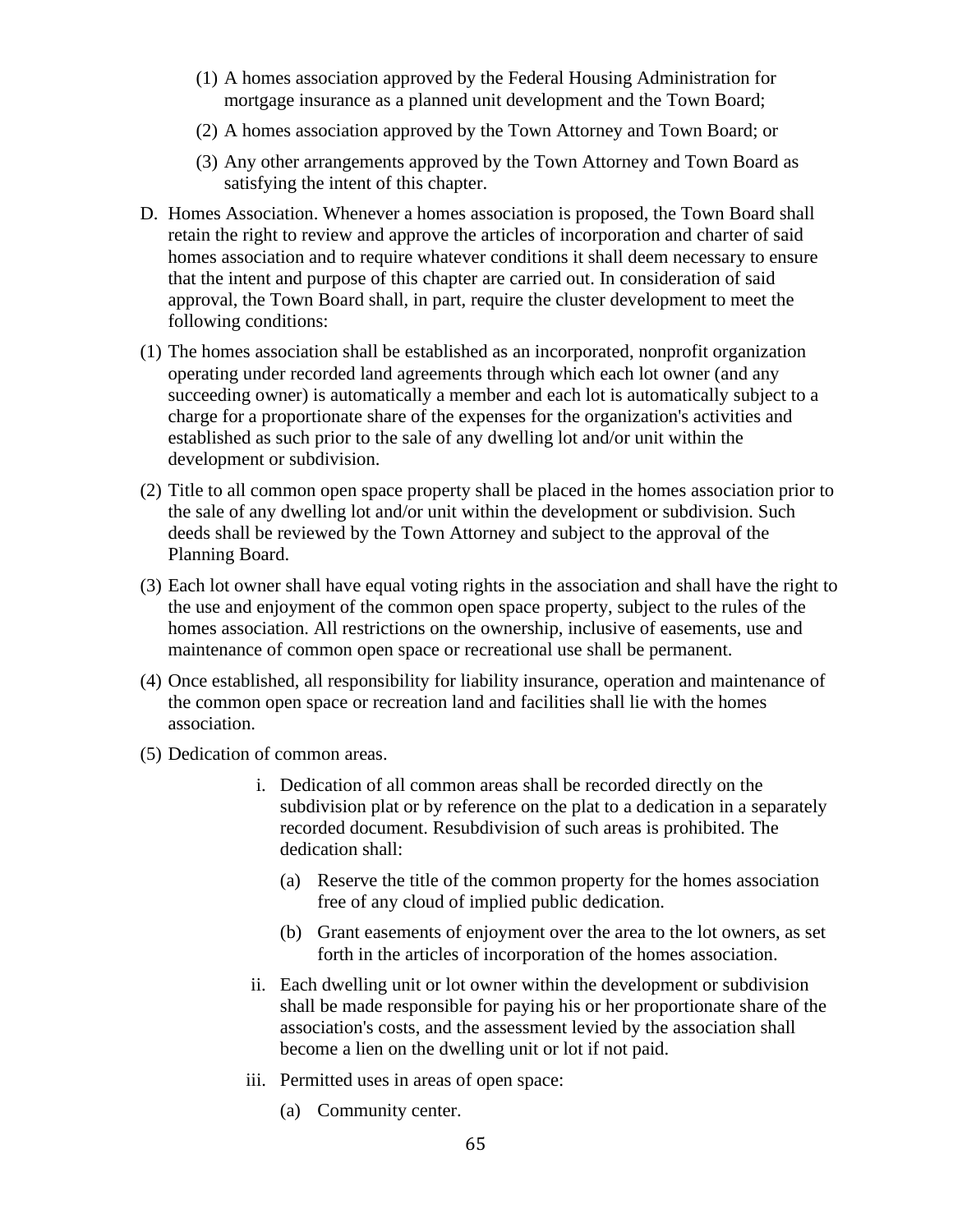- (b) Sports and recreation facilities (active recreation), such as, but not limited to playgrounds, ballfields, swimming pool(s), spray pads, tennis courts, or golf courses.
- (c) Natural state (passive recreation) such as, but not limited to, conservation areas, picnic areas, crop farming, or trails.
- (6) Each deed to each dwelling unit or lot sold shall include by reference all recorded declarations, such as covenants, dedications and other restrictions (including assessments and the provision for liens for nonpayment of such).
- (7) The homes association shall be perpetual, shall purchase insurance, pay taxes, specify in its charter and bylaws an annual homeowner's fee and provision for assessments and establish that all such charges become a lien on each property in favor of said association. The homes association shall have the right to proceed in accordance with all necessary legal action for the foreclosure and enforcement of liens. It shall also have the right to commence action against any member for the collection of any unpaid assessment in any court of competent jurisdiction, and the homes association shall have the power to adjust assessments to meet changing needs.
- (8) Prior to site plan approval the developer shall file with the Town Board a performance bond to insure the proper installation of all recreation and park improvements shown on the site plan and a maintenance bond to insure the proper maintenance of all common lands until the homes association is established. The amount and period of said bonds and the form, sufficiency, manner of execution and surety shall be determined by the Town Board and approved by the Town Attorney.
- (9) In the event that the maintenance, preservation and/or use of the common open space or recreational use ceases to be in compliance with any of the above requirements or any other developments or subdivisions, the Town Board shall be granted the right, but shall not have the obligation, to take all necessary action to assure such compliance and to assess against the association and/or each individual dwelling unit or lot owner within the development or subdivision all costs incurred by the town for such purposes.
- 225-34 Transfer of development rights
	- A. Policy and intent.
		- (1) The maximum levels of density of development allowed in the various zoning districts by this chapter are designed, among other purposes, to secure:
			- (a) A fair balance between the public interest, through such things as the most economic and efficient possible use of municipal services and utilities, and the interests of individual landowners; and
			- (b) An economically, socially and environmentally sound balance between developed and open land, both in particular zoning districts and throughout the town. In R1, R2 and MFR Districts, due regard to the balance between developed and open land throughout the town as well as the balance between developed and open land within the particular districts requires increased density limits. In PK, AP and RR Districts, due regard to the interests of individual landowners as well as the public interest requires limitation of densities. It is in the public interest, therefore, to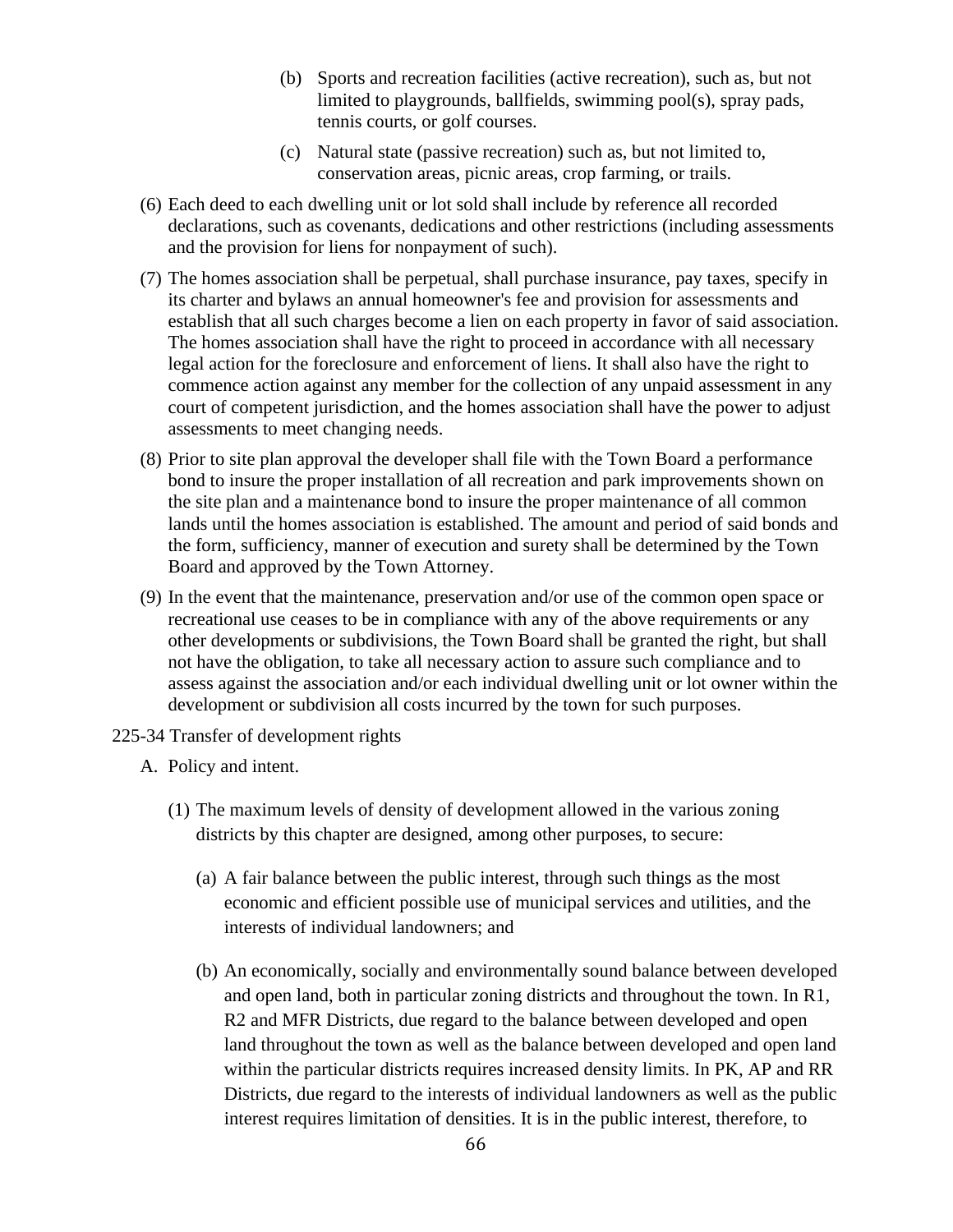encourage development from PK, AP and RR Districts to R1, R2 and MFR Districts to the extent that this can be accomplished without impairing a sound balance between developed and open land in particular R1, R2 and MFR Districts and without undue impairment of the interests of individual landowners in PK, AP and RR Districts. Accordingly, it is the policy and intent of the town to permit development in R1, R2 and MFR Districts at increased levels of density when a developer can provide assurance of a corresponding reduction of the density of development in a PK, AP or RR District.

- (2) The transfer of the development rights system herein established shall have the following specific objectives:
	- (a) To preserve the natural and scenic qualities of open land and accrue to the town and region the benefits of the use of open land and agricultural pursuits.
	- (b) To allow the adequate and economic provision of streets and utilities consistent with the Comprehensive Plan of the Town of Eden.
	- (c) To provide for a creative and staged development of land and an orderly transition of land from vacant to occupied uses.
	- (d) To foster development in areas best suited to specific uses while providing economic return to owners of property restricted from further development.
- B. Transfer of development rights. Transfer of development rights provides for increased density of residential development in the R1, R2 and MFR Districts when suitable open space land in a PK, AP or RR District is permanently reserved from specified development uses. The transfer of the development rights is accomplished by execution of an open space easement, and the increased density is permitted by the issuance of an optional density permit, both as hereinafter provided.
- C. Authorization of transfer of development rights. In the manner and to the extent provided by Article **IV** and by the Table of Bulk Regulations referred to in Article **V** of this chapter, the provisions of this section and other applicable provisions of this chapter:
	- (1) Development rights in eligible land in PK, AP or RR Districts may be transferred to land in R1, R2 or MFR Districts.
	- (2) Undeveloped land in a PK, AP or RR District with the area and dimensions at least equal to the minimum required for residential development shall be eligible land from which development rights may be transferred.
	- (3) In cases where development rights have been previously transferred from land in a PK, AP or RR District, development rights may be transferred to such land from other eligible land in a PK, AP or RR District.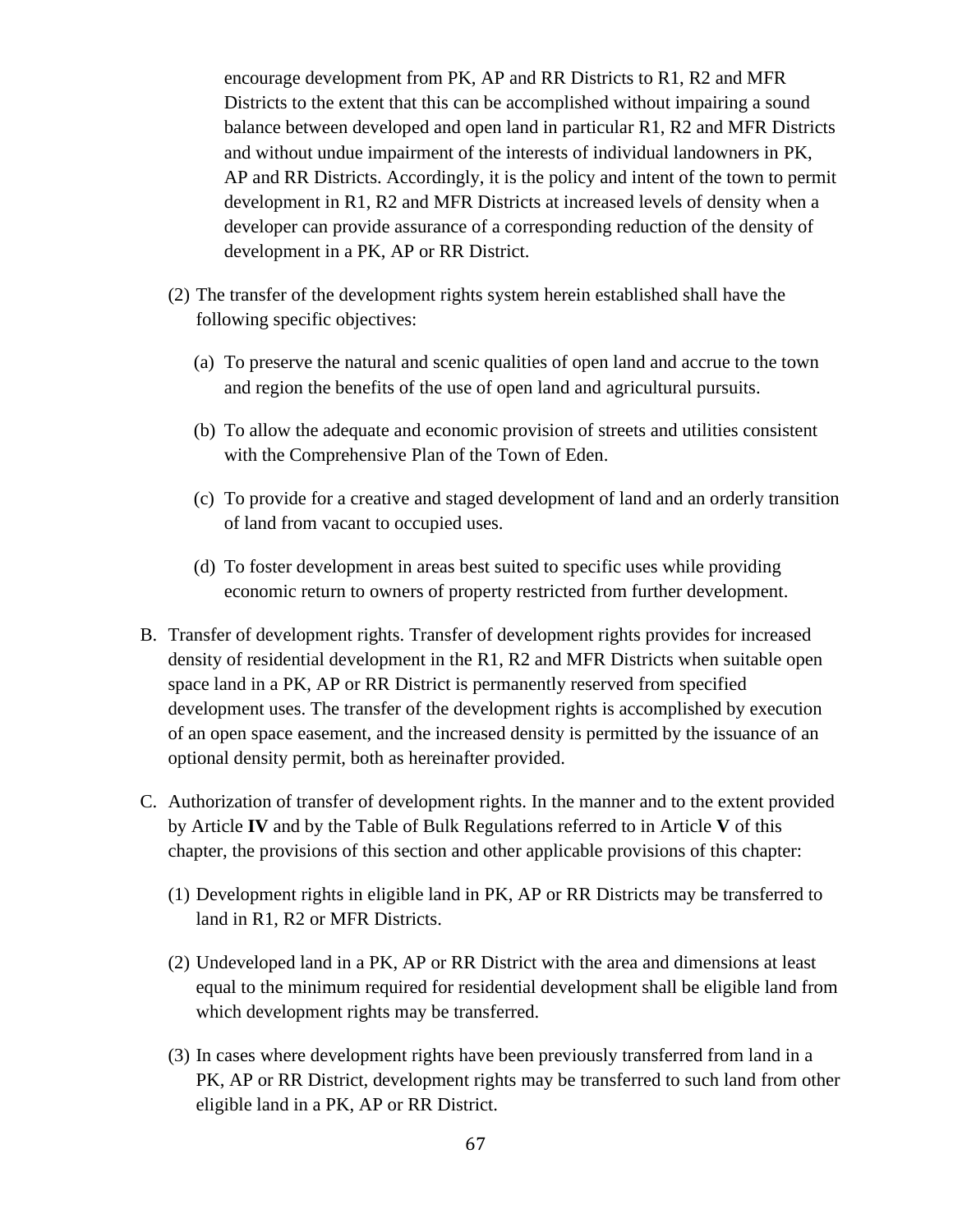- D. Procedure.
	- (1) Development rights in land in a PK, AP or RR District may be transferred to land in an R1, R2 or MFR District pursuant to the following procedure:
		- (a) The developer proposing to develop specified land in an R1, R2 or MFR District at an optional density allowed by this chapter with a transfer of development rights shall, simultaneously with his or her application for a subdivision plat or site plan, make application to the Planning Board for an optional density permit in such form as shall be provided by said Board.
		- (b) With his or her application for an optional density permit, the developer shall tender to the Planning Board a valid instrument granting to the town an open space easement in eligible land in a PK, AP or RR District. The instrument shall be in the form and contain the terms and conditions provided by Subsection **E** of this section and shall cover an area of eligible land determined in accordance with Subsections **C(2)** and **F(2)** of this section. The developer shall furnish to the Planning Board a certificate of title by a duly licensed attorney and such other further evidence or assurance of title as may be satisfactory to the Town Attorney.
		- (c) Upon advice of the Town Attorney that the open space easement document is valid and sufficient, and if the applications cited in Subsection **D(1)(a)** above are otherwise valid and sufficient, the Planning Board, acting in behalf of the town, shall accept said document and transmit it to the Town Attorney for recording in the Erie County Clerk's office. Upon final approval of the subdivision plat or site plans, the Planning Board shall issue an optional density permit permitting development of the specified land at the optional density and shall transmit both a copy of the open space easement and the optional density permit to the Board of Assessors.
	- (2) In cases where land in a PK, AP or RR District has previously been encumbered by the grant of an open space easement, equivalent rights may be transferred to such land from other land in a PK, AP or RR District pursuant to the following procedure:
		- (a) Said easement shall be terminated upon the granting to the town of a similar easement covering equivalent other land in a PK, AP or RR District pursuant to the provisions of this chapter.
		- (b) The owner proposing to receive such development rights shall tender to the Planning Board a valid instrument granting to the town an open space easement for other eligible land in a PK, AP or RR District. The instrument shall be in the form and contain the terms and conditions provided by Subsection **E** of this section and shall cover an area of eligible land determined in accordance with Subsections **C(2)** and **F(2)** of this section. The owner shall furnish to the Planning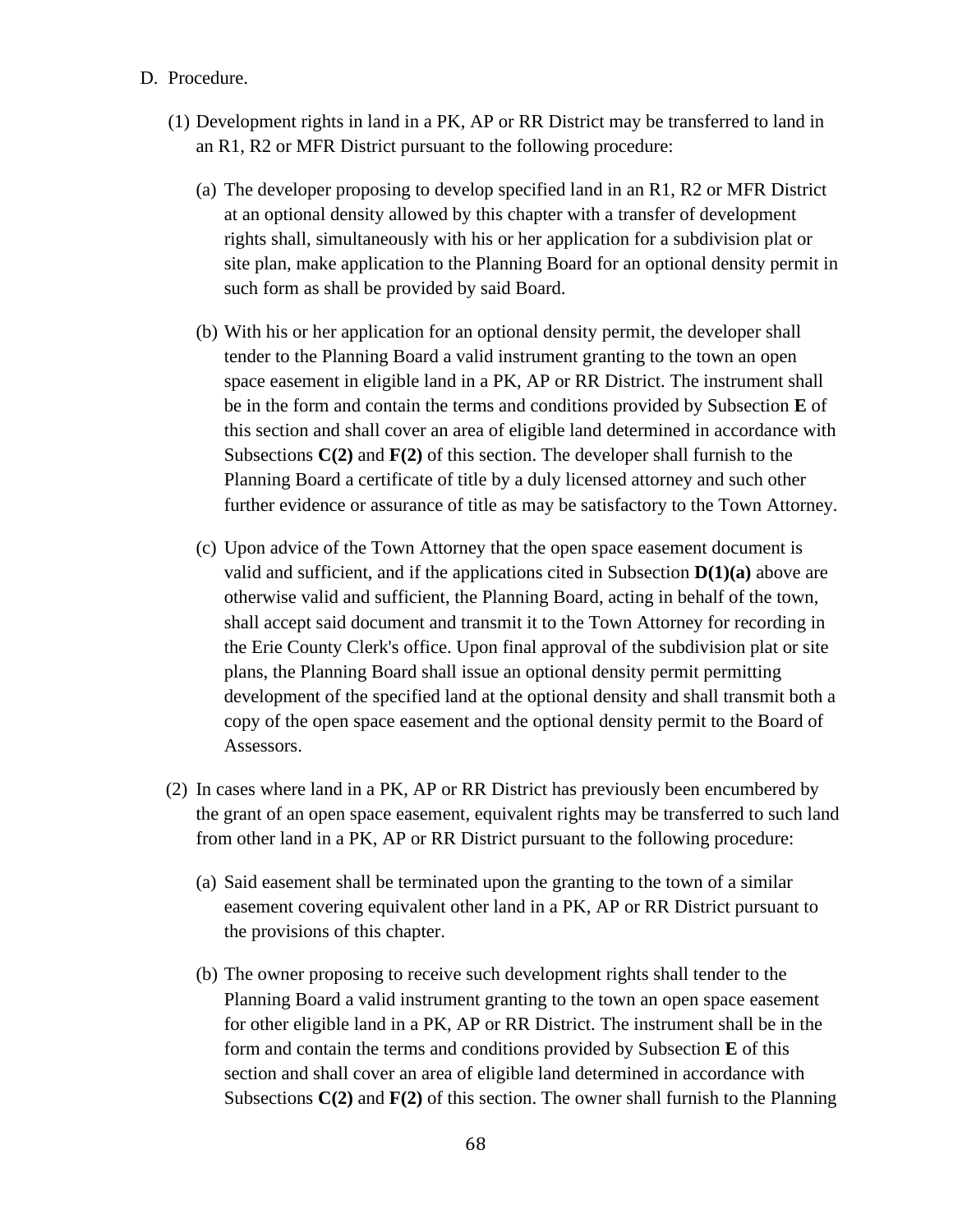Board a certificate of title by a duly licensed attorney and such other or further evidence or assurance of title as may be satisfactory to the Town Attorney.

- (c) Upon advice of the Town Attorney that the grant is valid and sufficient, the Planning Board shall accept the instrument, shall execute an instrument terminating the open space easement in the land from which development rights were previously transferred and shall transmit both instruments to the Town Attorney for recording in the Erie County Clerk's office, with copies to the Board of Assessors.
- E. Form and terms of grant. The grant of an open space easement pursuant to this section shall be on the terms and conditions and in the format set forth in Appendix I to this chapter.
- F. Area of land required and number of units permitted.
	- (1) The actual number of units permitted to develop at increased density limits in R1, R2 and MFR Districts shall be determined by reference to the use regulations found in Article **IV** and the bulk regulations found in Article **V** of this chapter.
	- (2) Assignment of development rights for transfer. Land in a PK, AP or RR District shall be assigned development rights for purposes of transfer as follows:
		- (a) In a C District, one development right for each three eligible acres.
		- (b) In an A District, one development right for each two eligible acres.
- G. Assessment. Land for which an open space easement has been conveyed to the town pursuant to this section shall be assessed for real property tax purposes with full regard to the restriction of the use of the land by reason of said easement. Land for which an optional density permit has been issued shall be assessed for real property tax purposes with full regard to the optional density at which it may be or has been developed.
- H. Rezoning. In the event that property for which a development easement has been conveyed pursuant to this chapter or for which an optional density permit has assigned one or more development rights pursuant to this chapter shall have its allowable density of development altered by amendment of this chapter, the following rules shall apply:
	- (1) If such amendment increases the allowable density of land in R1, R2 or MFR Districts, the owner shall be entitled to the full number of units allowed by the amendment plus the number of development rights previously granted by an optional density permit.
	- (2) If such amendment decreases the allowable density of land in R1, R2 or MFR Districts, the owner may develop at the density previously allowed by an optional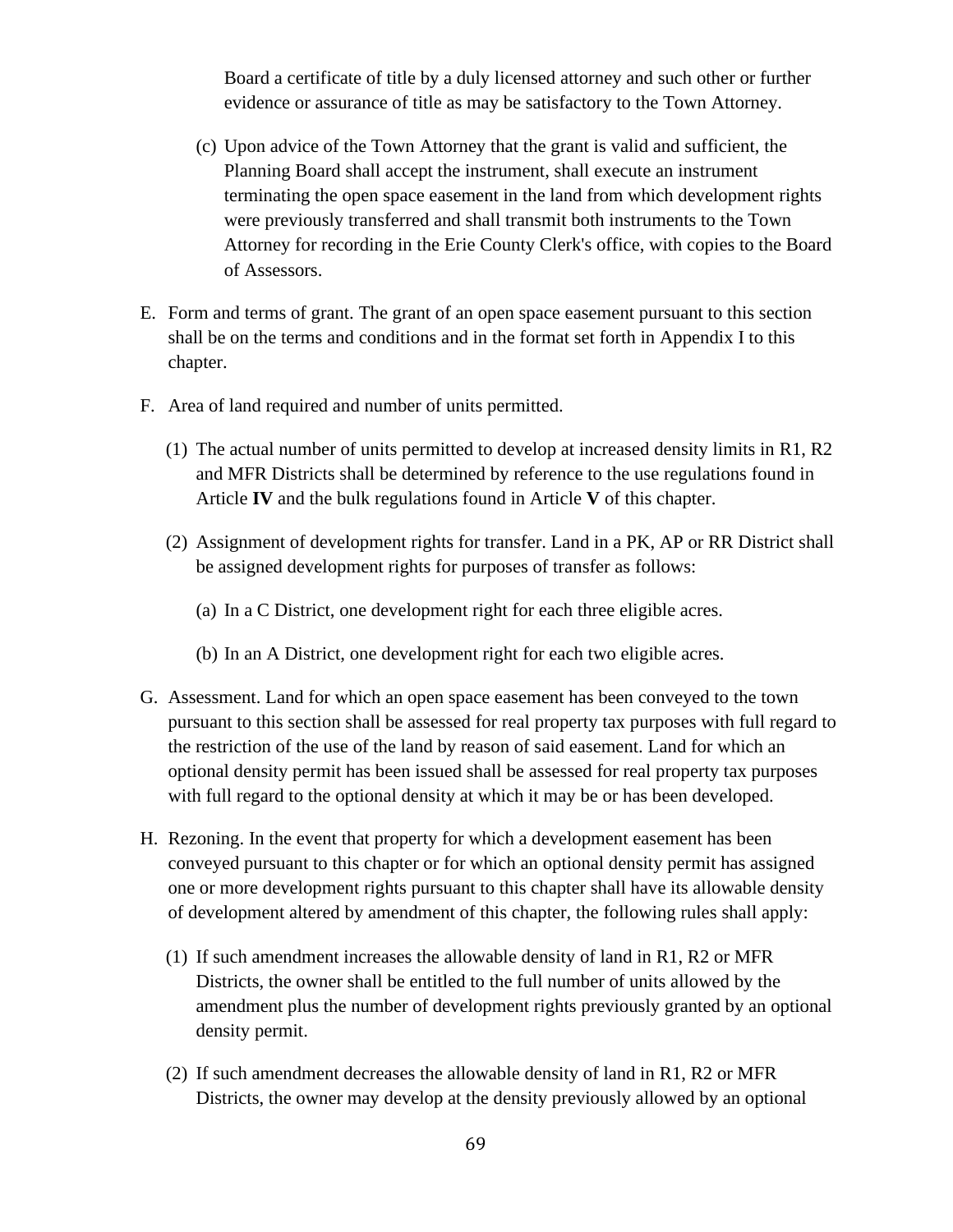density permit.

- (3) If such amendment alters the number of transferable development rights of land in a PK, AP or RR District, such change will not affect land already subject to an open space easement.
- (4) If such amendment removes land from a PK, AP or RR District, no development shall take place on land so removed and already subject to an open space easement unless the owner acquires sufficient development rights to replace the rights conveyed from such land in accordance with the procedure set forth in Subsection **D(2)**.

### 225-35 Home Occupations

- (1) In the case of home occupations, only persons residing within the residence shall be engaged in such occupation and the use must be clearly incidental and subordinate to the use of the premises for residential purposes, and the area devoted to such home occupation use shall not exceed 25% of the ground floor area of the principal structure, or equivalent area in an accessory structure.
- (2) In the case of resident professional office uses, the principal resident professional shall maintain the premises as his principal place of residence, and there shall be no more than one employee, assistant or associate engaged in such use. Such use shall be restricted to within the principal structure and shall not occupy more than 25% of the ground floor area thereof.
- (3) There shall be no change in the outside appearance of the structure or premises or other evidence, visible from the outside, of the conduct of such home occupation or residentprofessional office whether, in the case of a home occupation, it is conducted within the home or accessory structure.
- (4) Off-street parking shall be provided in accordance with Article **IV** and § **225-27**, except that no parking shall be permitted in any front yard or required rear or side yards. Parking areas shall be suitably screened so as to assure privacy for adjacent properties.
- (5) The keeping or boarding of any dogs by a veterinarian shall require approval of the Planning Board in accordance with § **225-32E**.

225-35.1 Private Swimming Pools

Private swimming pools shall be subject to the provisions of Chapter 188, Swimming Pools, of the Code of the Town of Eden.

225-35.2 Stand-alone Storage Structures

(1) Existing Buildings. The building may be used for the storage of products, provided that a special permit, for a one-year period, is obtained by the property owner, that all storage is within the enclosed building, that no sales are made on the premises to dealers or to the public and that nothing is stored which would adversely affect public health or safety.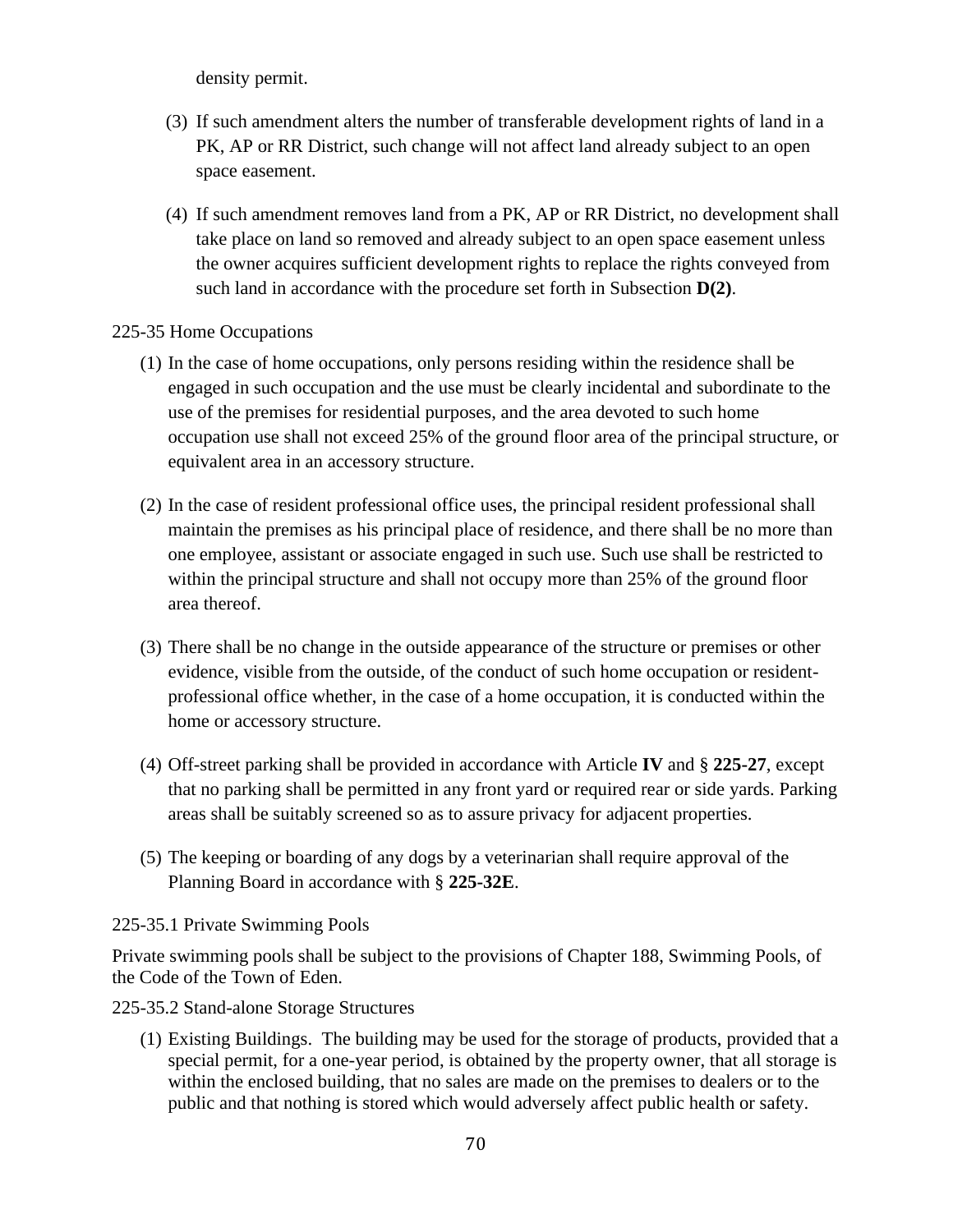- (2) New stand-alone storage structure. A structure used for storage on lots in the R2, RR, and AP Districts with no primary structure(s) shall be subject to the following standards:
	- a. No more than one (1) stand-alone storage structure is permitted on a lot.
	- b. A site plan shall be required for any structure over 1,000 square feet, subject to §225-30.
	- c. The structure shall be located on the lot in accordance with the setback and dimensional requirements of the district it is located in plus an additional 50 feet in the front yard setback to account for the construction of a future primary dwelling. Applicant shall indicate on the site plan where a primary dwelling may be located to ensure adequate spacing and placement behind or to the rear of such dwelling.
	- d. The structure shall be non-habitable (no kitchen, dining, bathroom or sleeping quarters) by humans or animals. Electrical service (one meter) is allowed.
	- e. Structure shall not be used for commercial purposes.
	- f. Storage (cargo) containers are not permitted.
	- g. All materials, equipment, etc. shall be stored inside the structure or otherwise subject to screening and setbacks
- 225-35.3 Ponds.

Ponds may be permitted subject to the following:

- (1) Exemptions. Retention or detention ponds specified, designed and/or approved as part of an approved site plan or subdivision development or otherwise mandated and/or owned by the Town of Eden are exempt from this article.
- (2) General.
	- a. No pond shall be constructed without a building permit issued pursuant to this article.
	- b. No pond shall be constructed on any property located within the Low-Density Residential (R1), Neighborhood Residential (R2), Mixed-Use (MU-1 or MU-2), or Light Industrial (LI) Zoning Districts nor on a lot with a total area of less than three acres. All ponds shall meet the bulk requirements for residential uses.
	- c. All ponds shall be maintained so as to assure that they do not become offensive to neighboring properties by reason of stagnation, algae, mosquito breeding and similar conditions.
	- d. No pond may adversely interfere with or impede the natural flow of water nor adversely impact any floodplain or wetland area.
	- e. All new ponds shall conform to the requirements of and be approved by the Soil Conservation Service (SCS) of the United States Department of Agriculture or its successor agency.
	- f. If the SCS is not available for assistance with the pond design (or at the option of the applicant), the pond shall be designed by a licensed professional engineer. In the event the pond is designed by a licensed professional engineer, the site plan application shall be accompanied by a pond design report meeting the following requirements: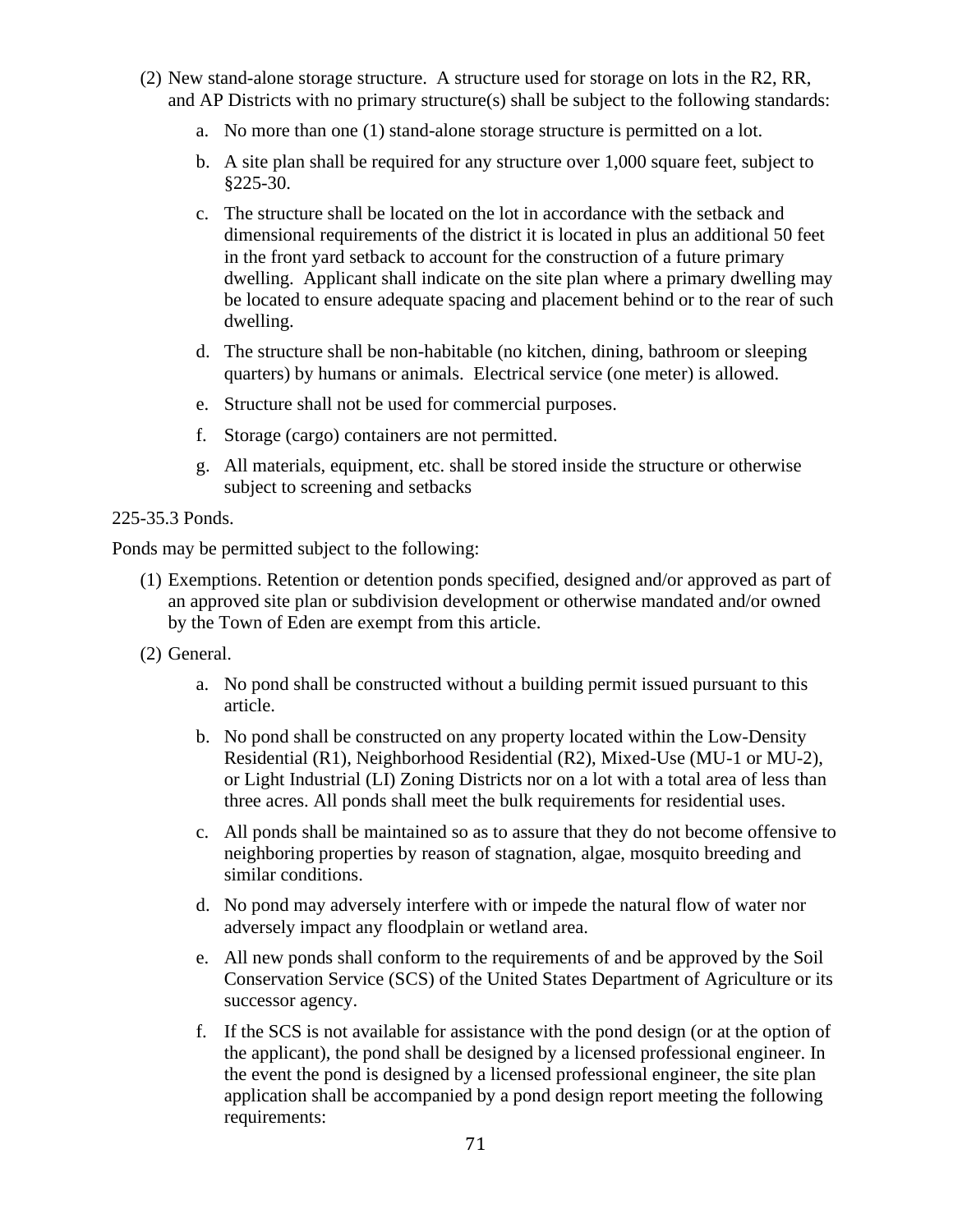- i. Include test pit information from site (soil types, groundwater levels, etc.).
- ii. Reference SCS standards.
- iii. Illustrate how the pond will maintain appropriate water depths.
- iv. A survey map depicting the pond and test pit locations (follow site plan requirements); illustrate any inflow or outflow piping/ditches and the location of any ditches, swales or watercourses on the site.
- v. Detail the pond components (inlet and outlet controls, side slopes, emergency spillways, etc.).
- vi. Any other information required by the Planning Board.
- 225-35.4 Creekside Open Space Regulations.
	- A. Purpose.
		- (1) In accordance with the recommendations and policies of the Town of Eden Comprehensive Plan Update, these regulations are designed to preserve, to the maximum extent feasible, the important environmental features associated with major stream corridors within the Town. This will help to ensure the interconnection of open space elements in the Town, preserve rural character and scenic views, enhance flood protection, minimize non-point source pollution, preserve wildlife habitats, and protect the qualities of these corridors that contribute to both community character and property values.
	- B. Boundary description.
		- (1) These regulations shall apply to the lands along Ryther Creek, Hampton Brook, 18-Mile Creek and the South Branch of the 18-Mile Creek, and some tributaries of these creeks. This shall encompass all parcels fronting on these waterways and areas 50 feet of a stream shoreline embankment.
	- C. Objectives.
		- (1) Development shall be sited to minimize adverse impacts to water quality, fish or wildlife habitats, freshwater wetlands, stormwater runoff, septic systems or any other activity on the site.
		- (2) To the greatest extent feasible, new structures shall be sited a minimum of 100 feet from the stream bank or outside the designated floodplain area, whichever is greater, in order to establish a buffer adjacent to the waterway to absorb floodwaters, trap sediments, protect habitats and preserve scenic qualities.
	- D. Subdivision Regulations. The division of lands within the boundary area, regardless of the zoning classification, shall be subject to the subdivision regulations of the Town. The following special regulations shall apply to all subdivision lands within this area:
		- (1) Subdivision maps must clearly depict all environmental features.
		- (2) Clear cutting of trees shall be prohibited, and construction must minimize tree disturbance. Plans must show the extent of disturbance.

# **Section 6: "EXHIBIT A" ZONING MAP FOLLOWS**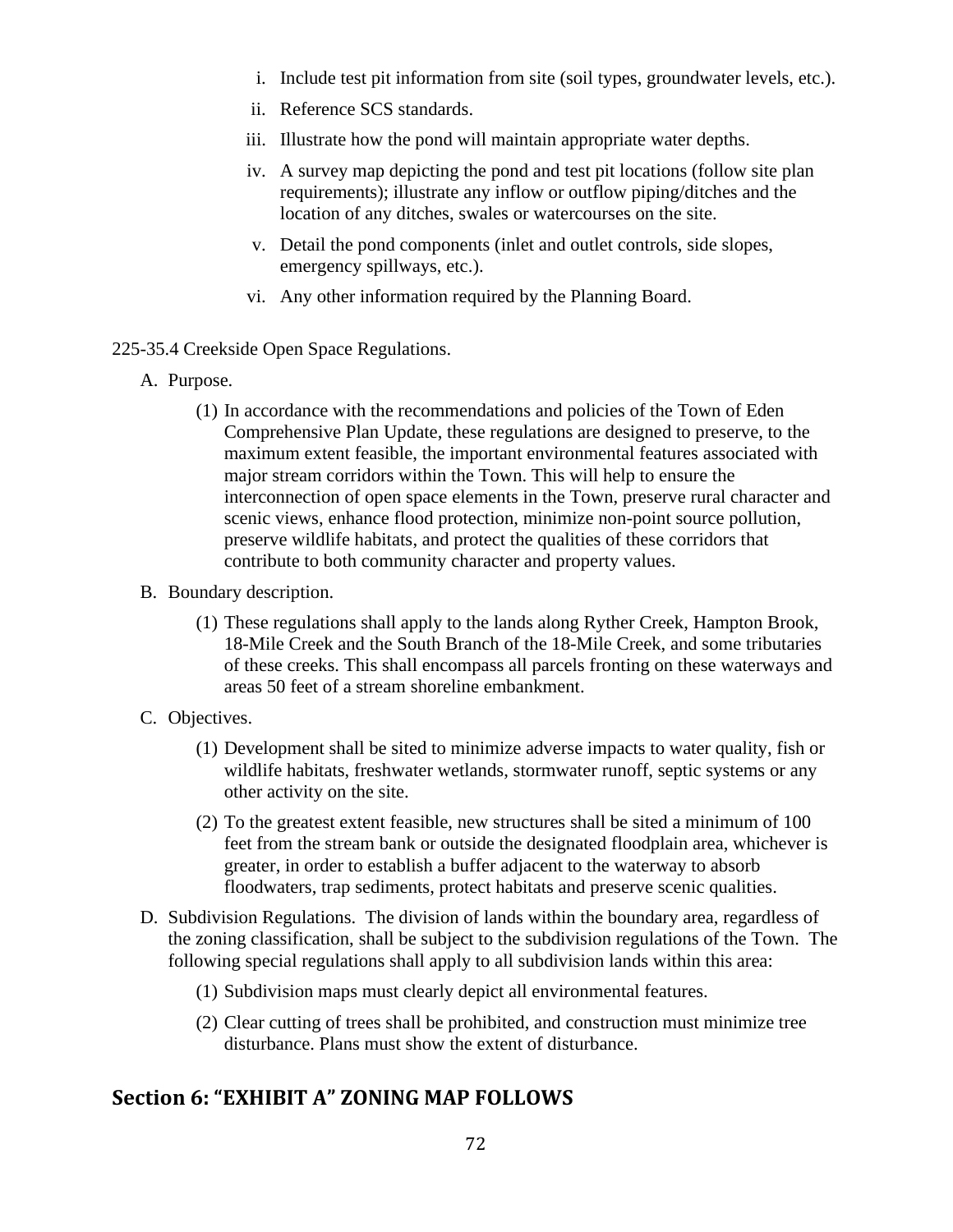## **EXHIBIT A - ZONING MAP** (attach map here)